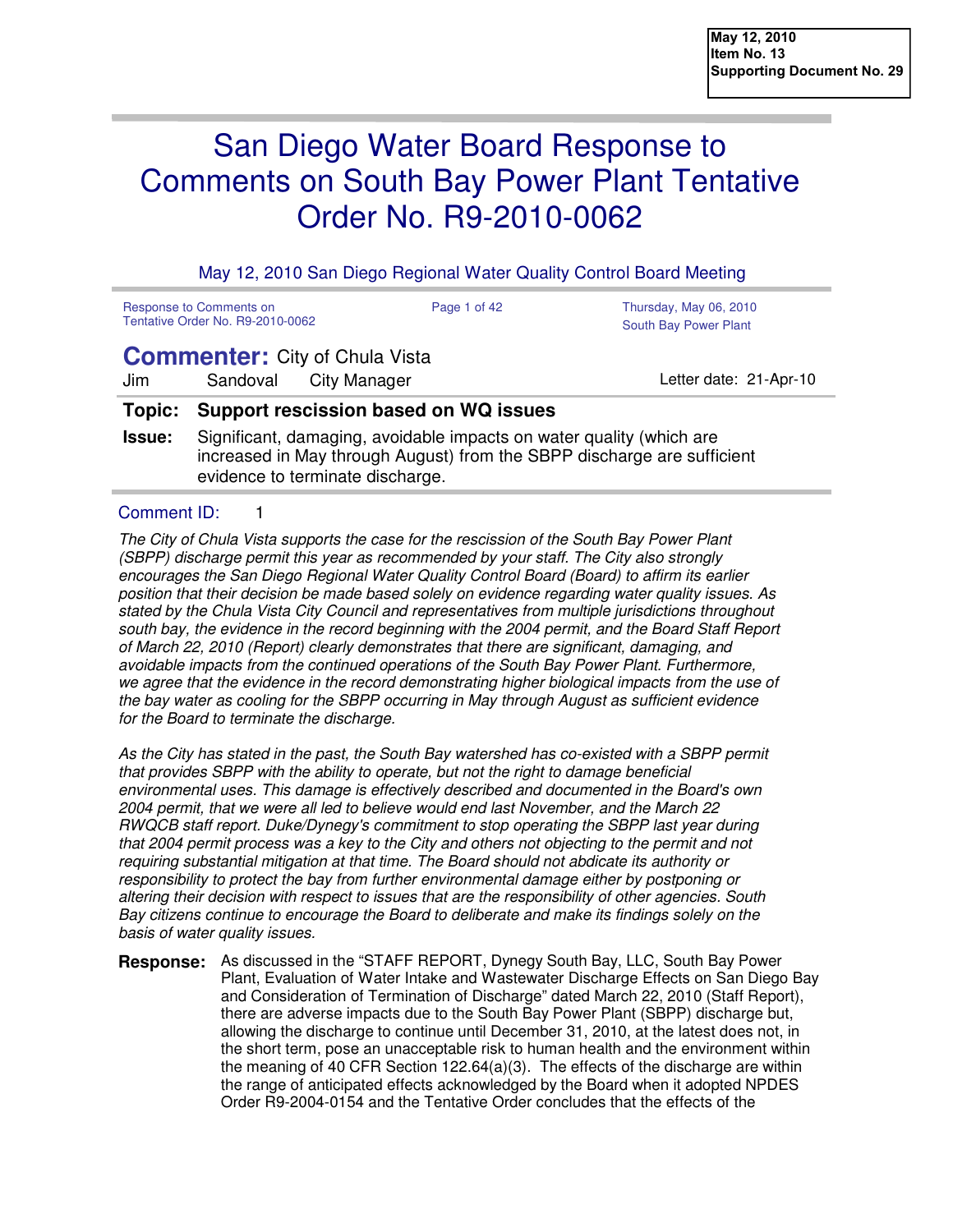discharge do not, in the short term, endanger the environment. Therefore, the evidence does not support termination of NPDES Order R9-2004-0154 before December 31, 2010 absent an earlier determination by the California Independent System Operator Corporation (CAISO) that Units 1 and 2 are no longer needed to maintain grid reliability (Reliability Must Run or RMR).

| <b>Commenter:</b> City of Chula Vista |  |                                      |  |  |                        |  |  |
|---------------------------------------|--|--------------------------------------|--|--|------------------------|--|--|
| Jim                                   |  | Sandoval City Manager                |  |  | Letter date: 21-Apr-10 |  |  |
|                                       |  | Topic: Less damage is not mitigation |  |  |                        |  |  |

**Issue:** The discharge reduction is not sufficient mitigation, without which the discharger has incentive to continue operating and even with less capacity the SBPP could run more total hours than recent run time.

## Comment ID: 2

The South Bay has shouldered the burden of the plant for almost fifty years without adequate mitigation or offsets for the damage caused by SBPP and the time has come to establish a time certain when that damage stops and restoration begins. However, Dynegy's failure to plan over the past five-year permit period when Duke/LS Power committed to stop operating the plant demonstrates that providing a "minor modification" permit without substantive mitigation is woefully inadequate. The additional permit period already provided and any additional permit period without immediate and substantial mitigation is an incentive to continue to operate this plant for tremendous financial gain at the expense of our watershed, public access, and the economy of our region. It should be recognized that potentially doing less damage as a result of less operating capacity is not mitigation. Our families fish and kayak in this bay, our bayfront and marine businesses depend on this bay and less damage does not constitute appropriate or reasonable mitigation.

**Response:** As discussed in the Staff Report, there are adverse impacts due to the SBPP discharge and although these impacts continue to some degree even at the reduced permitted flow rate, the effects of the discharge are within the range of anticipated effects acknowledged by the Board when it adopted NPDES Order R9-2004-0154. The Tentative Order concludes that the effects of the discharge do not, in the short term, rise to the level of endangering the environment to support termination of NPDES Order R9-2004-0154 before it expires on December 31, 2010 absent an earlier determination by the CAISO that Units 1 and 2 are no longer needed to maintain grid reliability. Staff acknowledges that reduced impacts is not equivalent to mitigation and NPDES Order No. R9-2004-0154 did not order mitigation. If Dynegy submits an application to continue discharges beyond 2010, the San Diego Water Board, or State Water Board, as appropriate, will evaluate the proposed intake and discharge to determine whether they will achieve water quality protection in south San Diego Bay under applicable laws and regulations. The San Diego Water Board, or State Water Board, as appropriate, may also, consider whether it has authority to require mitigation for discharges at reduced flow rates.

**Commenter:** City of Chula Vista

| Jim | Sandoval | City Manager |
|-----|----------|--------------|
|-----|----------|--------------|

Letter date: 21-Apr-10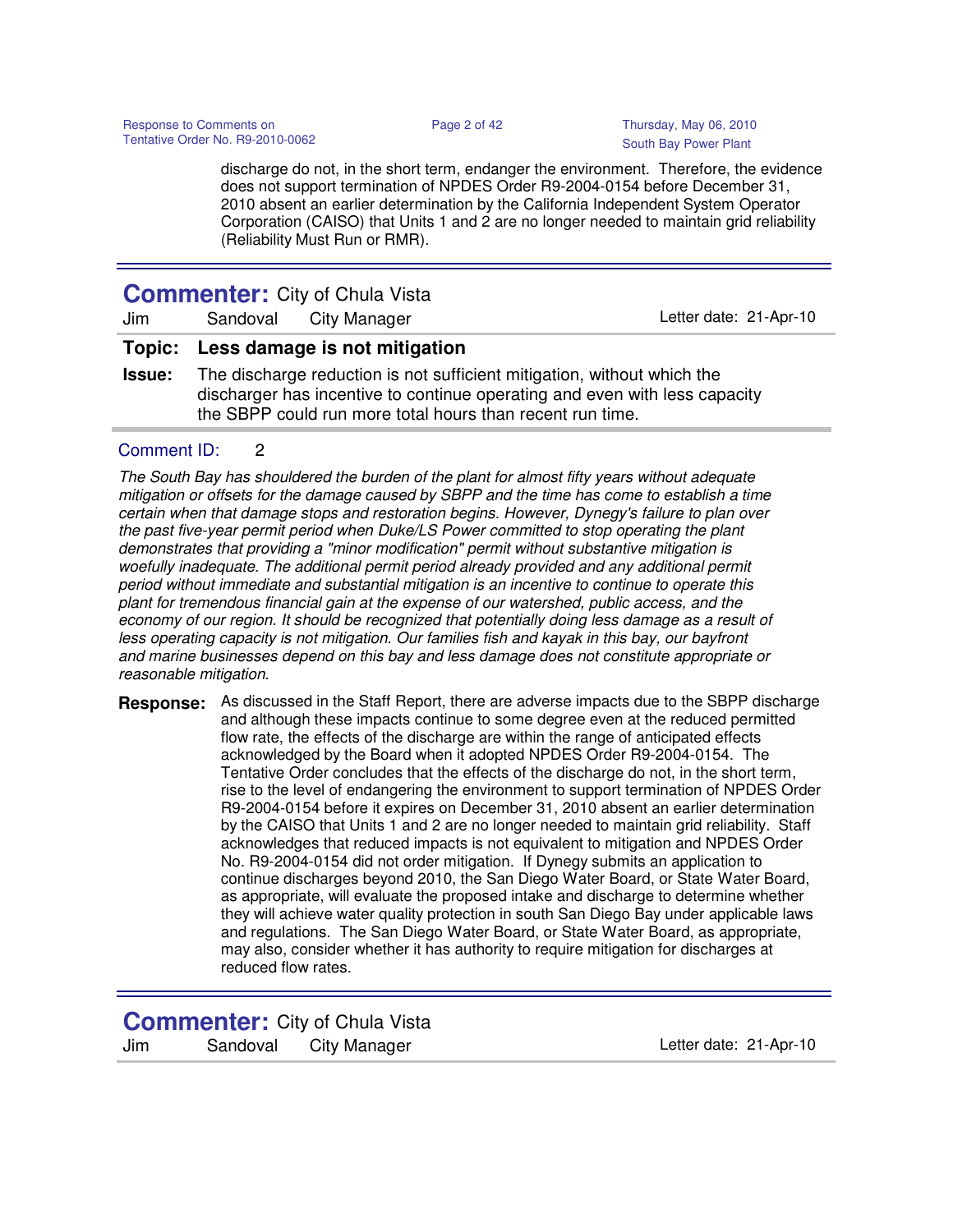## **Topic: New Permit Requirements**

**Issue:** A new permit application would have to be submitted. The discharge reduction is not sufficient mitigation, and even with less capacity the SBPP could run more total hours than recent run time.

## Comment ID: 3

The March Staff Report states that, "If Dynegy proposes to discharge from Units 1 and 2 beyond December 31, 2010, a new report of waste discharge/NPDES permit application would need to be submitted to the San Diego Water Board and a new NPDES Order will need to be adopted by the San Diego Water Board which protects the beneficial uses of San Diego Bay and complies with all applicable requirements."

The Report goes on to state in several locations under Effects of Discharge that, "Any proposed discharge beyond 2010 must be evaluated to determine whether it poses an unacceptable risk of endangering human health or the environment in the long term." The Report highlights several significant impacts including but not limited to, Temperature where the Report states that, 104 acres of eel grass habitat or 7-8% of total eel bed grass coverage in the bay have been precluded from the discharge channel and other areas of the South Bay from the SBPP discharge, ... and. that "these thermal limitations do not fully ensure protection of water quality needed for attainment of the beneficial uses of South San Diego Bay as required by the Basin Plan and State Thermal Plan."

As previously stated, the SBPP is one of the largest NPDES permitted discharge sources in the region, let alone San Diego Bay, and the Plant operators have had more than five years to prepare for the end of the 2004 permit and perform the science that should have been required for a new permit. Dynegy's failure to do so now should not be justification to not require adequate mitigation and more egregiously continue the impacts identified by the 2004 report, subsequent monitoring and the recent March RWQCB Staff Report. It should be recognized that potentially doing less damage as a result of less operating capacity is not mitigation. Additionally, the Report does not recognize that even with less capacity the SBPP could effectively run more total hours than the recent historical run time that has contributed to and maintained the existing environmental impacts.

**Response:** The San Diego Water Board recognizes that there are impacts on San Diego Bay waters from the past and current SBPP discharge. All discharges have some impacts on receiving waters. The receiving water impacts from SBPP are described and acknowledged in the NPDES Order R9-2004-0154 which requires termination of the discharge by December 31, 2010 at the latest. Dynegy will have to apply for and obtain a new NPDES permit from the San Diego Water Board prior to continuing any discharge from SBPP after December 31, 2010. A new NPDES permit would need to be considered in a public hearing process allowing time for all parties to comment on the proposed NPDES permit and for the appropriate Board to consider the comments. Dynegy will need to submit a new application for an NPDES Permit which fully demonstrates compliance with all applicable requirements under the new reduced flow rate. The new application will need to include:

• A demonstration that the beneficial uses of San Diego Bay are reasonably protected,

• Documentation of compliance with all applicable water quality standards, including but not limited to all applicable provisions contained in (1) the San Diego Water Board's Water Quality Control Plan for the San Diego Basin (Basin Plan), including beneficial uses, water quality objectives, and implementation plans; (2) State Water Board plans for water quality control including the Water Quality Control Plan For Control Of Temperature In The Coastal And Interstate Waters And Enclosed Bays And Estuaries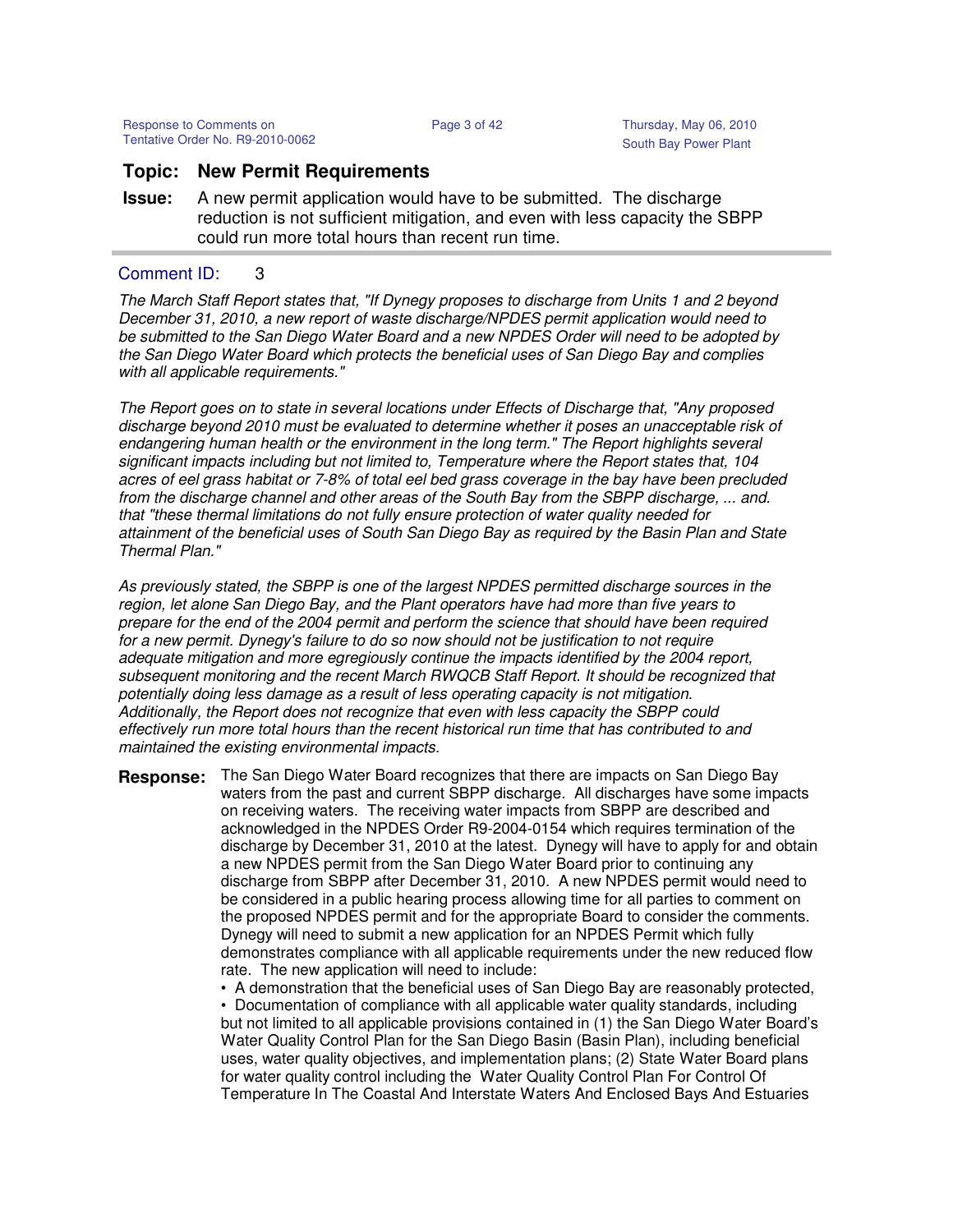(Thermal Plan), and the Water Quality Control Plan for Enclosed Bays and Estuaries – Part I Sediment Quality ; (3) State Water Board policies for water quality control including the (a) Water Quality Control Policy for the Enclosed Bays and Estuaries of California, (b) Policy For Implementation Of Toxics Standards For Inland Surface Waters and the Enclosed Bays, and Estuaries Of California; (c) Water Quality Control Policy on the Use of of Coastal and Estuarine Waters for Power Plant Cooling" (if effective) and (c) the Statement of Policy with Respect to Maintaining High Quality of Waters in California (State Water Board Resolution No. 68-16 ) and (4) priority pollutant criteria promulgated by the U.S. Environmental Protection Agency (U.S. EPA) through the (a) National Toxics Rule (NTR) (promulgated on December 22, 1992 and amended on May 4, 1995) and (b) California Toxics Rule (CTR), • An evaluation demonstrating the discharge would be in conformance with CWA

Sections 316(a) and 316(b).

## **Commenter:** City of Chula Vista

| Jim | Sandoval City Manager             | Letter date: 21-Apr-10 |
|-----|-----------------------------------|------------------------|
|     | Topic: Termination and mitigation |                        |

**Issue:** Since RWQCB resources are limited, consider appropriate mitigation and specific termination date at the May 12 meeting for transparency.

## Comment ID: 4

The Report further states that, "NPDES Order R9-2004-0154 terminates the discharge from SBPP on December 31, 2010 or the date CAISO determines that RMR services from Units 1 and 2 are no longer needed, whichever occurs first, absent further action by the San Diego Water Board." Given the past comment to the City regarding limited RWQCB Staff resources and the limited time remaining this calendar year it is questionable whether or not a new public permit process for the SBPP could be appropriately conducted by December 31, 2010. Using the May 12, 2010 hearing to establish an appropriate level of required mitigation and declaring a specific end of the discharge permit will be the most transparent step the Board can take to send a clear message that the Board is focused on their responsibility to protect the watershed and its invaluable beneficial uses for all.

In closing, the City asserts that the Board has adequate justification for terminating the permit and calls on the Board to establish an absolute final termination date for the discharge permit, and to fund adequate mitigation to address the ongoing water quality impacts at least from November 2009 through the final termination of the permit. The City of Chula Vista does not plan to introduce additional evidence or call additional witnesses. Thank you for your time and consideration.

**Response:** The tentative Order requires the termination of discharges by December 31, 2010 or the date that CAISO determines that the SBPP units are no longer needed as Reliability Must Run (RMR) units, whichever occurs first. In order to terminate an NPDES permit within its term, the San Diego Water Board has the burden of establishing by a preponderance of the evidence that facts exist which support a finding that the discharges, even at reduced flow rates, endanger human health or the environmen and can only be regulated to acceptable levels by terminating the permit. As reflected in the public notices for both the March 10 and May 12, 2010 meetings, the San Diego Water Board is considering staff's recommendation contained in the Tentative Order that the Board conclude that allowing the discharges to continue under NPDES Order R9-2004-0154 (until December 31,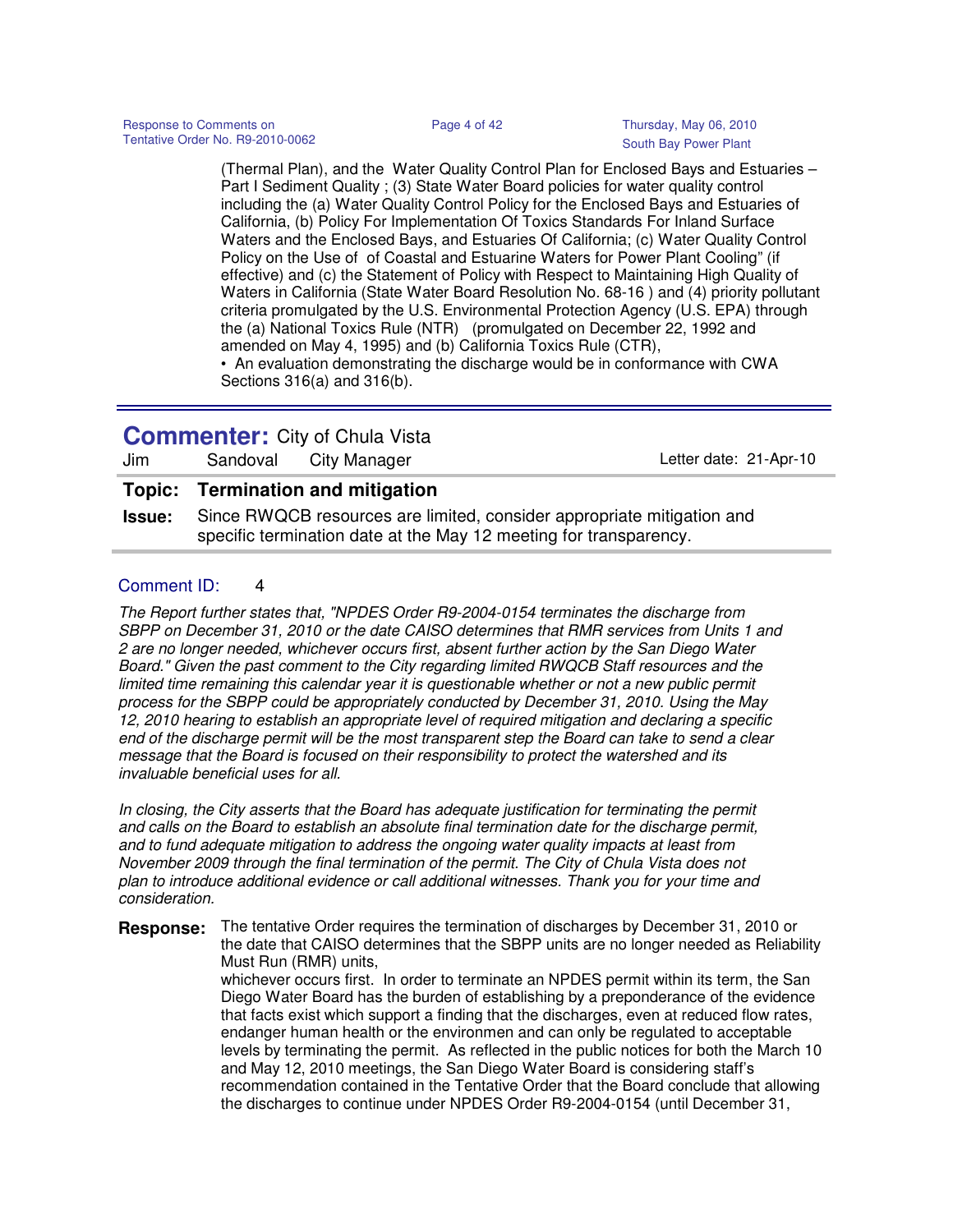2010, at the latest) does not pose an unacceptable risk of endangering the environment that supports earlier termination. Also as reflected in the public notice for the May 12, 2010 meeting, the Board may also decide to revise findings and terminate the permit earlier than staff recommends, if it determines that the ongoing discharges endanger the environment and warrant earlier termination. Whether the Board has authority or should order Dynegy to undertake mitigation for past discharges or for continued discharges at the current reduced flow rate is not considered by the Tentative Order and is not the subject of the hearing at which the Tentative Order is being considered. If Dynegy submits an application to continue discharges beyond 2010, the San Diego Water Board or State Water Board, as appropriate, will evaluate the proposed intake and discharge to determine whether discharges can be permitted in compliance with applicable laws and regulations. The appropriate Board may also, at that time, consider whether it can require mitigation for discharges at reduced flow rates.

| <b>Commenter:</b> California Independent System Operator Corporation |              |                                    |                                                                                         |  |  |
|----------------------------------------------------------------------|--------------|------------------------------------|-----------------------------------------------------------------------------------------|--|--|
| Andrew                                                               | Ulmer        | Counsel                            | Letter date: 21-Apr-10                                                                  |  |  |
|                                                                      |              | Topic: Do not terminate the Permit |                                                                                         |  |  |
|                                                                      | Chula Vista. |                                    | <b>Issue:</b> The SBPP is necessary to serve the electric energy needs of San Diego and |  |  |

## Comment ID: 5

The South Bay Power Plant remains necessary to serve the electric energy needs of San Diego and Chula Vista's residents and businesses in a reliable manner. The California Independent System Operator Corporation (ISO) urges the San Diego Regional Water Quality Control Board not to take any action that threatens the continued ability of South Bay to operate.

On March 22, 2010, the Regional Board issued Tentative Order R9-2010-0062 to address Dynegy National Pollutant Discharge Elimination System (NPDES) permit for continued operation of South Bay units 1 and 2. The tentative order would terminate Dynegy's NPDES permit as of December 31, 2010 or on the date that the ISO determines that South Bay units 1 and 2 are no longer needed to provide reliability must run service, whichever occurs first. The ISO recommends that the Regional Board not adopt the tentative order or attempt to terminate Dynegy's NPDES permit at this time. The ISO provides the following comments concerning the tentative order.

**Response:** Comment noted. The San Diego Water Board recognizes that the reliability of California's electric power grid is an issue of statewide concern and that there is a need to coordinate and balance water quality concerns with electrical demand or transmission grid reliability issues. However, the San Diego Water Board's primary obligation under California's Porter Cologne Water Quality Control Act is to ensure that South Bay Power Plant discharges are in conformance with an NPDES Permit that applies and ensures compliance with all applicable Clean Water Act requirements and implementing US Enivironmental Protection Agency (EPA) regulations, as well as any more stringent limits necessary to achieve water quality standards. Decisions to adopt or terminate an existing NPDES permit are informed by evaluation of the impacts on waters affected by the proposed or current discharge, although a Board can consider grid reliability issues in making its determinations.

The existing NPDES Order No. R9-2004-0154 was modified in late 2009 based, in part,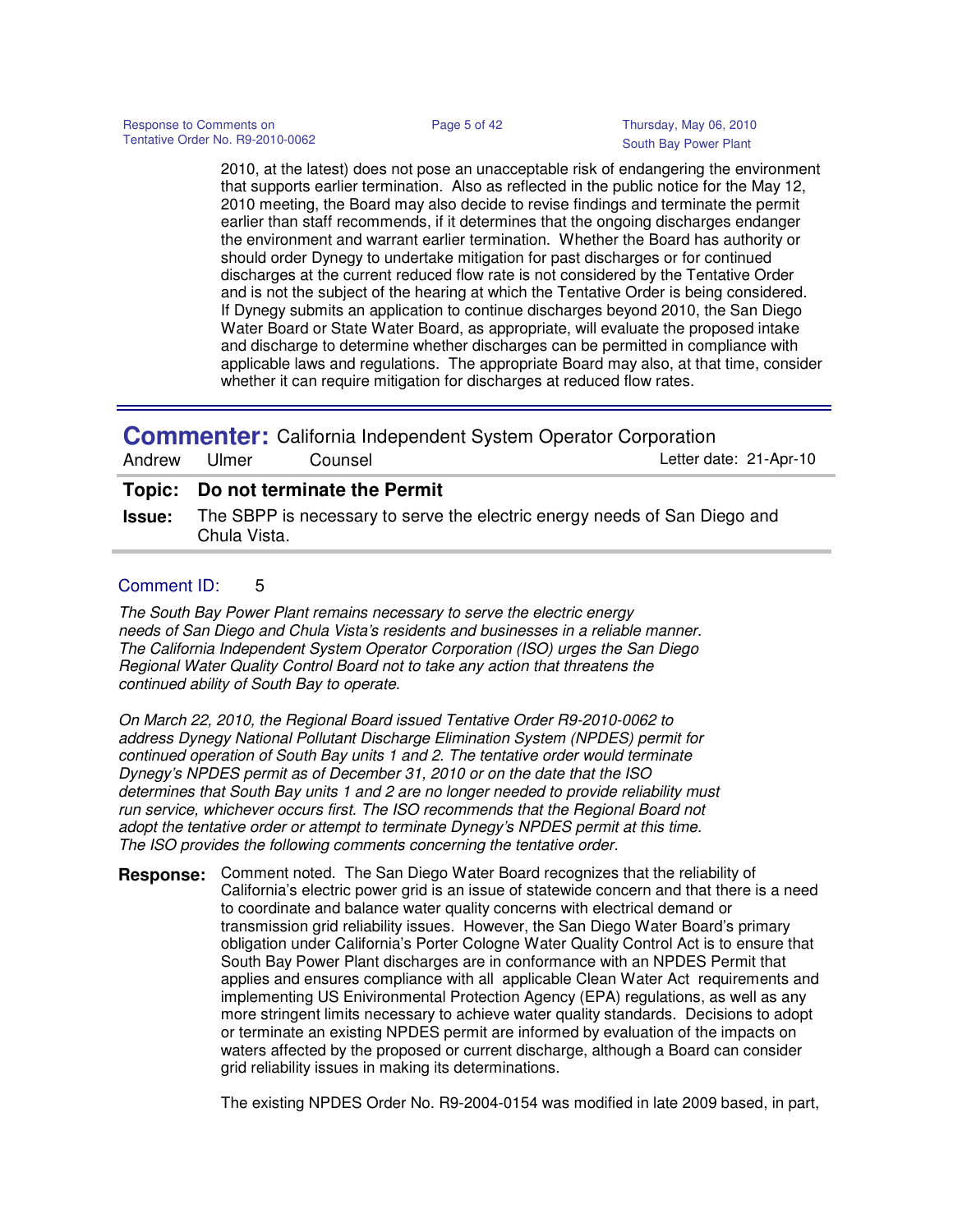upon the finding that the 2004 Order "will remain fully effective and enforceable under an administrative extension until December 31, 2010 absent further action by the Regional Water Board." (Order No. R9-2009-0178, modifying Order No. R9-2004- 0154, Finding No. 4.) and to include the following provision: "The discharges from Units 1 and 2 shall terminate on the date CAISO determines that Reliability Must Run (RMR) services from Units 1 and 2 are no longer needed or December 31, 2010, whichever occurs first, absent further action by the Regional Board." (New Provision No. 26.) NPDES Order R9-2004-0154 therefore expires on December 31, 2010 and discharges must terminate at the end of 2010 or the date the CAISO determines Units 1 and 2 are no longer designated as RMR, whichever date is earlier. Adoption of tentative Order No. R9-2010-0062 as proposed will not result in termination of discharges any earlier than is otherwise required under NPDES Order R9-2004-0154. Under the Tentative Order, termination of NPDES Order R9-2004-0154 effectively will only occur if the CAISO releases Units 1 and 2 before the end of 2010, in which case the permit would be terminated simultaneously with termination of discharges, but the termination of discharges is the direct result of the provisions in NPDES Order R9-2004-0154. If the RMR designation for Units 1 and 2 remains through the end of the year, the discharges will terminate as required by NPDES Order R9-2004-0154 at the end of 2010 simultaneous with permit expiration at the end of the year. In that circumstance, the permit is not being terminated under 40 CFR section 122.64(a)(3). A clarification making this distinction will be added to the Tentative Order. As provided in the Tentative Order, any proposal to continue discharges beyond 2010 will require adoption of a new NPDES discharge permit following a public hearing.

**Commenter:** California Independent System Operator Corporation

| Andrew | Ulmer | Counsel                                     |  | Letter date: 21-Apr-10                                                                                                                                         |
|--------|-------|---------------------------------------------|--|----------------------------------------------------------------------------------------------------------------------------------------------------------------|
|        |       | Topic: Insufficient grounds for termination |  |                                                                                                                                                                |
|        |       |                                             |  | <b>Issue:</b> The tentative Order does not identify a valid reason for terminating the<br>permit during its term, or for denying a permit renewal application. |

## Comment ID: 6

First, under federal law, the Regional Board may terminate the current NPDES only for limited causes. 40 CFR § 122.64 sets forth the following causes for terminating an NPDES permit during its term, or for denying a permit renewal application.

(1) Noncompliance by the permittee with any condition of the permit;

(2) The permittee's failure in the application or during the permit issuance process to disclose fully all relevant facts, or the permittee's misrepresentation of any relevant facts at any time;

(3) A determination that the permitted activity endangers human health or the environment and can only be regulated to acceptable levels by permit modification or termination; or

(4) A change in any condition that requires either a temporary or permanent reduction or elimination of any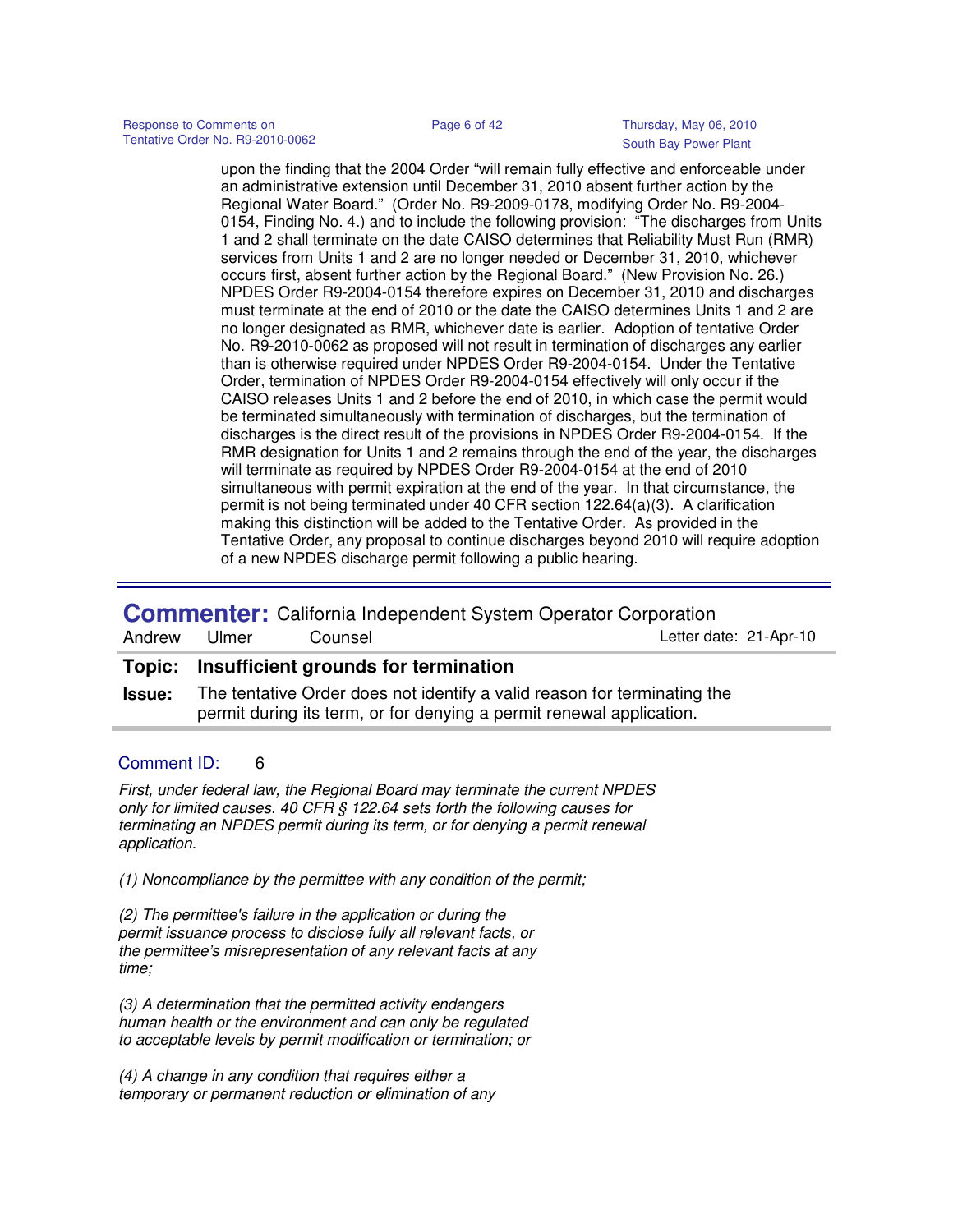Response to Comments on **Page 7 of 42** Thursday, May 06, 2010 Tentative Order No. R9-2010-0062 South Bay Power Plant

discharge or sludge use or disposal practice controlled by the permit (for example, plant closure or termination of discharge by connection to a P0TW [Publicly Owned Treatment Works]).

The tentative order does not identify any of the reasons listed above for terminating Dynegy's NPDES permit. Indeed, the staff report attached to the tentative order finds allowing continued discharges under Dynegy's NPDES permit through the remainder of 2010 does not pose an unacceptable risk to human health or the environment. Neither the staff report nor the tentative order reflects that permitted discharges will endanger human health or the environment beyond 2010. Accordingly, there are insufficient grounds to terminate Dynegy's NPDES permit.

**Response:** The tentative Order does not terminate the permit during its term without cause or require termination of the discharges from Units 1 and 2 any earlier than they must otherwise cease under the terms and conditions of NPDES Order R9-2004-0154. The administratively extended permit expires on December 31, 2010 so technically need not be terminated if discharges continue until that date. However, if the RMR designation is removed prior to that date, the tentative Order results in termination of the permit as of the date RMR designation is removed. The tentative Order has been revised to make this technical clarification. The tentative Order neither denies nor prejudges the outcome of any permit renewal application that Dynegy may choose to submit at a future date. Neither the tentative Order nor the Staff Report evaluate the effect of the discharge continuing beyond the term of the existing permit. The tentative Order states in Finding 11 that the permit renewal process would require that evaluation. Despite urging by commenters to permanently terminate discharges from Units 1 and 2, the San Diego Water Board lacks legal authority to foreclose submittal of or refuse to consider a permit renewal application.

| Andrew        | Ulmer | Counsel                                      | <b>Commenter:</b> California Independent System Operator Corporation<br>Letter date: 21-Apr-10                                         |
|---------------|-------|----------------------------------------------|----------------------------------------------------------------------------------------------------------------------------------------|
|               |       | <b>Topic: Permit Adminstrative Extension</b> |                                                                                                                                        |
| <b>Issue:</b> |       |                                              | Discharges Under Order No. R9-2004-0154 May Occur after December 31,<br>2010 Under Regulations Pertaining to Administrative Extension. |

## Comment ID: 7

Second, the tentative order also makes findings that are inconsistent with legal requirements applicable to NDPES permits. The tentative order states:

[Dynegy' s NPDES permit] cannot be extended to allow discharges from Units 1 and 2 beyond December 31, 2010. Continued operations would require that a new permit be issued after notice and opportunity to comment and a public hearing."

This finding is inconsistent with state regulations that allow for an extension of an NPDES permit under specific circumstances. Section 2235.4 of Title 23 of the California Code of Regulations provides:

The terms and conditions of an expired permit are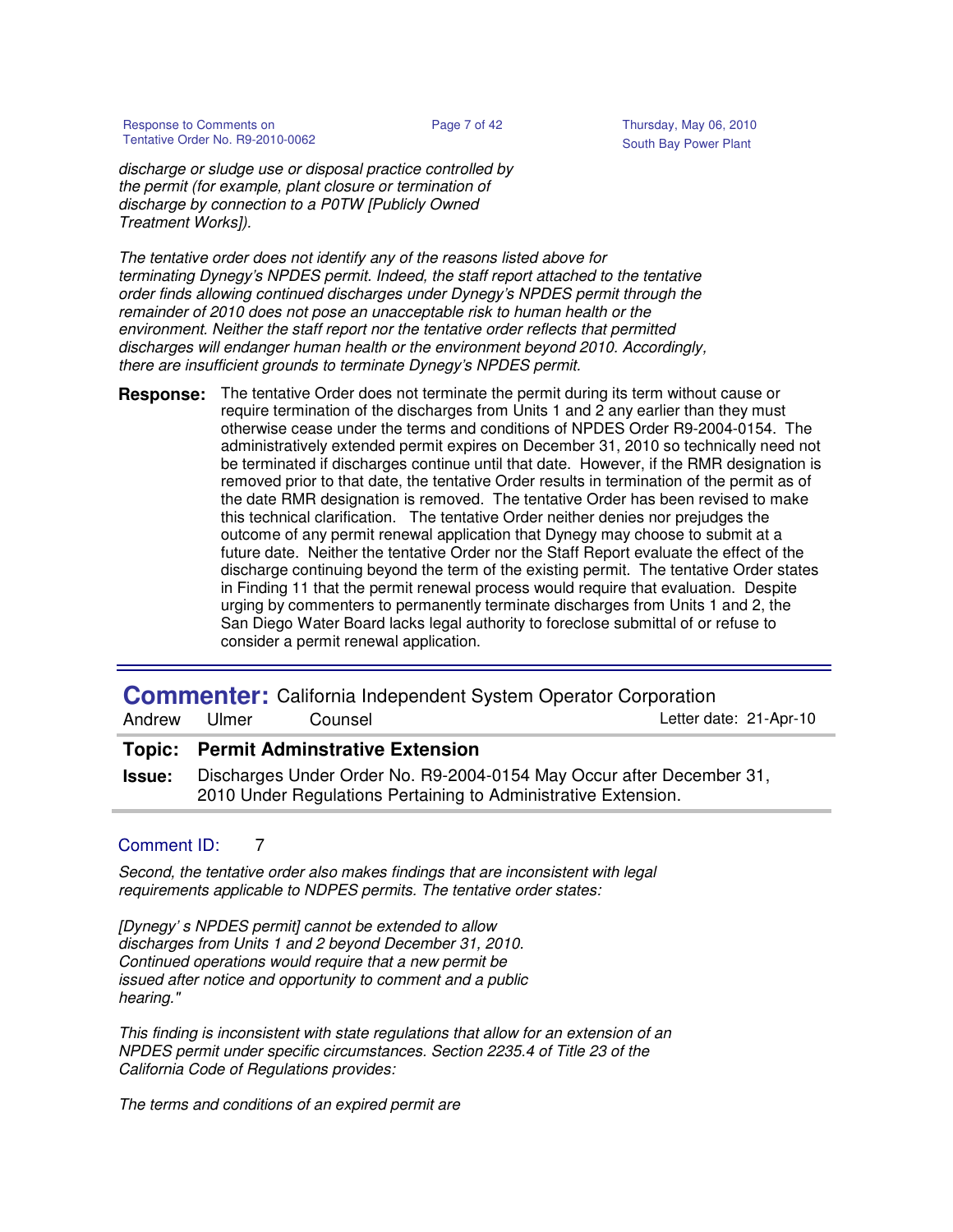Response to Comments on **Page 8 of 42** Thursday, May 06, 2010 Tentative Order No. R9-2010-0062 South Bay Power Plant

automatically continued pending issuance of a new permit if all requirements of the federal NPDES regulations on continuation of expired permits are complied with.

The Regional Board has no authority to modify this regulation or applicable federal regulations related to the continuation of expired NPDES permits. The ISO understands that a condition of Dynegy's NPDES permit is that Dynegy is to cease discharges by December 31, 2010, but that condition in effect only sets the expiration date of Dynegy's permit. This condition cannot serve to modify the requirements of federal regulations for the continuation of expired NPDES permits.

The San Diego Water Board is not modifying federal or state regulations applicable to the continuation of expired NPDES permits. NPDES Order R9-2004-0154 requires the discharges from SBPP to terminate on December 31, 2010 or the date that CAISO determines that the SBPP units are no longer needed as RMR units whichever occurs first. California Code of Regulations, title 23, section 2235.4 states "the terms and conditions of an expired permit are automatically continued pending issuance of a new permit if all requirements of the federal NPDES regulations on continuation of expired permits are complied with." The federal regulations, at 40 CFR section 122.6 state that the conditions of an expired permit continue if: (1) the permittee has submitted a complete timely application; and (2) the Regional Administrator, through no fault of the permittee, does not issue a new permit before the expiration date of the previous permit." Therefore, absent any prohibition in the permit, the permit will become automatically administratively extended after December 31, 2010 as long as the previous two requirements are met and if the permit is not first terminated by board action. **Response:**

> However, if the permit is administratively extended beyond December 31, 2010, the permit would be extended only with the current terms and conditions in place. The San Diego Water Board disagrees with the commenter's analysis that it may legally continue discharges beyond December 31, 2010 if it submits a timely and complete application for renewal. The minor modification ratified in Order No. R9-2009-0178 adds provision 26 to the permit which states: "[t]he discharges from Units 1 and 2 shall terminate on the date CAISO determines that Reliability Must Run (RMR) services from Units 1 and 2 are no longer needed or December 31, 2010, whichever occurs first, absent further action by the Regional Board." Therefore, if Dynegy submits a timely and complete application but it is not acted upon prior to December 31, 2010, the permit technically would be administratively extended, but under the current terms and conditions which preclude discharges from Units 1 and 2 after December 31, 2010. Absent a new permit authorizing continued discharges prior to 2011, discharges from Units 1 and 2 after December 31, 2010 would violate the permit terms.

> The finding in the tentative order which states "Order No. R9-2004-0154 cannot be extended to allow discharges from Units 1 and 2 beyond December 31, 2010," could be more artfully stated, but is technically correct and does not require modification. The staff report has been revised to clarify that the permit is, in fact, susceptible of administrative extension. As stated above, administrative extension applies only to the terms and conditions in the current permit, which prohibits discharges from Units 1 and 2 beyond 2010. The staff report is revised as follows at page 4: "Because the modified NPDES Order requires the discharges from Units 1 and 2 terminate no later than December 31, 2010, and an administrative extension continues only the existing permit terms and conditions, the discharge termination dates established in the modified NPDES Order cannot be administratively extended beyond December 31, 2010, even if the permit itself is administratively extended."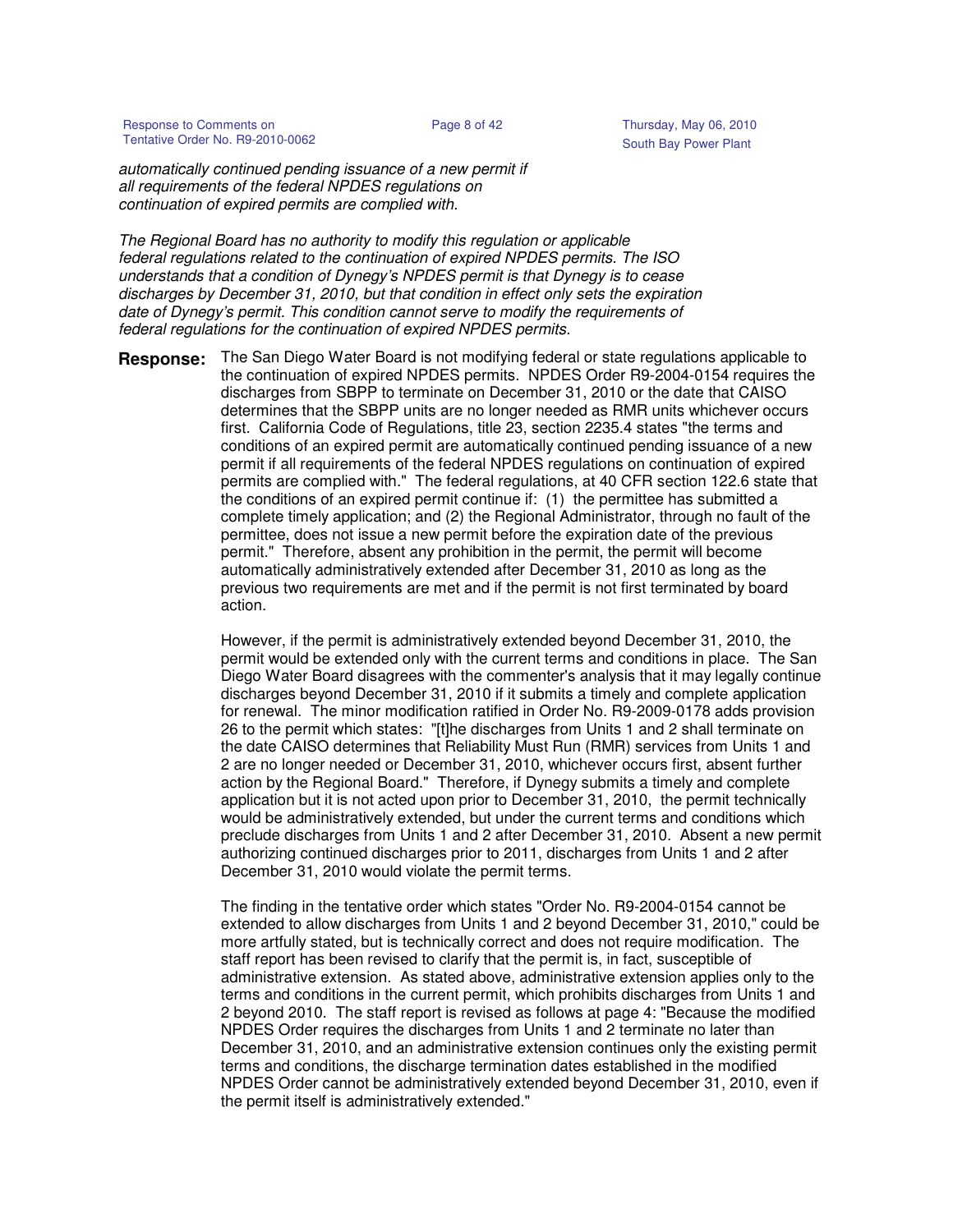The San Diego Water Board can not amend a permit that is administratively extended to allow continued discharge. Adopting the tentative Order will result in termination NPDES Order R9-2004-0154 at its expiration on December 31, 2010 or terminatation as of the date that CAISO releases Units 1 and 2 from RMR status, if it releases them prior to the end of 2010.

If Dynegy proposes continued operation of SBPP beyond December 31, 2010, a new complete application for a new NPDES permit under the new reduced flow rate must be submitted which fully demonstrates compliance with all applicable CWA requirements, and implementing US EPA regulations as well as with any more stringent effluent standards or limitations necessary to implement water quality control plans and policies.

| <b>Commenter:</b> California Independent System Operator Corporation |                          |         |                                                                           |  |  |
|----------------------------------------------------------------------|--------------------------|---------|---------------------------------------------------------------------------|--|--|
|                                                                      | Andrew Ulmer             | Counsel | Letter date: 21-Apr-10                                                    |  |  |
|                                                                      | <b>Topic: OTC Policy</b> |         |                                                                           |  |  |
| <u> La a cra c</u>                                                   |                          |         | The Ctate of Colifornia Water Deseures Central Deard has issued a revised |  |  |

**Issue:** The State of California Water Resource Control Board has issued a revised policy on the use of coastal and estuarine waters for power plant cooling.

## Comment ID: 8

Third, the State of California Water Resource Control Board has issued a revised policy on the use of coastal and estuarine waters for power plant cooling. Section E of the draft policy identifies milestones, including a final compliance date for the owner or operator of South Bay to implement best technology available as defined by the State Board's policy by December 31, 2012. Section 3.C of the revised policy provides:

The Regional Water Boards shall reissue or, as appropriate, modify NPDES permits issued to owners or operators of existing power plants to ensure that the permits conform to the provisions of this Policy.

The State Board is scheduled to consider adopting this policy at a public meeting on May 4, 2010. The ISO urges the Regional Board not to adopt a tentative order that may directly conflict with the State Board's policy as it applies to South Bay.

**Response:** On May 4, 2010, the State Water Resources Control Board (State Water Board) adopted a final "Policy on the Use of Coastal and Estuarine Waters for Power Plant Cooling" (OTC Policy). This OTC Policy establishes uniform requirements for the implementation of CWA Section 316(b), using best professional judgment in determining Best Technology Available for cooling water intake structures at existing coastal and estuarine power plants that must be implemented in NPDES permits and will require SBPP to achieve compliance by December 31, 2012. The reference quoted by the commenter refers to modification to NPDES permits to incorporate compliance schedules contained in the proposed Policy (which, once the Policy is effective, will be the responsibility of the State Water Board, rather than the Regional Water Boards). The OTC Policy also includes some immediate and interim requirements which would have to be incorporated into any future NPDES Permit. The OTC Policy does not address all aspects of power plant discharge impacts. The OTC Policy only addresses intake structures which may be causing environmental harm due to entrainment and impingement. The San Diego Water Board is charged with protecting water quality by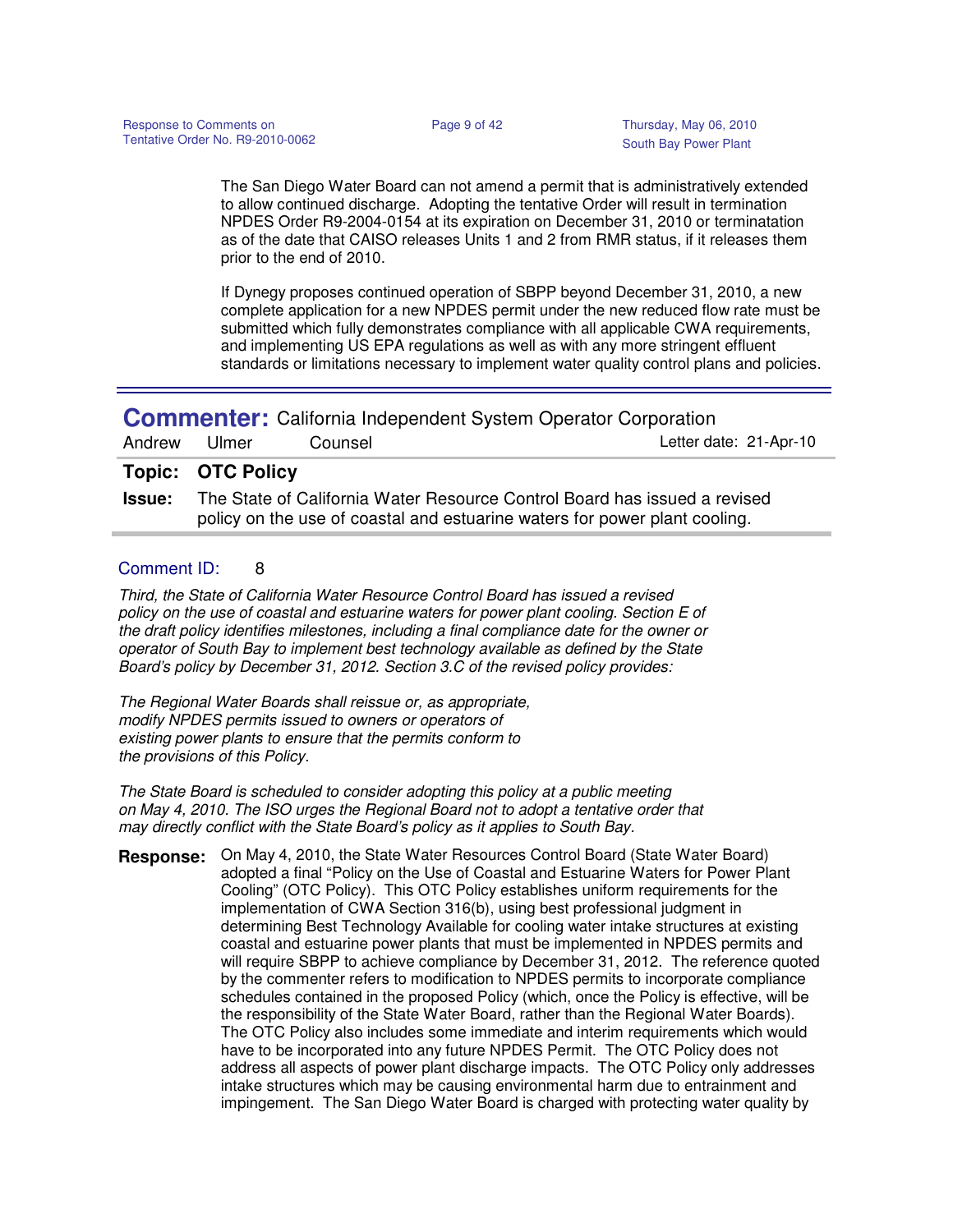regulating discharges in conformance with applicable state and federal water quality laws and regulations.

It is speculative at this time when the recently adopted OTC Policy will become effective. Adoption of the tentative Order would not directly conflict with the OTC Policy and would not preclude evaluation and issuance of a new permit to authorize continued discharges in compliance with applicable laws and regulations after a public process. The final OTC Policy also affirms that the intent of the OTC Policy "is to ensure that the beneficial uses of the State's coastal and estuarine waters are protected while also ensuring that the electrical power needs essential for the welfare of the citizens of the State are met" and reiterates that the OTC Policy does not "preclude[] the authority of the Regional Water Boards to regulate discharges from existing power plants through NPDES permits, consistent with water quality standards." (Introduction to Policy as revised March 22, 2010, ¶¶ 1.G. and 1.N.).

In deciding whether to terminate the existing NPDES Permit Order No. R9-2004-0154, the San Diego Water Board must also consider many other factors including effects on beneficial uses, discharge conformance with water quality objectives and sediment quality objectives, as well as the effect of discharge temperature and turbidity on receiving waters.

**Commenter:** California Independent System Operator Corporation

| Andrew | Ulmer | Counsel |
|--------|-------|---------|
|        |       |         |

Letter date: 21-Apr-10

## **Topic: Do not terminate the Permit**

**Issue:** The SBPP is necessary to serve the electric energy needs of San Diego and Chula Vista.

## Comment ID: 9

The ISO continues to work with San Diego Gas & Electric to identify potential resource options that would allow the South Bay units to retire before the Sunrise Powerlink transmission line becomes operational. We anticipate a more definitive assessment on the continued need for South Bay beyond 2010 later this year following the ISO's annual local reliability assessment. The ISO is aware of the widespread interest that exists to decommission the remaining South Bay units. This interest must be balanced with the need for local generation capacity to help manage grid reliability and significant events such as major transmission outages or fires.

**Response:** Comment noted. The San Diego Water Board recognizes that the reliability of California's electric power grid is an issue of statewide concern and that there is a need to coordinate and balance water quality concerns with electrical demand or transmission grid reliability issues. However, the San Diego Water Board's primary obligation under California's Porter Cologne Water Quality Control Act is to ensure that South Bay Power Plant discharges are in conformance with an NPDES Permit that applies and ensures compliance with all applicable Clean Water Act requirements and implementing US Enivironmental Protection Agency (EPA) regulations, as well as any more stringent limits necessary to achieve water quality standards. Decisions to adopt or terminate an existing NPDES permit are informed by evaluation of the impacts on waters affected by the proposed or current discharge, although a Board can consider grid reliability issues in making its determinations.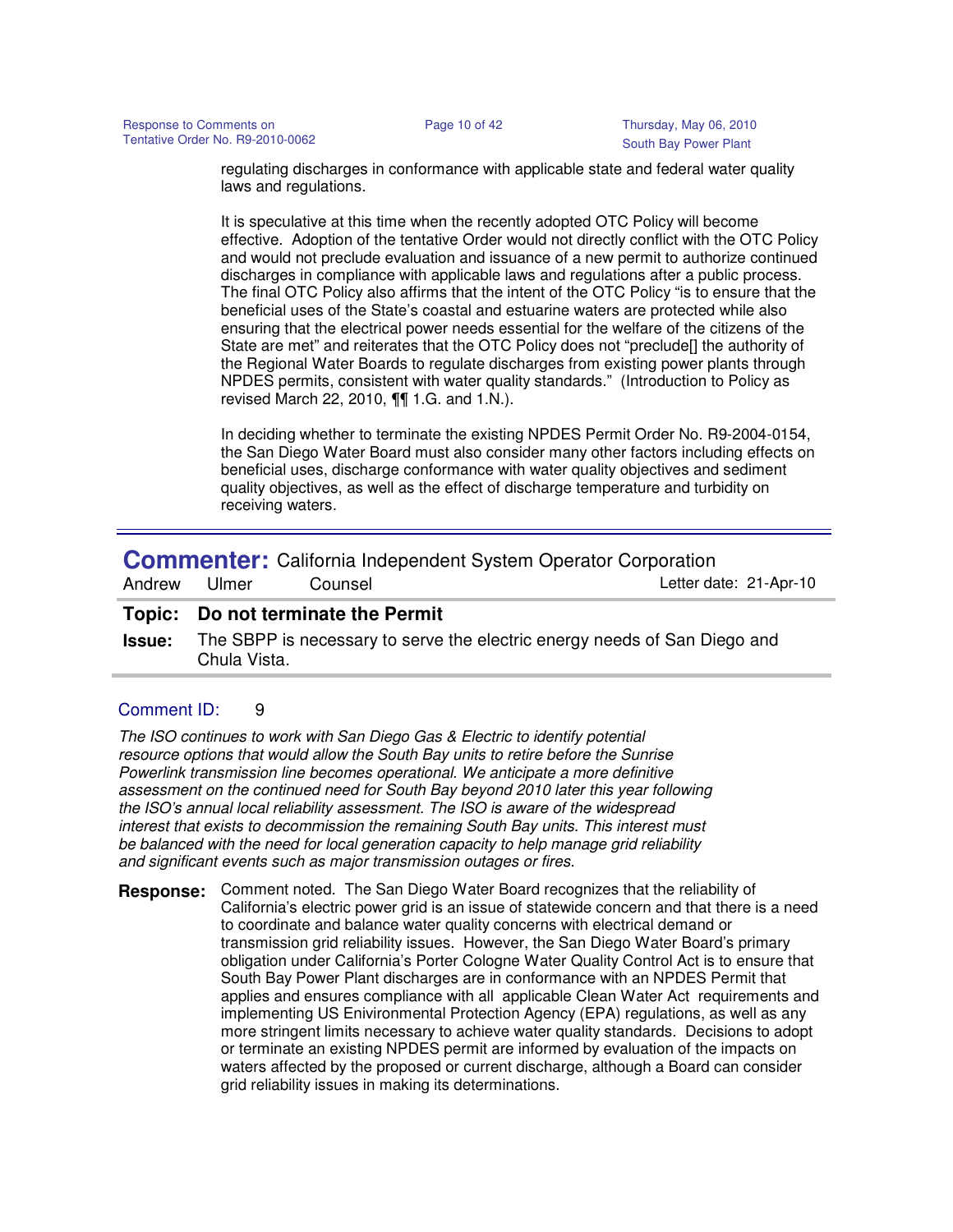The existing NPDES Order No. R9-2004-0154 was modified in late 2009 based, in part, upon the finding that the 2004 Order "will remain fully effective and enforceable under an administrative extension until December 31, 2010 absent further action by the Regional Water Board." (Order No. R9-2009-0178, modifying Order No. R9-2004- 0154, Finding No. 4.) and to include the following provision: "The discharges from Units 1 and 2 shall terminate on the date CAISO determines that Reliability Must Run (RMR) services from Units 1 and 2 are no longer needed or December 31, 2010, whichever occurs first, absent further action by the Regional Board." (New Provision No. 26.) NPDES Order R9-2004-0154 therefore expires on December 31, 2010 and discharges must terminate at the end of 2010 or the date the CAISO determines Units 1 and 2 are no longer designated as RMR, whichever date is earlier. Adoption of tentative Order No. R9-2010-0062 as proposed will not result in termination of discharges any earlier than is otherwise required under NPDES Order R9-2004-0154. Under the Tentative Order, termination of NPDES Order R9-2004-0154 effectively will only occur if the CAISO releases Units 1 and 2 before the end of 2010, in which case the permit would be terminated simultaneously with termination of discharges, but the termination of discharges is the direct result of the provisions in NPDES Order R9-2004-0154. If the RMR designation for Units 1 and 2 remains through the end of the year, the discharges will terminate as required by NPDES Order R9-2004-0154 at the end of 2010 simultaneous with permit expiration at the end of the year. In that circumstance, the permit is not being terminated under 40 CFR section 122.64(a)(3). A clarification making this distinction will be added to the Tentative Order. As provided in the Tentative Order, any proposal to continue discharges beyond 2010 will require adoption of a new NPDES discharge permit following a public hearing.

|               |                                                                                                            | <b>Commenter:</b> No More South Bay Power Plant Coalition |                        |  |  |
|---------------|------------------------------------------------------------------------------------------------------------|-----------------------------------------------------------|------------------------|--|--|
| Gabriel       | Solmer                                                                                                     | Legal Director for San Diego Coastkeeper                  | Letter date: 21-Apr-10 |  |  |
|               |                                                                                                            | Topic: Rescind the Permit by June 1, 2010                 |                        |  |  |
| <b>Issue:</b> | Evidence in the Record Demonstrates that the South Bay Power Plant<br>Endangers the South Bay Environment. |                                                           |                        |  |  |
|               |                                                                                                            |                                                           |                        |  |  |

## Comment ID: 10

On behalf of the members of the No More Power Plant Coalition, a designated party to these proceedings, we offer the following comments on the Staff Report and Tentative Order for the South Bay Power Plant. We have previously provided documents and testimony to support our position that the South Bay Power Plant must terminate all of its operations by June 1, 2010 to adequately protect the Bay now and into the future. We hereby incorporate by reference our testimony dated February 22, 2010 and March 3, 2010, and provide the following additional comments on the Staff Report and Tentative Order.

I. Evidence in the Record Demonstrates that the South Bay Power Plant Endangers the South Bay Environment.

Federal regulations authorize state agencies to terminate a NPDES permit during its term or deny a renewal application if the discharge "endangers human health or the environment and can only be regulated to acceptable levels by NPDES modification or termination." While the staff accepted testimony to address this issue, the Staff Report fails to directly address the "endangerment" standard. Instead, the Staff Report dances around the issue, tentatively concluding that the South Bay Power Plant's near-term impacts do not pose an "unacceptable risk" to human health or the environment. But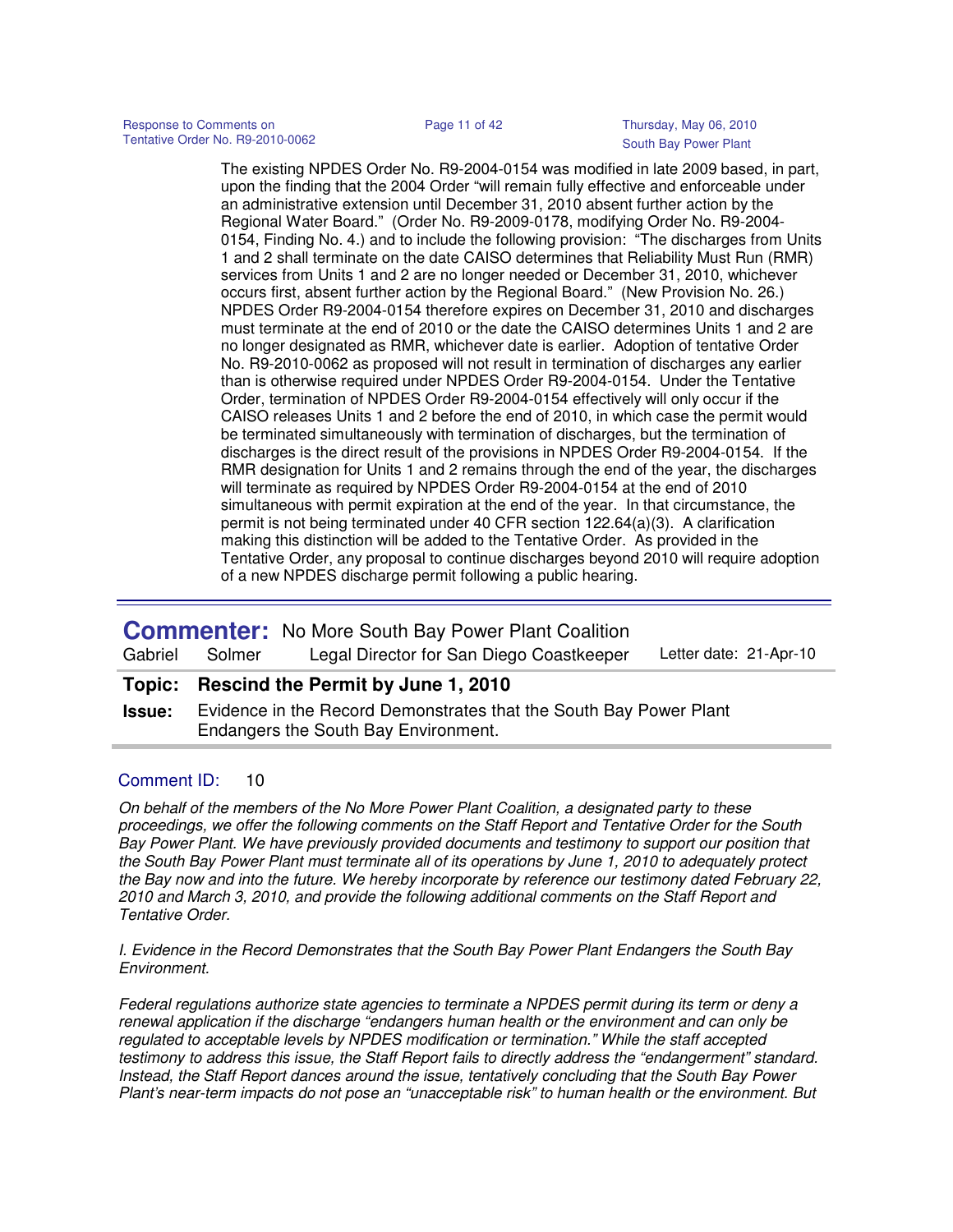the standard is not whether the facility's discharge poses an acceptable risk to human health or the environment—it is whether the discharge "endangers" human health or the environment. By using the term "unacceptable risk," the staff is making it clear that it is balancing harm to the environment against the area's energy needs—a balancing that is not allowed under the law. For example, staff admits that it has not gathered enough information to "determine\*+ at this time whether the SBPP is adversely affecting the DO concentration or percent saturation in San Diego Bay." Yet the staff concludes that the unidentified impacts nevertheless do not pose "unacceptable risk" to human health or the environment over the short term.

By failing to assess the facts through the lens of endangerment and focusing instead on an undefined measure of unacceptable risk, the Staff Report fails to clearly demonstrate the full extent of endangerment faced by organisms dependent on the South Bay ecosystem. We urge the Regional Board to acknowledge and incorporate the impacts discussed below into the staff report, and revise the Tentative Order to reflect a June 1, 2010 termination. At a minimum, Sections 3c, 3d, 3e, and 3f of the Staff Report must acknowledge the following facts:

**Response:** Federal regulations (40 CFR 122.62(b) and 122.64) clearly give causes for termination of an existing NPDES permit during its term, as well for denying a permit renewal application. The San Diego Water Board may terminate an NPDES permit during its term, or deny a renewal application, if it finds by a preponderance of the evidence that the discharge endangers human heatlh or the environment and can only be regulated to acceptable levels by permit termination. The San Diego Water Board has the burden to establish by a preponderance of the evidence that facts exist warranting a determination under this legal standard. However, the assertion by the commenter that the Staff Report fails to assess if the discharge endangers human health or the environment incorrectly portrays the regulatory role of staff when considering if an NPDES permit should be terminated for cause. The San Diego Water Board agrees that there are impacts associated with the discharge and these impacts are documented in the current NPDES Order R9-2004-0154. The Staff Report is focused on assessing whether the discharge, under current operating conditions, poses unacceptable risk to human health and the environment beyond what the current Order acknowledges and permits, or if the discharge results in impacts unanticipated under the current NPDES Order R9-2004-0154 that endanger human health or the environment. In this case, the Tentative Order and Staff Report evaluate the impacts of the current discharge in light of the current regulatory environment in considering whether the discharges for the remainder of the permit term endanger human health or the environment. When it adopted NPDES Order R9-2004-0154, the San Diego Water Board recognized Impacts associated with the discharges and found them to be acceptable. The San Diego Water Board acknowledges that there are continued impacts associated with the discharge. It also recognizes that the maximum permitted discharge of SBPP has been reduced by approximately 60% since NPDES Order R9- 2004-0154 was adopted in 2004. The Staff Report has focused on assessing whether the facility has complied with NPDES Order R9-2004-0154 and whether the discharge has had unanticipated impacts, whether new or unanticipated in scope or scale, than the Board acknowledged in NPDES Order R9-2004-0154. The Staff Report and tentative Order conclude that the discharge has not had unanticipated impacts and that allowing the discharges to continue for the remainder of the permit term does not pose an unacceptable risk to the environment that would justify a finding of endangerment under 40 CFR section 122.64(a)(3). The evaluation did not, properly so, consider grid reliability needs, in determining whether there is endangerment to the environment from continued operations.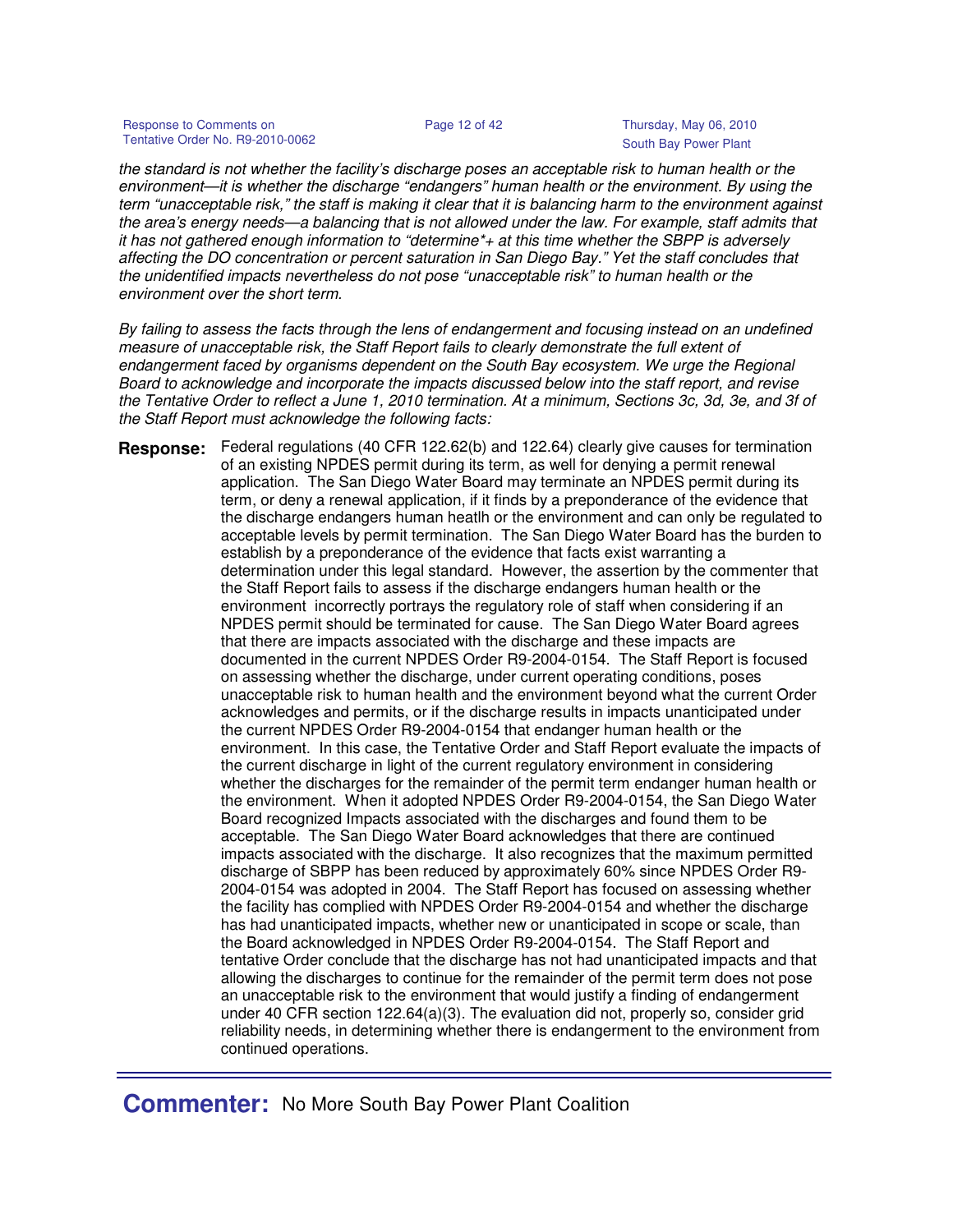| Response to Comments on<br>Tentative Order No. R9-2010-0062 |                                                  | Page 13 of 42                                                                                                                                          | Thursday, May 06, 2010<br>South Bay Power Plant |
|-------------------------------------------------------------|--------------------------------------------------|--------------------------------------------------------------------------------------------------------------------------------------------------------|-------------------------------------------------|
| Gabriel                                                     | Solmer                                           | Legal Director for San Diego Coastkeeper                                                                                                               | Letter date: 21-Apr-10                          |
| Topic:<br><b>Issue:</b>                                     | <b>Renewal Application</b><br>December 31, 2010. | The Staff Report fails to address the issue of whether the South Bay Power<br>Plant will endanger the South Bay environment if allowed to operate past |                                                 |
|                                                             |                                                  |                                                                                                                                                        |                                                 |

## Comment ID: 11

Further, the Staff Report fails to address the issue of whether the South Bay Power Plant will endanger the South Bay environment if allowed to operate past December 31, 2010. The staff has admitted in its report that there is a possibility that Dynegy will seek to continue to operate beyond December 31, 2010. But the staff refused to address whether those continued discharges will endanger the environment, instead leaving open that "any proposed discharge beyond 2010, however, must be evaluated to determine whether it poses an unacceptable risk to human health or the environment in the longer term." In fact, the staff's entire analysis seems to hinge on the fact that the South Bay Power Plant has been operating for so long that letting the impacts continue for a few more months can't be that bad, and if Dynegy does ask to discharge longer, staff can revisit the issue later and analyze whether another year… or two or five… would really have that many more negative impacts to the South Bay when the plant has already been wreaking havoc to the environment since the 1960's.

**Response:** It is inappropriate to prejudge a renewal application for Order No. R9-2004-0154, as it is outside the scope and purpose of tentative Order No. R9-2010-0062, as well as the scheduled May 12, 2010 hearing. Moreover, it would be infeasible to prejudge an application that has not been submitted. Should a renewal application be received, the renewal process, in accordance with federal regulations, will allow ample opportunity for public review and comment. Should a renewal application be received, the consideration of denial of the application or adoption of a new NPDES permit will be done after notice, opportunity to comment, and a public hearing in accordance with federal requirements under 40 CFR 122.64. This consideration is made for NPDES permits following receipt of a renewal application. The San Diego Water Board lacks legal authority to prevent submittal of a future permit renewal application or to refuse to consider such an application once received.

|         |        | <b>Commenter:</b> No More South Bay Power Plant Coalition |                        |
|---------|--------|-----------------------------------------------------------|------------------------|
| Gabriel | Solmer | Legal Director for San Diego Coastkeeper                  | Letter date: 21-Apr-10 |
|         |        | <b>Topic: Low Dissolved Oxygen</b>                        |                        |

**Issue:** The South Bay Power Plant Causes or Contributes To Low Dissolved Oxygen Levels that Endanger the South Bay Environment and Can only be Brought to Acceptable Levels by Terminating the Plant's Operations.

## Comment ID: 12

A. The South Bay Power Plant Causes or Contributes To Low Dissolved Oxygen Levels that Endanger the South Bay Environment and Can only be Brought to Acceptable Levels by Terminating the Plant's Operations.

Dissolved oxygen is one of the most important physical factors in aquatic ecosystems; without sufficient oxygen, most life cannot survive in water. In its discussion of dissolved oxygen, the Staff Report has omitted and misinterpreted several key aspects of the regulatory framework and the physical factors that affect concentrations of dissolved oxygen.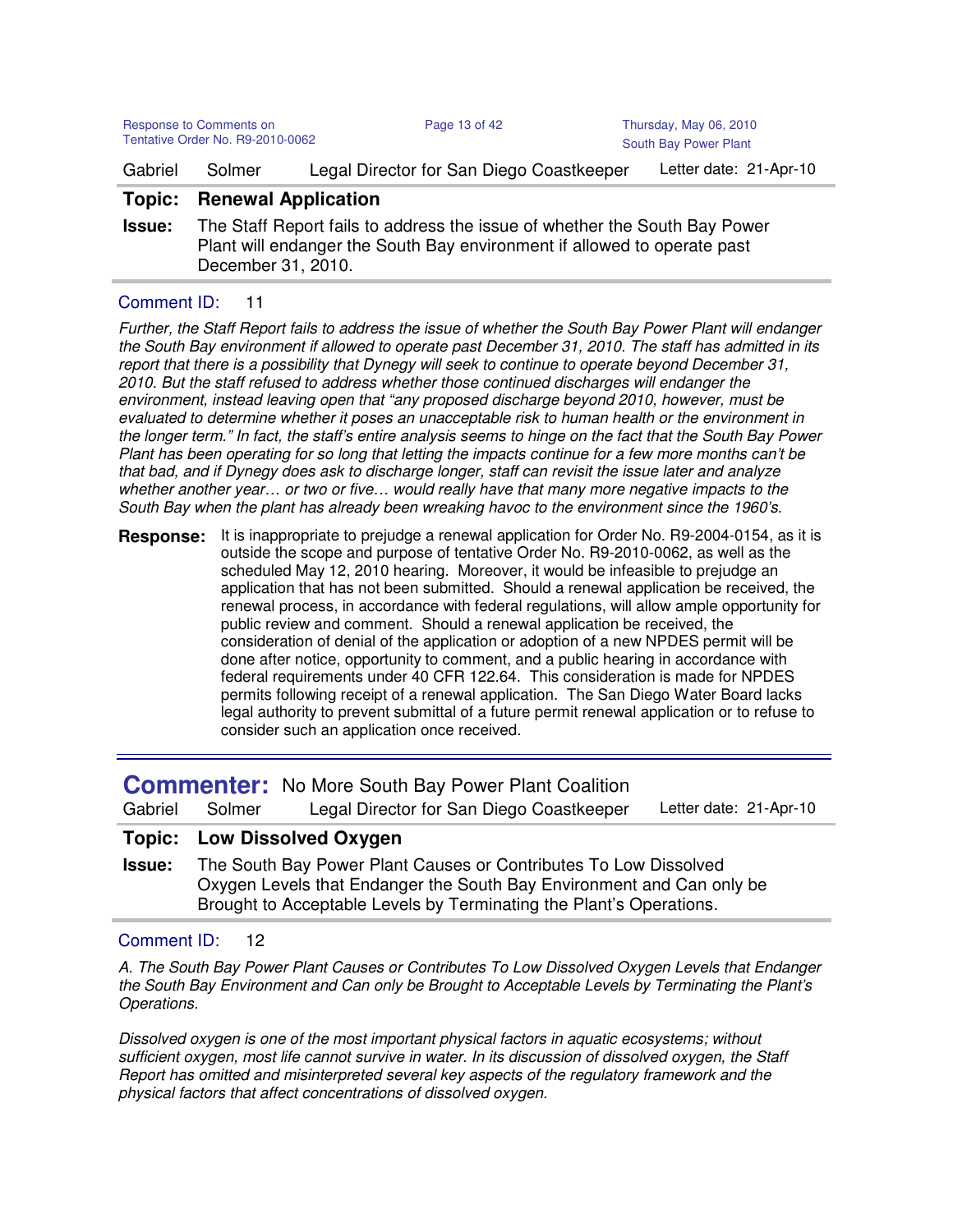The Staff Report provides a confusing description of the water quality regulations pertaining to dissolved oxygen water quality criteria. It begins by referring to the Basin Plan's DO objective for inland surface waters. It goes on to state that "It is not clear if enclosed bays such as San Diego Bay should appropriately be classified as 'Inland surface waters with designated MAR beneficial uses' as implied in the Basin Plan. Inland surface waters are generally fresh water and do not have the beneficial use designation of MARINE. San Diego Bay is considered an enclosed bay with the designated MARINE beneficial use, not inland surface water. The Basin Plan does not explicitly designate a DO objective for enclosed bays like San Diego Bay." Staff is correct that San Diego Bay should not be classified as an 'inland surface water'. This is likely why the Basin Plan designates the Bay as a Coastal Water in Table 2-3 with an existing Beneficial Use of 'MARINE'. Further, the Basin Plan does in fact designate a DO criteria that is appropriate for San Diego Bay. In Appendix C, Table C-1: Inorganic Constituents Water Quality Criteria, DO has a criteria associated with three categories of water bodies: Ocean Waters, Bays and Estuaries, and Inland Surface Waters. Given that San Diego Bay is indisputably a bay and that the Basin Plan has also clearly established an existing beneficial use of MAR for San Diego Bay, we can in fact apply the water quality criteria for bays and estuaries: 'Shall not be less than 5.0 mg/l with designated MAR. The annual mean DO shall not be less than 7 mg/l more than 10% of the time'. While the discharge DO concentrations depicted in the Staff Report do not fall below 5.0 mg/l, all but two are below 7 mg/l. Further, the hourly mean DO graph (figure ES-5) presented in the Tenera Environmental report clearly shows that the DO curve for the SBPP discharge channel does not have the same daily pattern of daily highs reaching up to 9 mg/l that the reference stations do. The DO curve for the SBPP discharge channel is dampened with little variation throughout the day and generally hovers around 5 mg/l.

The Staff Report states that DO concentrations in the discharge channel are occasionally higher than the intake, but misinterprets why this counterintuitive result might occur. The concentration of DO in a water column is related to the temperature, salinity, and atmospheric pressure. Given that temperature of the water is higher at the discharge than the intake, and there is no difference between the salinity and pressure between the intake and the discharge, there must be another physical factor affecting the DO at the discharge pipe. The most reasonable explanation lies in the turbulence of the discharge water that in turns aerates the discharge water.

The Staff Report omits an important line of reasoning when interpreting available DO data. At no point does the Staff Report really examine why the DO is below saturation levels. One likely explanation for this pattern is that DO consumption is greater than production. This potential is acknowledged in the Tenera Environmental report "It is notable that … the mean daily DO curves were consistently below the saturation levels for the mean temperatures experienced at the stations. This suggests that DO consumption was typically higher than production at all locations throughout the study."

A likely driver of this phenomenon is the biological oxygen demand created by the degradation of organic matter. The power plant discharges both impinged and entrained aquatic life (organic matter) and once or twice a year discharges scraped growth from the forebay and walls and pipes into the discharge channel. This organic matter is decayed by bacterial action, which consumes oxygen in the receiving water. This link between the impacts of biological oxygen demand of waste material and dissolved oxygen is reflected in the State Ocean Plan: "The dissolved oxygen concentration shall not at any time be depressed more than 10 percent from that which occurs naturally, as the result of the discharge of oxygen demanding waste materials." Because Dynegy has never been required to measure BOD, it is not possible to conclude at this time that the discharge is not currently impacting the oxygen regime of the South Bay.

We recommend that staff amend the language in the Staff Report at section 3d, page 15 to state that San Diego Bay is a Coastal Water with an existing beneficial use of MAR and an applicable water quality criteria of 5.0 mg/l and an annual mean DO that shall not be less than 7 mg/l more than 10% of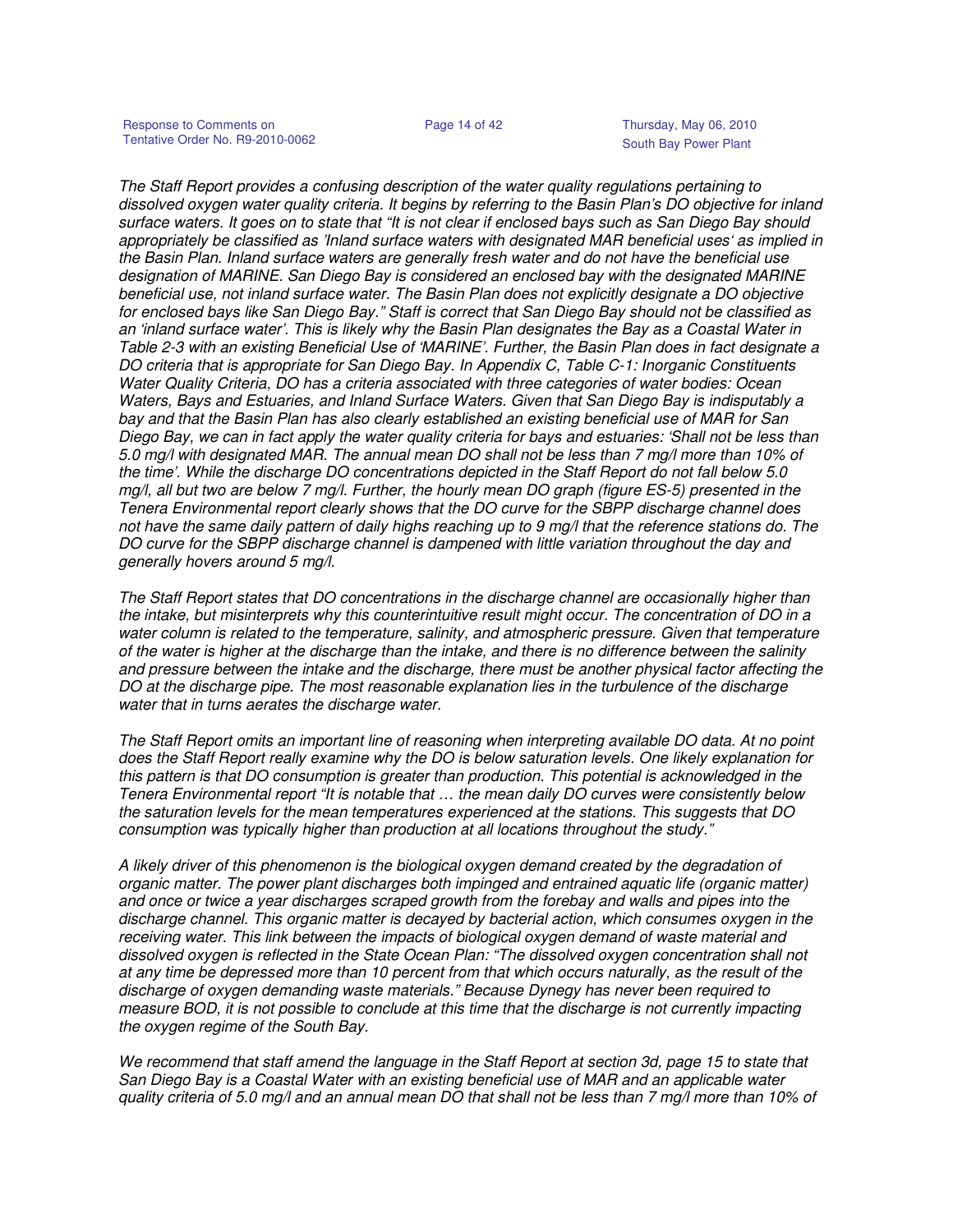Response to Comments on Page 15 of 42 Thursday, May 06, 2010 Tentative Order No. R9-2010-0062 South Bay Power Plant

the time. The Staff Report should also make note that Plant discharges are too often just at or below the criteria and thus constitutes endangerment to the South Bay ecosystem.

**Response:** The San Diego Water Board agrees with the commenter's assessment of the importance of dissolved oxygen in aquatic ecosystems. However, the discussion of the appropriateness of a water quality standard for south San Diego Bay as a receiving water in respect to the discharge was discussed and evaluated during the permit reissuance process for Order nos. R9-2004-0154 and 1996-05. While the Water Quality Control Plan for the San Diego Basin (Basin Plan) does provide objectives under Table C-1, the objectives stem from the Water Quality Objectives section (3-8) in the Basin Plan. The commenter finds the Staff Report in regards to the water quality objective for dissolved oxygen "confusing," which can be attributed to the lack of clarity in the Basin Plan. The Basin Plan states:

> "Dissolved oxygen levels shall not be less than 5.0 mg/L in inland surface waters with designated MAR or WARM beneficial uses or less than 6.0 mg/L in waters with designated COLD beneficial uses. The annual mean dissolved oxygen concentration shall not be less than 7 mg/L more than 10% of the time"

While San Diego Bay has a Marine Habitat (MAR) beneficial use, it is clearly not an inland surface water beneficial use. This lack of clarity was discussed during the NPDES re-issuance process for Order No. R9-2004-0154. Receiving water monitoring conducted in San Diego Bay and other enclosed bays and estuaries indicated that the above water quality objective for dissolved oxygen would not be met in areas not subject to a discharge (see NPDES Order R9-2004-0154 Fact Sheet, page 28). As such, extensive discharge and receiving water monitoring of dissolved oxygen is required under NPDES Order R9-2004-0154, and would be considered during a permit re-issuance for the SBPP should permit re-issuance be sought.

Additionally, the San Diego Water Board agrees that the daily dissolved oxygen curve for the discharge is considerably dampened when compared to other areas of the receiving waters that have been monitored. While a diurnal pattern is still present, the daily highs and lows are considerably muted. While staff agree that some of the commenter's suggested possibilities for observed dissolved oxygen levels in the discharge may be correct (e.g. biological oxygen demand, aeration of the discharge, etc…), a full evaluation of dissolved oxygen levels has not been done to compare observed levels at the discharge to those in other areas of the receiving waters and to determine if an effluent limiation would be necessary in a future permit to protect human health and the environment.

|                |  | <b>Commenter:</b> No More South Bay Power Plant Coalition |                        |
|----------------|--|-----------------------------------------------------------|------------------------|
| Gabriel Solmer |  | Legal Director for San Diego Coastkeeper                  | Letter date: 21-Apr-10 |
|                |  |                                                           |                        |

## **Topic: Temperature**

**Issue:** The South Bay Power Plant Discharges Cause High Temperatures that Endanger the Environment in South Bay and Can Only Be Brought to Acceptable Levels By Terminating the Plant's Operations.

### Comment ID: 13

B. The South Bay Power Plant Discharges Cause High Temperatures that Endanger the Environment in South Bay and Can Only Be Brought to Acceptable Levels By Terminating the Plant's Operations.

The South Bay is a shallow, and for some portions of the year, a warm aquatic environment. Given the already high thermal regime of the South Bay, it is likely that aquatic organisms in the South Bay are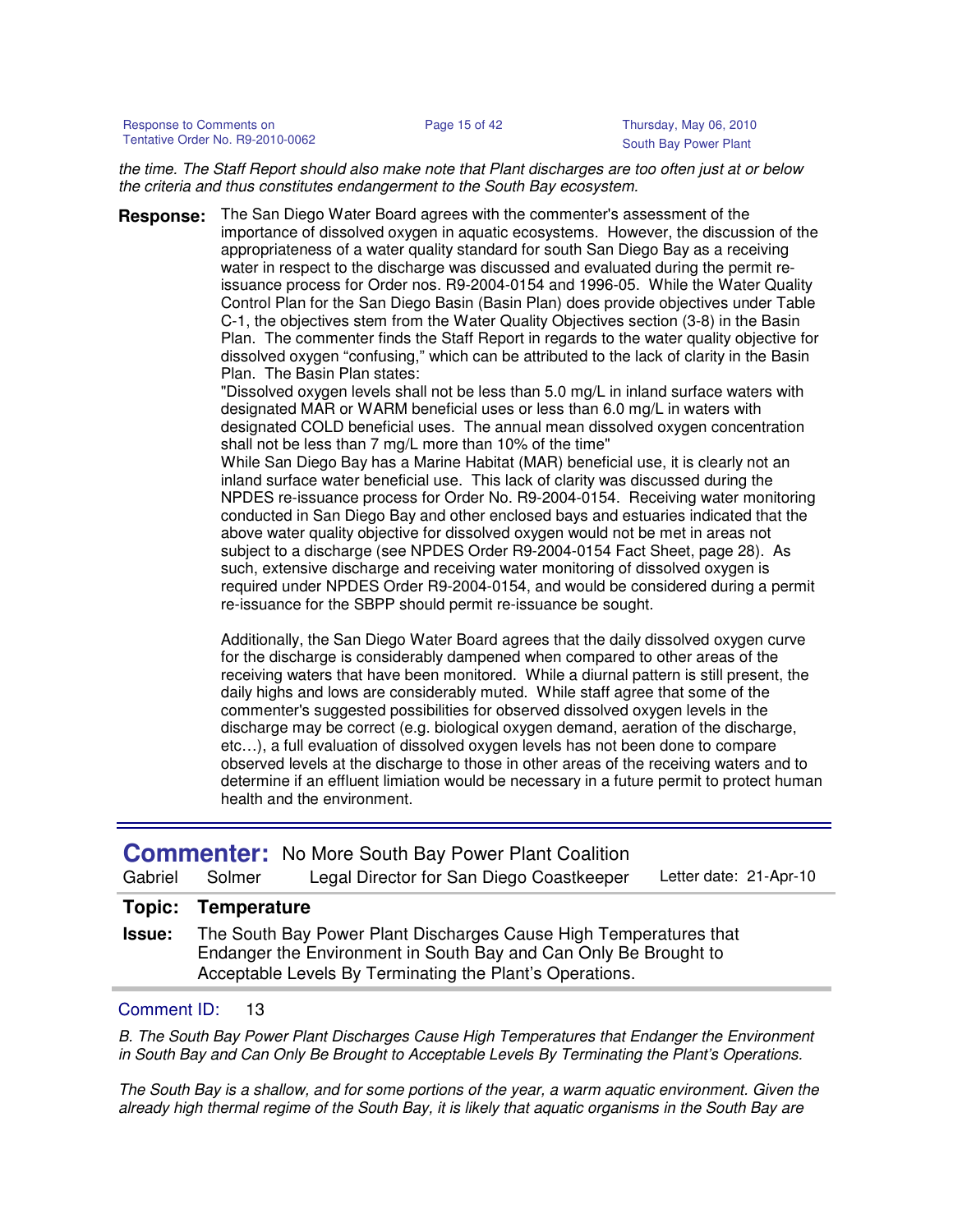Response to Comments on Page 16 of 42 Thursday, May 06, 2010 Tentative Order No. R9-2010-0062 South Bay Power Plant

already living at or near organisms' maximum metabolic thresholds. Thus, the use of the delta temperature continues to provide a flawed measure of potential impact to organisms living in or downstream of the discharge plume. As a result, the full extent of endangerment to organisms is not known.

Staff indicates that changing location of compliance point has decreased heat loading. This conclusion by staff is problematic on several counts. First, the Staff Report bases its conclusion on Dynegy's submittal, Attachment 5 "Assessment of the 2009 Flow Reduction of South Bay Power Plant Intake and Discharge Effect". The Flow Reduction study assesses the effect of flow reduction on the thermal plume of the plant through an evaluation of only eight days of operation in 2003. This is not an adequate sample size from which to draw any strong conclusions. Further, while the Flow Reduction Study concludes that the thermal plume is 63% smaller by volume, it does not actually provide information on how that reduction in volume was calculated or derived from the data given. The Flow Reduction Study discusses a small set of thermal measurements, provides a statistical analysis that compares the delta  $T(\mathcal{C})$  between ambient sites and sites within the area of the discharge plume under various operating conditions, but it does not describe how that translates into a 63% reduction in volume of the thermal plume. Staff seems to acknowledge that there is still insufficient information to understand the extent of the thermal plume ("Additional studies have not been performed to evaluate the effects of the change in the temperature compliance point…. The effects of the smaller volume and lower temperature have not been fully evaluated, but will reduce impact to beneficial uses by an unquantified amount") and yet staff still concludes that there is no short term harm posed by continued operation of the Units 1 and 2.

The Staff Report argues that the change in compliance point location has led to a decrease in impacts to the Bay ("In particular, this relocation may have helped in abating some of the detrimental thermal impacts to the discharge channel."). The change in compliance point's impact on whether the discharge's thermal plume is endangering wildlife is still uncertain. The thermal plume discharged from Units 1 and 2 still represents water that is at temperatures that are higher than safe levels for wildlife. For example, research conducted on the thermal tolerances of fish species impacted by San Onofre Nuclear Generating Station's Fish Return System found some species (spotfin croaker and barred sand bass) became stressed at higher temperatures (25–30°C). Based on the graphs of the temperature measurements of the thermal plume, it is clear that the South Bay Power Plant discharges water at temperatures in ranges that can stress fish. Continued exposure to such elevated temperatures will impose unnecessary stress to wildlife that comes into contact with the thermal plume from Units 1 and 2.

We recommend that the Staff Report be amended in the second paragraph of page 12 to state: "given the current temperature of the discharge and the uncertainties surrounding how much the closure of Units 3 and 4 have reduced the impacts to biota, we conclude that the discharge from the South Bay Power Plant represents an endangerment to the South Bay ecosystem."

**Response:** Please see response to Comment no. 10, Topic: Rescind the Permit by June 1, 2010.

To provide clarification, the Staff Report provides an evaluation of the conclusions by Dynegy regarding changes to the extent of the thermal plume associated with the cease of operation of units 3 and 4. This information was submitted by Dynegy in the 2009 Flow Reduction Study and concluded an estimated thermal reduction of 63%. The commenter is correct in that San Diego Water Board has not fully evaluated the effects of the reduced discharge, though expectations and the limited data submitted suggest impacts to beneficial uses will be reduced. It is important to note that limited data submitted to the San Diego Water Board is due, in part, to the conservative sampling designs associated with the 2004 316(a) analysis, which focused on a worst case discharge scenario in which units 1-4 were operating at maximum capacity. It is expected that reduction of thermal discharges from units 3 and 4 will not increase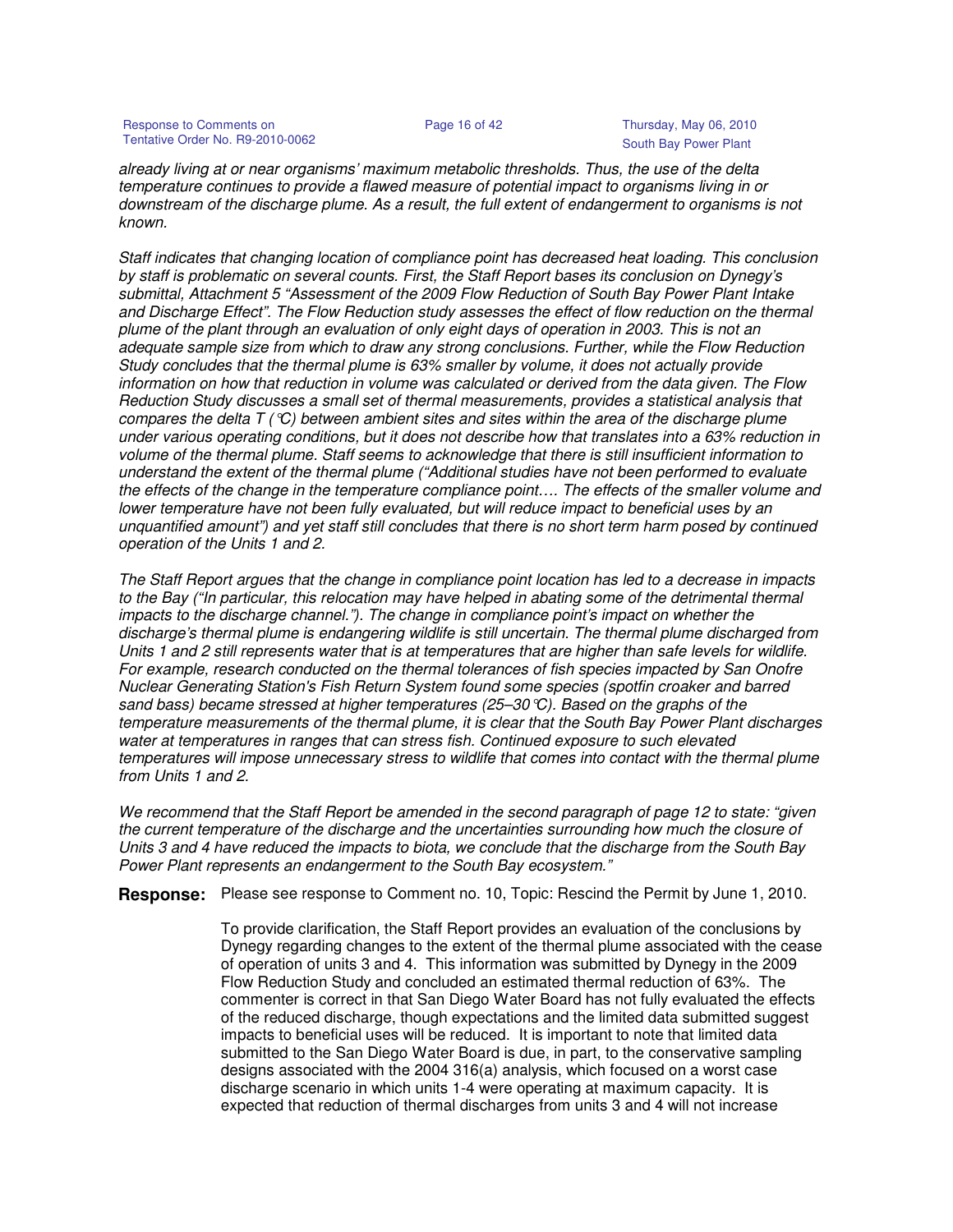impacts beyond those identified under NPDES Order R9-2004-0154. There is insufficient evidence in the record demonstrating that this is not the case to serve as a basis for early permit termination.

| Gabriel       | Solmer           | <b>Commenter:</b> No More South Bay Power Plant Coalition<br>Legal Director for San Diego Coastkeeper                                                                         | Letter date: 21-Apr-10 |
|---------------|------------------|-------------------------------------------------------------------------------------------------------------------------------------------------------------------------------|------------------------|
| Topic:        | <b>Turbidity</b> |                                                                                                                                                                               |                        |
| <b>Issue:</b> |                  | The South Bay Power Plant Causes Turbidity that Endangers the South Bay<br>Environment and Can Only Be Brought to Acceptable Levels by Terminating<br>the Plant's Operations. |                        |

## Comment ID: 14

C. The South Bay Power Plant Causes Turbidity that Endangers the South Bay Environment and Can Only Be Brought to Acceptable Levels by Terminating the Plant's Operations.

The Staff Report correctly acknowledges that "The distribution of particle sizes within soft sediment marine environments is a significant factor affecting the composition of infaunal assemblages, and the suspension of fine sediments by currents can increase turbidity thus decreasing light penetration through the water column and affect the growth of bottom vegetation. Although the SBPP discharge is not likely to cause increases in the amount of suspended material in the South Bay, it can influence the distribution of turbid water within the South Bay." In that light, the Tenera Environmental report concluded that turbidity levels are indeed higher in the southeastern portion of the South Bay and that while the plant has a marginal impact on the production of turbidity, it does affect the transport of turbidity in the area south of the Chula Vista Wildlife Reserve.

Unfortunately, the Staff Report again misinterprets some key points when examining available data. The Staff Report relies on distribution maps of turbidity in the South Bay when discharge volume is at 601 mgd (full capacity) and 441 mgd (reduced capacity but not as low as that expected from closure of units 3 & 4). Staff jumps to the conclusion that "due to the reduced flow rate, turbidity effects are expected to be less than shown by the figure with flow at 441 mgd." This conclusion is erroneous – although the turbidity distribution map does indicate that the total extent of turbidity is decreased for the 441 mgd flow, it appears that turbidity NTUs increase in the center of the distribution – approximately in the area that is currently devoid of eelgrass. Thus, it would appear that the reduced flow has concentrated the turbidity into one area of the Bay, which in turn may be actually increasing the threat to the resources. The only remedy for this situation would be to completely shut down the flow and thereby eliminate the turbidity caused by the discharge.

**Response:** The San Diego Water Board does not fully agree with the commenter's assessment regarding an increase in localized turbidity and thus impacts at points closer to the discharge due to reduced flow volumes. The figure in the Staff Report depicts the net turbidity effect, and the areas that show increases in localized turbidity under reduced flow are modeled in the 2004 316(a) Report as locations of naturally high turbidity due to bottom shearing and wind direction. The impact of the SBPP discharge upon the distribution of turbidity within the south central portion of San Diego Bay, and thus impacts upon eelgrass in those locations, is expected to be reduced under reduced flow regimes. It is important to note, as stated in the Staff Report, that in the area of the discharge nearest the SBPP, discharge temperatures alone may limit the occurrence of eelgrass, though it is likely that the synergistic effect of temperature and turbidity may still limit eelgrass growth within the largest area of impact. Additionally, as stated in the response to Comment no. 13 (Temperature), data submitted to date reflecting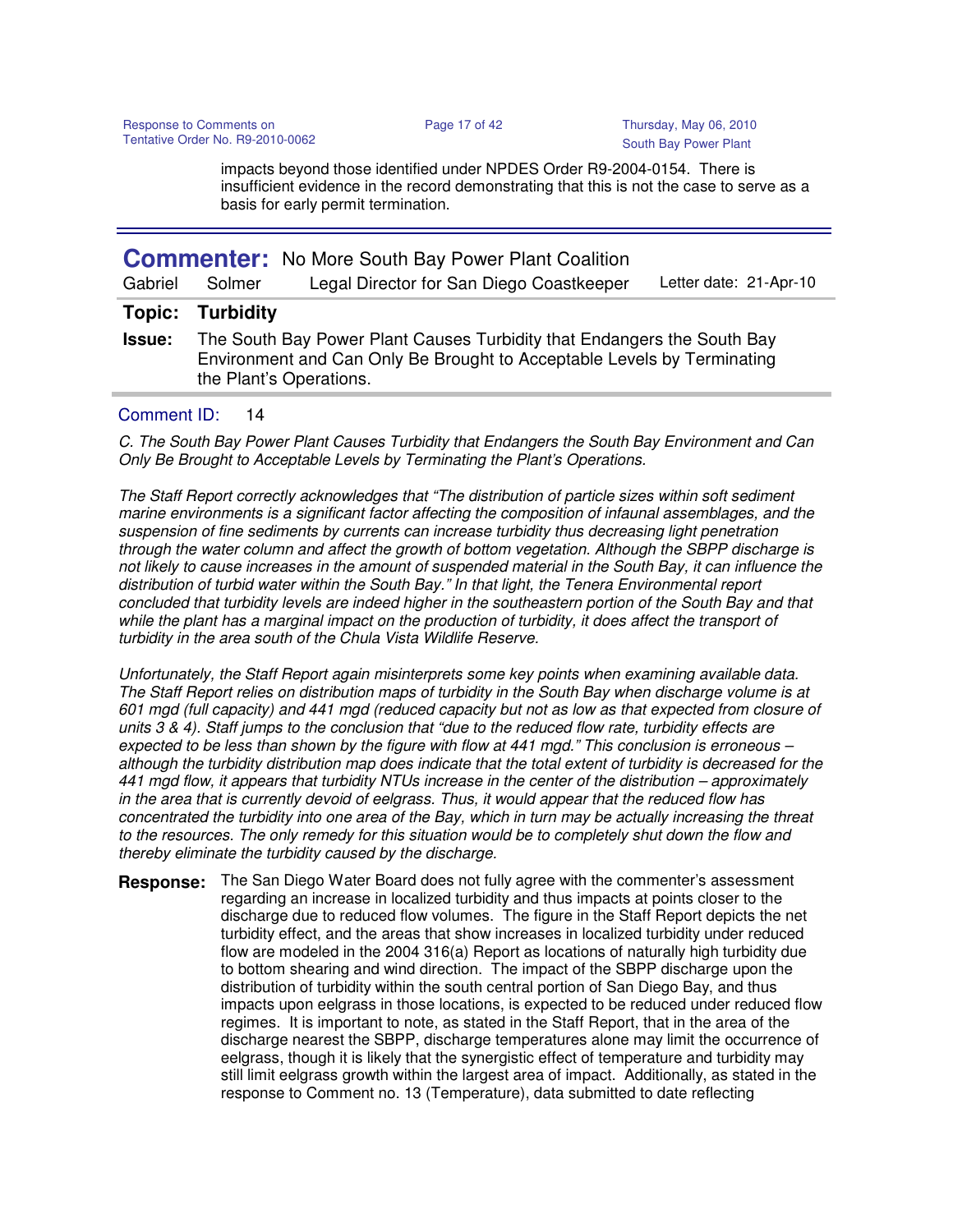discharge conditions under operation of only units 1 and 2 has been limited. Thus, it is expected that reduction of discharges from units 3 and 4 will not increase impacts beyond those identified under Order No. R9-2004-0154. There has been insufficient evidence submitted in the record to establish this is not the case and to justify early termination of the permit.

|         |                                                                                   | <b>Commenter:</b> No More South Bay Power Plant Coalition |                        |
|---------|-----------------------------------------------------------------------------------|-----------------------------------------------------------|------------------------|
| Gabriel | Solmer                                                                            | Legal Director for San Diego Coastkeeper                  | Letter date: 21-Apr-10 |
|         | <b>Topic: Eel Grass</b>                                                           |                                                           |                        |
|         | <b>Issue:</b> These Physical Changes to the Environment Have Endangered Eelgrass. |                                                           |                        |

## Comment ID: 15

D. These Physical Changes to the Environment Have Endangered Eelgrass.

The above discussed physical factors are important because of the impact that they can have on the organisms that depend on this habitat. The South Bay is the most important area for eelgrass beds – a keystone habitat for the Bay. The changes that the South Bay Power Plant has caused to the physical environment of the South Bay have led to measurable negative impacts to the eelgrass beds in the South Bay and constitute "endangerment."

The Staff Report correctly acknowledges that the discharge plume has negatively affected the eelgrass beds in the area of the discharge channel due to turbidity and perhaps more significantly, because of temperature "In the area of the discharge channel nearest the South Bay Power Plant summer season discharge temperatures alone may limit the occurrence of eelgrass, and thus turbidity may not be a significant factor in structuring eelgrass habitat within these areas. Published scientific literature has shown that eelgrass suffers reduced growth at temperatures above 25-30 degrees C (86 F) and temperatures of 35 degrees C (95 F) or higher would contribute to direct mortality." Yet despite the monitoring data that clearly demonstrates that temperatures are regularly elevated well into levels that would reduce growth and even above temperatures that would cause direct mortality, the Staff Report still concludes that there is no unacceptable risk to eelgrass. This conclusion is based on the presumption that the reduced flows will reduce the risk but acknowledges that they cannot quantify by how much. Thus staff has taken the least protective approach, one that cannot be justified given the importance of eelgrass to the overall health and resilience of the Bay.

We recommend that staff remove the following statement from page 18: "but is certainly less than the amount caused by flows of 601 MGD or 441 MGD", as it is not certain. We also recommend that Staff include language at page 19 (first paragraph) that states "Based upon the above evidence, we conclude that the continued discharge from the SBPP represents an endangerment to the South Bay ecosystem".

**Response:** The San Diego Water Board agrees with the commenter's assessment of the importance of eelgrass as a "keystone" habitat within south San Diego Bay. The Staff Report conclusion that overall impacts to eelgrass would be less under reduced flow conditions is based upon a predicted reduction in thermal discharges, as well as the modeled reductions in turbidity distributions. However, the commenter is correct in their assessment that it is not "certain(ly)" that preclusion will be reduced. While the synergistic effects of turbidity and temperature will likely still limit the distribution of eelgrass within portions south San Diego Bay, the extent of limitation modeled under the 316(a) report does not consider other factors which may preclude recolonization of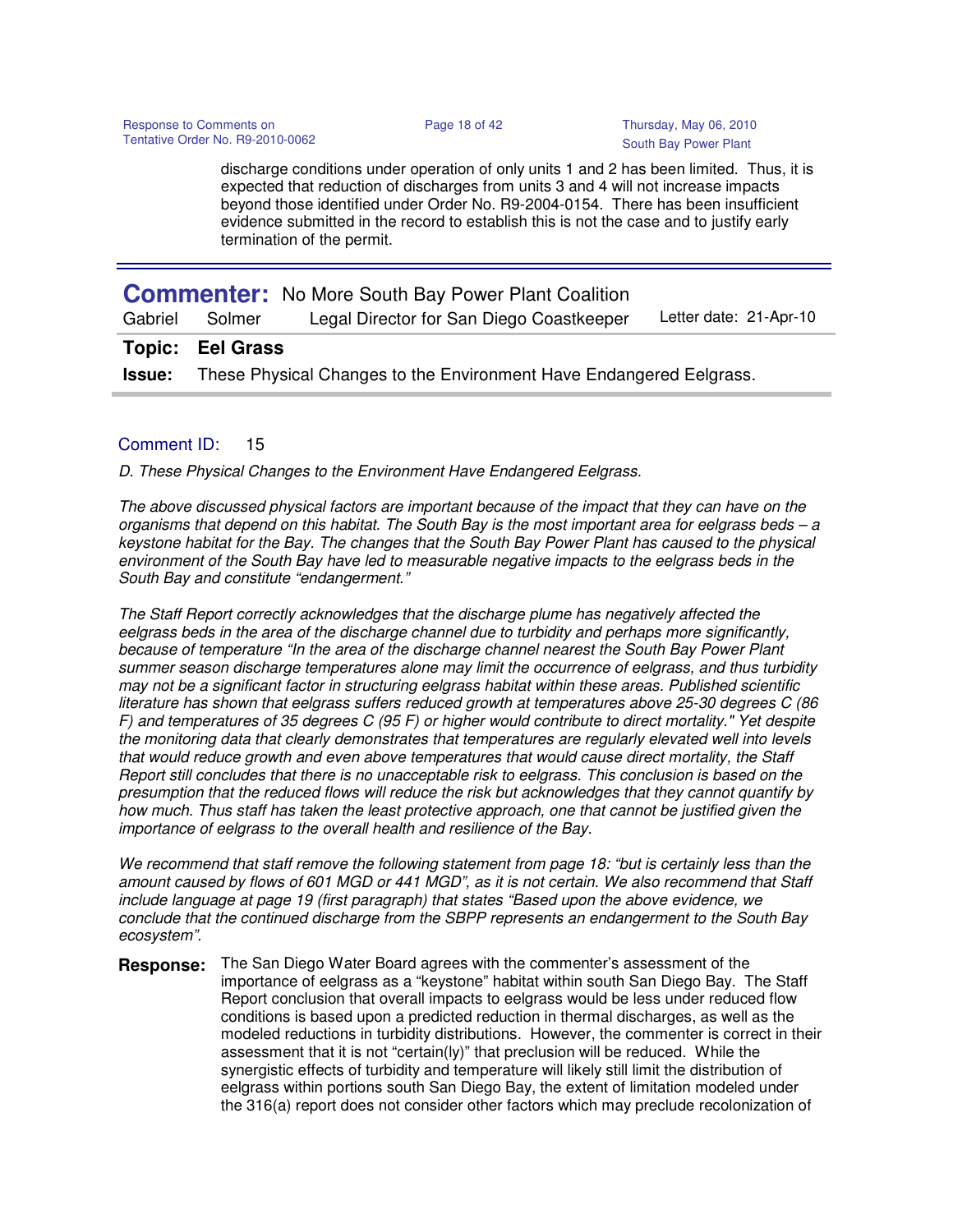eelgrass from areas impacted by the discharge (e.g. presence of byssal mats from M. senhousia). Additionally, a reduced discharge may not restrict the presence of eelgrass, but may still result in suboptimal conditions for growth. Thus, the Staff Report has been modified to clarify that a reduction is not certain. However, the impacts to eelgrass were identified and acknowledged in NPDES Order no. 2004-0154 in Finding 14 and 19 and in the fact sheet (see also Response to Comment 10, Rescind the Permit by June 1, 2010).

|               |                                                                                                    | <b>Commenter:</b> No More South Bay Power Plant Coalition |                        |
|---------------|----------------------------------------------------------------------------------------------------|-----------------------------------------------------------|------------------------|
| Gabriel       | Solmer                                                                                             | Legal Director for San Diego Coastkeeper                  | Letter date: 21-Apr-10 |
|               | <b>Topic: Seasonal Impacts</b>                                                                     |                                                           |                        |
| <b>Issue:</b> | Endangerment is not equal across the year – there are seasonal impacts<br>that must be considered. |                                                           |                        |

## Comment ID: 16

E. Endangerment is not equal across the year – there are seasonal impacts that must be considered.

Perhaps the most important omission of the Staff Report is that it assumes that because the South Bay Power Plant has been harming the South Bay for several decades, continued discharge until December will not make it worse. In other words, staff has assumed that there are no factors to consider that make the next few months different from previous months. However, we know this is a false assumption. There are seasons where endangerment is significantly greater than others.

May through August is a period of time where larval fish concentrations are much higher than other times of the year. This pattern of increased larval numbers has been documented in Southern California. The implications of this biological pattern are significant to the discussion of short-term endangerment, and one that is not mitigated by the closure of Units 3 and 4. In its Draft Final Substitute Environmental Document for its Water Quality Control Policy on the Use of Coastal and Estuarine Waters for Power Plant Cooling, the State Water Resources Control Board acknowledges:

A facility's [capacity utilization rate] is not necessarily indicative of the impact it may have on the aquatic environment since the potential for harm is not equally distributed throughout the year, particularly for entrainment; spawning typically peaks in spring and early summer throughout the state....Data show, however, that it is possible to operate less that 15 percent of the time and cause a greater impact than would be assumed if entrainment was uniform at all times.

In addition to potentially greater risk of higher entrainment during these critical months, these larval organisms (along with other organisms) will have to deal with the greater metabolic stress of higher temperature regime and lower oxygen profiles. Thus, the next few months represent a critical window for organisms in the South Bay.

Available data on the overall health of fish populations in the South Bay add a considerable degree of urgency to the short term threat faced by South Bay wildlife. A fisheries inventory of San Diego Bay clearly indicates that species richness, total catch and total biomass of fish in the South Bay have been steadily decreasing since 1995.

**Response:** Please see Response to Comment 10.

It should be noted that the San Diego Water Board does not disagree with the comment regarding temporal differences in impacts due to differences in larval production and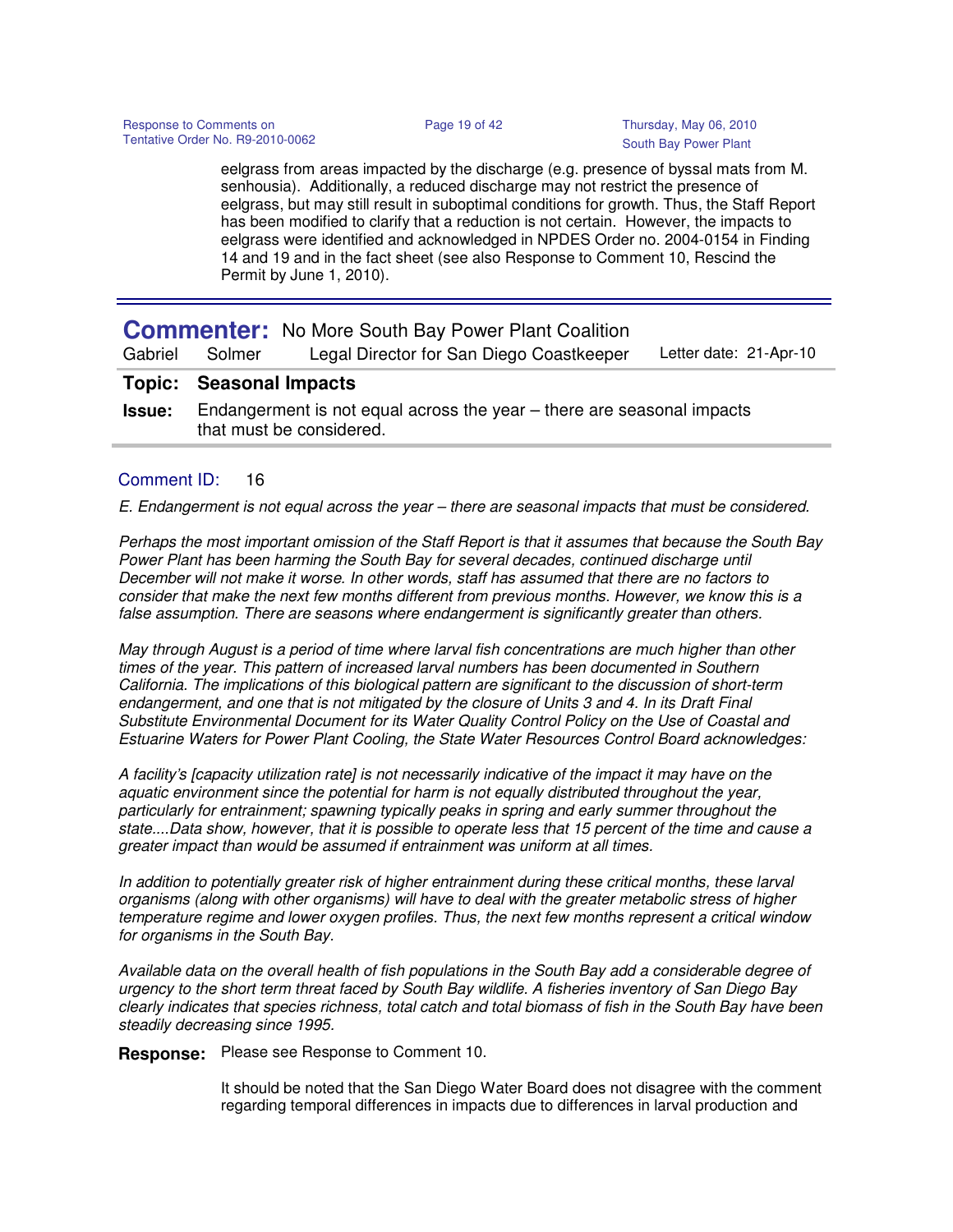south San Diego Bay ambient temperatures during the late spring and summer season. However, the temporal differences are not new and the Board previously evaluated and permitted the discharges despite these recognized impacts.

| Gabriel | Solmer | <b>Commenter:</b> No More South Bay Power Plant Coalition<br>Legal Director for San Diego Coastkeeper | Letter date: 21-Apr-10 |
|---------|--------|-------------------------------------------------------------------------------------------------------|------------------------|
|         |        |                                                                                                       |                        |
|         |        |                                                                                                       |                        |
|         |        | <b>Topic: Known Unknowns</b>                                                                          |                        |

## Comment ID: 17

F. The Staff Report Fails to Acknowledge the Known Unknowns.

The Staff Report fails to acknowledge that there is significant information that is lacking to fully understand the true extent of endangerment. As mentioned previously, the South Bay Power Plant has never been required to measure Biological Oxygen Demand (BOD), a critical indicator of biological impacts. Further, Dynegy has never been required to monitor for the potential harmful by-products of the chlorine discharged by the facility. Without monitoring data, Dynegy cannot continue to claim that the chlorine discharged by the plant is broken down into 'harmless ions'. Just because monitoring is not done, does not mean that the substances are not forming. We know from research in other areas that chlorine is known to break down, complex with other substances, and form new compounds, such as trihalomethanes and haloacetic acids, also known as disinfection by-products. The chlorination byproducts are toxic and can remain so for long periods. However, the Staff Report does not address what we currently do not know about the impacts of the plant's discharge or incorporate that into the Staff Report's assessment of potential endangerment.

To accurately assess the true and continued impact of the continued discharge, these pieces of information must be known. If they are not known, staff should take the most protective stance and assume that the discharge is posing a current risk.

**Response:** As stated in the response to Comment no. 10, the Staff Report is focused on assessing whether the discharge causes impacts that were unanticipated under NPDES Order R9- 2004-0154 in evaluating whether the discharges, if allowed to continue through the permit term, endanger human health and the environment. As discussed in response to Comment 7, when considering termination of an existing permit, the San Diego Water Board has the burden to establish by a preponderance of the evidence that the discharge endangers the environment and can only be addressed through modification or early termination of the discharge. Because there is no documentation of impacts from the discharges beyond those anticipated and permitted by the Board in NPDES Order R9-2004-0154, the staff recommendation in the tentative Order is not to terminate the discharges earlier than NPDES Order R9-2004-0154 provides. Speculation regarding unknown impacts under NPDES Order R9-2004-0154 is not sufficient documentation of impacts beyond what the Board previously permitted and therefore does not justify early termination of the discharges. The inclusion of Biological Oxygen Demand (BOD) and chlorine monitoring as NPDES permit requirements is appropriately addressed during a NPDES permit issuance or reissuance process. Should a renewal application for Order no. 2004-0154 be received, the San Diego Water Board or State Water Board, as appropriate, will consider the inclusion of monitoring requirements for BOD and chlorine.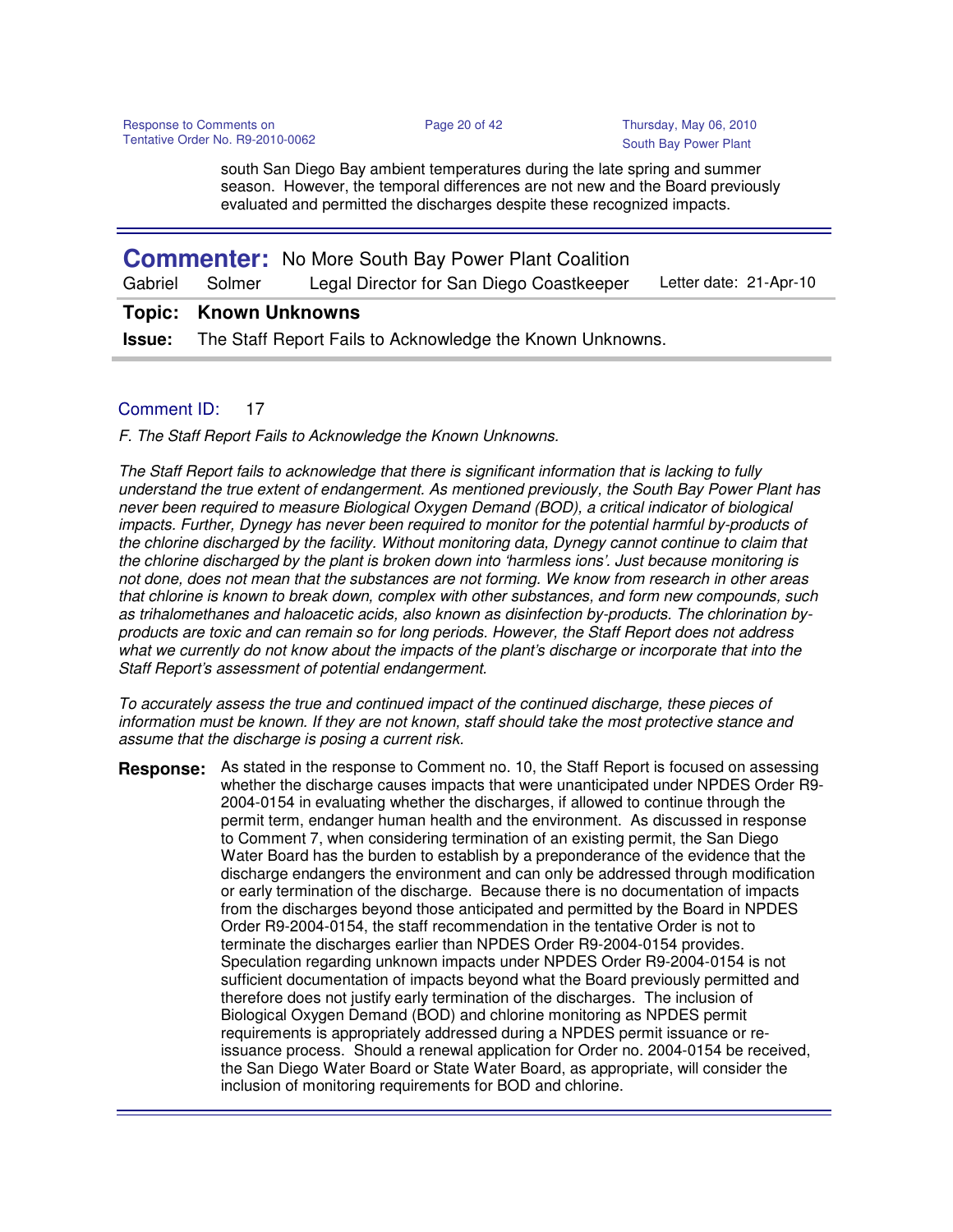**Commenter:** No More South Bay Power Plant Coalition

Gabriel Solmer Legal Director for San Diego Coastkeeper Letter date: 21-Apr-10

## **Topic: Lack of Appropriate Baseline**

**Issue:** The Staff Report Misunderstands the Significance of the Lack of Appropriate Baseline.

## Comment ID: 18

G. The Staff Report Misunderstands the Significance of the Lack of Appropriate Baseline.

The lack of appropriate background conditions by which to compare the impacts of the South Bay Power Plant has been and continues to be a significant flaw in all of the assessments of the South Bay Power Plant's impacts – this flaw is unfortunately carried through the Staff Report. The Staff Report argues that the discharge of sewage until 1963 and lack of adequate additional water quality data makes it difficult to establish a real 'baseline' by which to compare the South Bay Power Plant. The Staff Report further argues that the environmental reports have used "an accepted method of identifying reference stations for comparison with discharge stations." However, the Staff Report does not recognize that previous studies still chose open water stations for comparison to the SBPP sites in areas that are known to be affected by the discharge, thus invalidating them as an appropriate comparison by which to measure the impacts of the discharge plume. The Staff Report does recognize that the inappropriate former location of the compliance point has resulted in effects "not being fully characterized in the portion of San Diego Bay between the property line and the old compliance point in the middle of the southeast portion of San Diego Bay." Yet the Staff Report does not take the next step to state that we do not currently have an appropriate set of data for comparison to fully understand the true extent of harm caused by the South Bay Power Plant.

Throughout the Staff Report, there is a clear accumulation of facts that, if interpreted correctly, would lead directly to a conclusion that the South Bay Power Plant discharge is endangering the South Bay ecosystem.

**Response:** The San Diego Water Board strongly disagrees with the commenter's assertion that the Staff Report "misunderstands the significance of the lack of an appropriate baseline." The question of what to utilize as a baseline, as well as a lack of pre-anthropogenic quantitative information, can be a significant challenge in any scientific study. The commenter misinterprets the Staff Report statement "an accepted method of identifying reference stations for comparison with discharge stations," as a blanket approval by staff of all reference stations in all prior studies as "baseline" condition. This is not the case. The method of utilizing reference sites is done for comparative purposes and multiple assumptions underlie the selection of reference sites. Additionally, when studies are submitted for review purposes, staff consider the appropriateness of the selection of reference sites and the precision of those sites for comparison with the discharge conditions. The lack of baseline conditions does not preclude consideration for issuance or reissuance of NPDES permits.

> The Staff Report does state that sewage was discharged into San Diego Bay until 1963. Additionally, other industrial discharges and untreated storm flows from developed areas were discharged during the same time period. The comment requests the Staff Report acknowledge that no data is available to "fully understand the true extent of harm caused by the South Bay Power Plant" because there is no baseline data available. Quantitative data to "fully understand the true extent of harm caused by the South Bay Power Plant," would presumably need to be acquired under pre-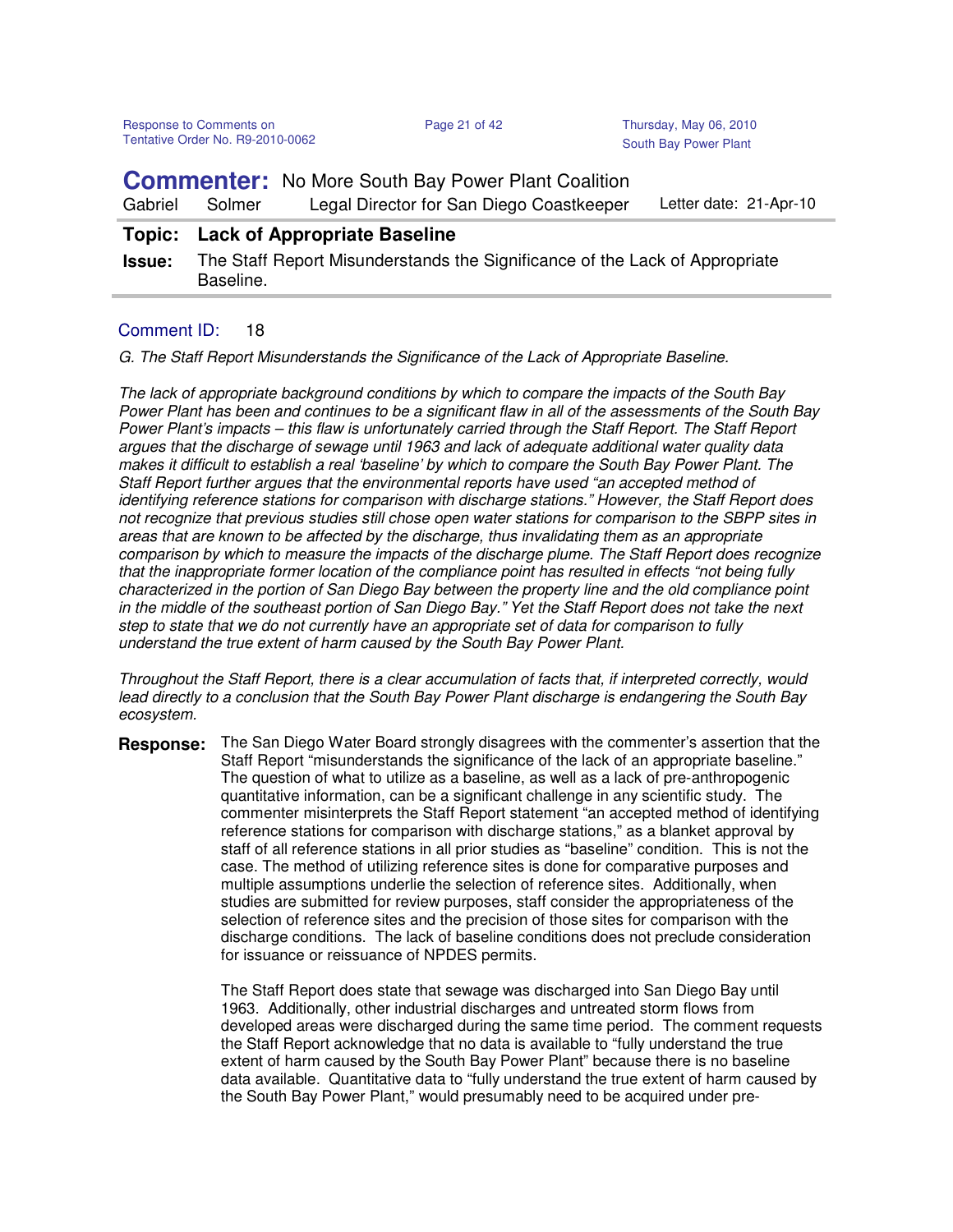anthropogenic discharge conditions and post-discharge conditions to date. Speculation regarding the condition of receiving waters prior to 1960 under pre-plant conditions absent other discharges, and providing a distinction in the Staff Report regarding a lack of quantitative site data at that time, does not provide sufficient support to terminate the discharges earlier than provided in NPDES Order R9-2004-0154 under 40 CFR 122.64 (see response to Comment 10). Thus, no change has been made to the Staff Report.

|               |        | <b>Commenter:</b> No More South Bay Power Plant Coalition                                                                                                                                                |                        |
|---------------|--------|----------------------------------------------------------------------------------------------------------------------------------------------------------------------------------------------------------|------------------------|
| Gabriel       | Solmer | Legal Director for San Diego Coastkeeper                                                                                                                                                                 | Letter date: 21-Apr-10 |
|               |        | <b>Topic: OTC Policy No More South Bay Power Plant</b>                                                                                                                                                   |                        |
| <b>Issue:</b> |        | The State Water Board's Once Through Cooling Policy May Negatively<br>Impact the Regional Board's Ability to Protect the South Bay Environment by<br>Terminating the South Bay Power Plant's Discharges. |                        |

## Comment ID: 19

II. The State Water Board's Once Through Cooling Policy May Negatively Impact the Regional Board's Ability to Protect the South Bay Environment by Terminating the South Bay Power Plant's Discharges.

On March 22, 2010, the State Water Quality Control Board issued a final draft policy on the use of coastal and estuarine waters for power plant cooling. This new once-through-cooling policy (the "OTC" policy), if approved, will have significant negative impacts on this Board's ability to protect the South Bay environment from further degradation by the South Bay Power Plant.

If the OTC policy goes into effect as written, the Regional Board will no longer have control to determine, using best professional judgment, whether South Bay Power Plant is implementing the Best Technology Available, as the Clean Water Act requires. Once the OTC policy goes into effect, it sets out two different ways South Bay Power Plant could reduce impingement and entrainment impacts through technology-based or operational changes. Neither Track 1 nor Track 2 reflects Best Technology Available because they allow a facility to reduce intake flow compared to the facility's design rate—not the facility's actual flow rate. Further, facilities are free to elect either Track 1 or the less protective Track 2, without showing that the more protective Track 1 is infeasible.

The OTC Policy also strips the Regional Board of its discretion in determining how soon the South Bay Power Plant must achieve necessary improvements. Instead, the policy mandates that South Bay Power Plant has until December 31, 2012 to reduce the plant's impingement and entrainment impacts. However, the OTC policy gives CAISO discretion to unilaterally extend South Bay Power Plant's compliance date for up to 90 days if CAISO determines that continued operation of South Bay Power Plant is "necessary to maintain the reliability of the electric system in the short term." CAISO could push back the compliance date by more than 90 days unless that State Water Board finds "compelling evidence not to follow a recommendation and makes a finding of overriding considerations." The Regional Board would have no say in whether or not the compliance date gets extended, regardless of the negative impacts or endangerment to the environment that would occur during the extension. Further, the OTC policy mandates that any NPDES permit that the Regional Board issues for the South Bay Power Plant must contain a provision allowing CAISO to suspend the compliance date without reopening the permit.

The most recent draft of the OTC policy is not only bad policy, but it violates the Clean Water Act and California law. Opponents of the policy in its current form have submitted a 40-page comment letter detailing the extensive problems with the policy that could lead to litigation if the policy is not fixed. The State Water Quality Control Board will be considering the draft policy on May 4, and, if approved, the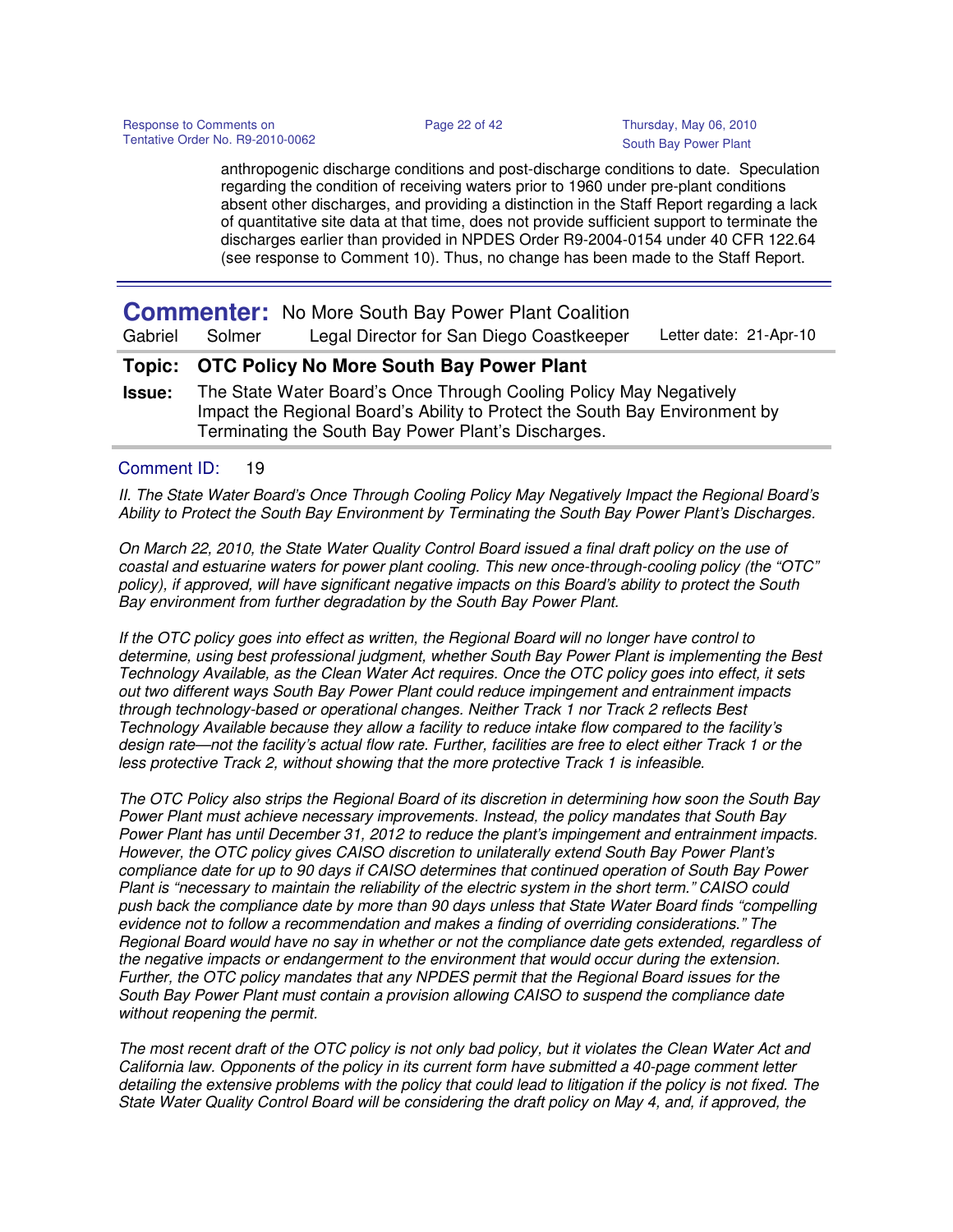Response to Comments on Page 23 of 42 Thursday, May 06, 2010 Tentative Order No. R9-2010-0062

policy would then move to the Office of Administrative Law and the Environmental Protection Agency. We sincerely hope that the policy will be fixed to restore the Regional Board's ability to protect water quality before the policy becomes effective.

Fortunately, this Board can, and must avoid the drawn out and uncertain OTC process in regard to the South Bay Power Plant. The Regional Board can retain the ability to protect the South Bay and to remove the South Bay Power Plant's impacts by terminating the South Bay Power Plant's discharge before the OTC policy goes into effect. As explained above, the South Bay Power Plant's discharges have endangered—and continue to endanger—the environment in the South Bay. If the Regional Board acts now, exercising its ability to terminate the discharge based on the current endangerment, as well as the additional harm the plant will cause during this year's larval season, it can ensure the termination of a harmful discharge regardless of how the OTC Policy resolves.

If the State Water Board's recently adopted OTC policy becomes legally effective, the State Board will have determined what constitutes best technology available for purposes of implementing CWA section 316(b). Under the final OTC policy, the State Water Board has assumed responsibility for issuance of NPDES-related decisions for the SBPP, as well as all other affected coastal power plants. Until the final Policy is effective, the San Diego Water Board retains its authority to adopt NPDES permits requiring that discharges comply with applicable laws and regulations in protecting water quality. The San Diego Water Board could decide to deny a permit for continued discharges based upon water quality considerations despite a CAISO determination that the SBPP is needed for grid reliability. Once the OTC Policy is effective, the State Water Board retains these rights. The San Diego Water Board is not fully aware of the CAISO's processes for evaluating local reliability needs, but is not persuaded by the commenter that termination of the permit within the permit term, earlier than proposed in the tentative Order and before the effective date of the final OTC Policy, would somehow prevent the CAISO from identifying the SBPP units as needed for maintenance of grid reliability, taking them out of consideration for grid reliability needs. Moreover, early termination of the permit can be the subject of a petition to the State Water Board, which has authority to stay Regional Water Board decisions while it reviews such decisions on their merits. **Response:**

|               |                                                                                                            | <b>Commenter:</b> No More South Bay Power Plant Coalition |                        |
|---------------|------------------------------------------------------------------------------------------------------------|-----------------------------------------------------------|------------------------|
| Gabriel       | Solmer                                                                                                     | Legal Director for San Diego Coastkeeper                  | Letter date: 21-Apr-10 |
|               |                                                                                                            | Topic: Rescind the Permit by June 1, 2010                 |                        |
| <b>Issue:</b> | Evidence in the Record Demonstrates that the South Bay Power Plant<br>Endangers the South Bay Environment. |                                                           |                        |

## Comment ID: 20

III. The Regional Board Should Terminate the South Bay Power Plant's Discharge Before CAISO Begins its Process to Designate Facilities as Reliability—Must Run for 2011.

The Regional Board should terminate South Bay Power Plant's discharge by June 1 because the discharge is endangering the environment. This date would also avoid the possibility of South Bay Power Plant receiving another year of unnecessary "Reliability Must Run" designation.

Because the plant's discharge is endangering the environment, the Regional Board should terminate South Bay Power Plant's discharge permit before CAISO completes its analysis for determining Reliability Must Run for 2011, which will most likely occur in September 2010. This will ensure that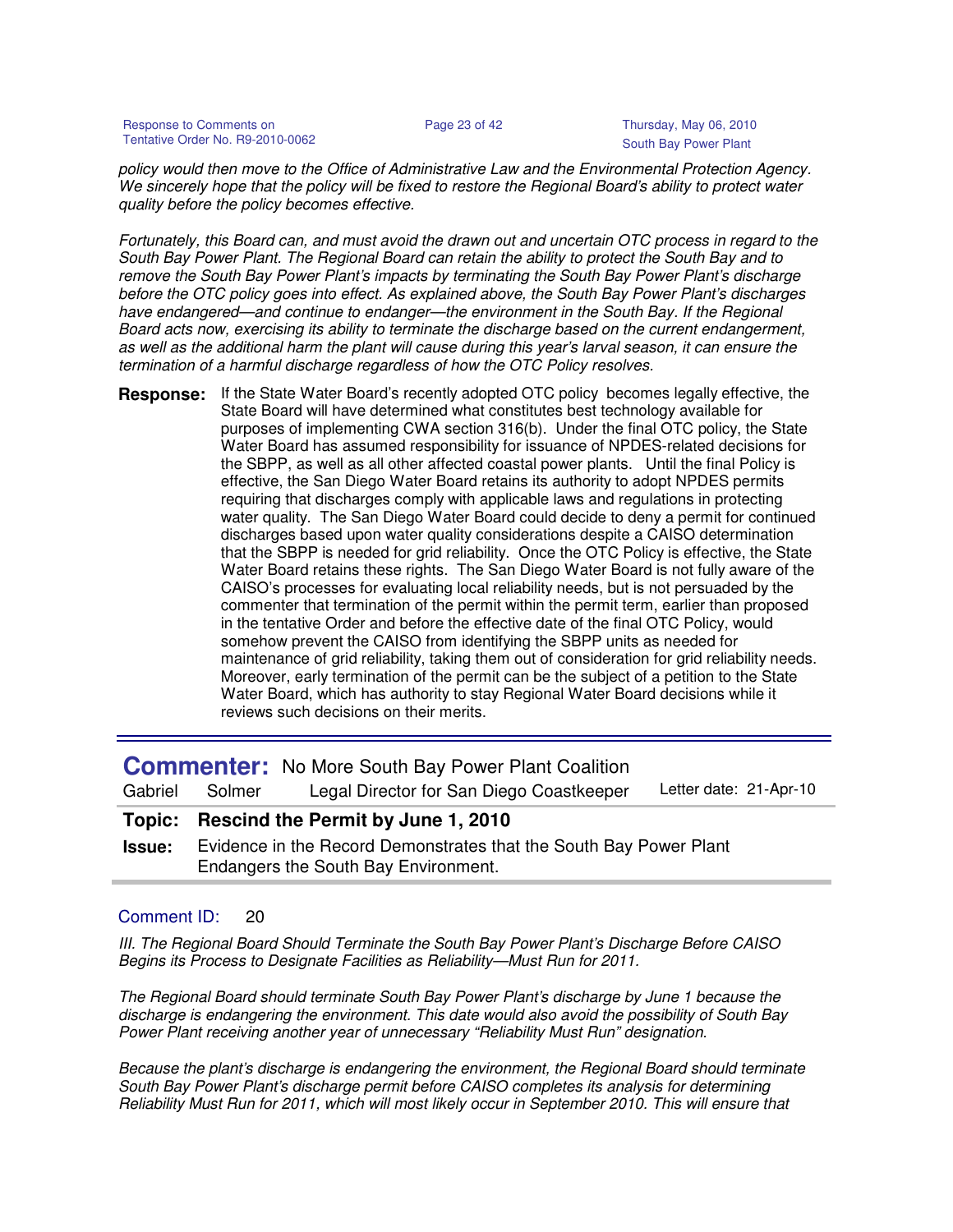Response to Comments on **Page 24 of 42** Thursday, May 06, 2010<br>
Tentative Order No. R9-2010-0062 Tentative Order No. R9-2010-0062

South Bay Power Plant

CAISO does not include South Bay Power Plant in the list of available power sources for 2011. While the Regional Board has the power to terminate South Bay Power Plant's discharge permit even if CAISO designates the facility Reliability Must Run for 2011, there will be fewer complications if South Bay Power Plant is taken out of consideration for 2011 Reliability Must Run status before CAISO completes its 2011 analysis.

The Regional Board may terminate the South Bay Power Plant discharge before the end of the year without jeopardizing local power reliability because sufficient new power sources—96 MW from Orange Grove and 25 MW from Celerity—have become available. Further, CAISO's determination that the plant was necessary to ensure the reliability of the region's power supply was based on an inflated draft estimate of power needs that the California Energy Commission has since corrected and reduced. The California Energy Commission released corrected forecasts for the region in December 2009, reducing the 1-in-10 peak demand forecast by 160 MW from the number CAISO used to make its RMR analysis for 2010. Further, the Reliability Must Run contract between CAISO and Dynegy also contemplates that the RMR contract could be terminated before the end of the year, and specifically sets out procedure for terminating the contract if any of the facility's permits are terminated.

But CAISO has not yet released Dynegy from its Reliability Must Run contract for the remainder of 2010 even though: 1) at least 120 MW of additional power has become available in the region so far this year, 2) CAISO used a number 160 MW greater than necessary to assure local power reliability when it completed its RMR analysis for 2010 and 3) CAISO's current contract with Dynegy provides that it could terminate the plant's RMR designation prior to the end of the year. While CAISO and Dynegy may have convinced the Regional Board last December that their plans were to shut down the South Bay Power Plant this year, neither has followed through with that plan. In fact, CAISO's testimony states that CAISO plans to continue forcing South Bay Power Plant to operate "at least through December 31, 2010."

Even though CAISO itself initially touted to the Regional Board that its analysis was "simple math," when confronted with corrected "simple math," CAISO changed its tune, claiming that there are other reasons to keep South Bay Power Plant running through 2010 even though other power sources could replace it. Interestingly, CAISO never addressed the Coalition's point that its RMR designation for 2010 used an energy needs forecast 160 MW greater than the number California Energy Commission adopted in December 2009 for the region. Further, CAISO criticized the Coalition's simple math by saying that it included "resource additions that are not currently operational," without specifying which sources it thinks the Coalition got wrong. On the contrary, the Coalition's "simple math" in its testimony included 573 MW from Otay, 94 MW from Pala/Orange Grove, and 25 MW from Celerity—all of which are currently available. Because the South Bay Power Plant endangers the environment and stopping the plant's operations would not harm the region's power stability, the Regional Board should terminate the plant's discharges by June 1.

Federal regulations (40 CFR 122.62(b) and 122.64) clearly give causes for termination of an existing NPDES permit during its term, as well for denying a permit renewal application. The San Diego Water Board may terminate an NPDES permit during its term, or deny a renewal application, if it finds by a preponderance of the evidence that the discharge endangers human heatlh or the environment and can only be regulated to acceptable levels by permit termination. The San Diego Water Board has the burden to establish by a preponderance of the evidence that facts exist warranting a determination under this legal standard. However, the assertion by the commenter that the Staff Report fails to assess if the discharge endangers human health or the environment incorrectly portrays the regulatory role of staff when considering if an NPDES permit should be terminated for cause. The San Diego Water Board agrees that there are impacts associated with the discharge and these impacts are documented in the current NPDES Order R9-2004-0154. The Staff Report is focused on assessing whether the discharge, under current operating conditions, poses **Response:**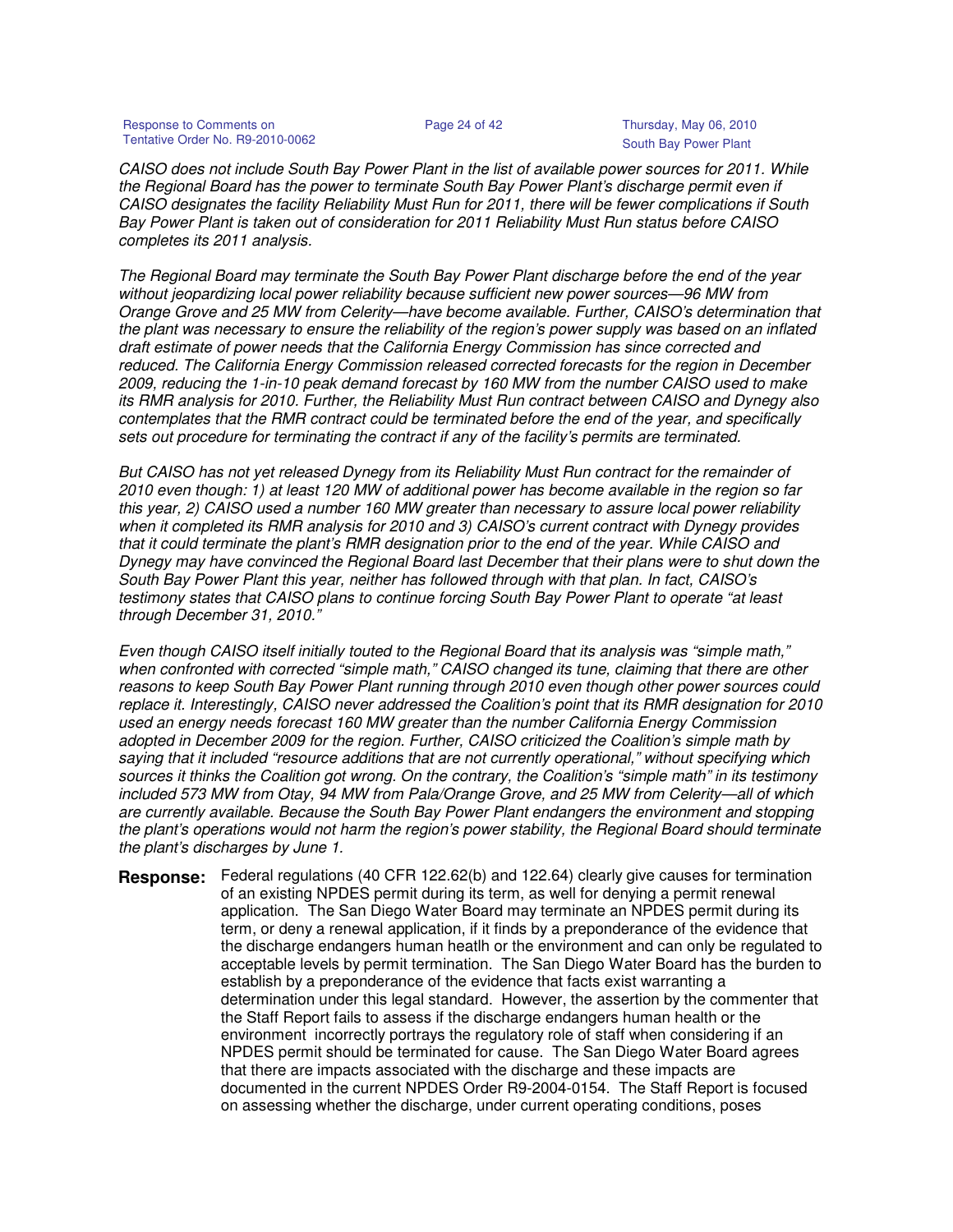unacceptable risk to human health and the environment beyond what the current Order acknowledges and permits, or if the discharge results in impacts unanticipated under the current NPDES Order R9-2004-0154 that endanger human health or the environment. In this case, the Tentative Order and Staff Report evaluate the impacts of the current discharge in light of the current regulatory environment in considering whether the discharges for the remainder of the permit term endanger human health or the environment. When it adopted NPDES Order R9-2004-0154, the San Diego Water Board recognized Impacts associated with the discharges and found them to be acceptable. The San Diego Water Board acknowledges that there are continued impacts associated with the discharge. It also recognizes that the maximum permitted discharge of SBPP has been reduced by approximately 60% since NPDES Order R9- 2004-0154 was adopted in 2004. The Staff Report has focused on assessing whether the facility has complied with NPDES Order R9-2004-0154 and whether the discharge has had unanticipated impacts, whether new or unanticipated in scope or scale, than the Board acknowledged in NPDES Order R9-2004-0154. The Staff Report and tentative Order conclude that the discharge has not had unanticipated impacts and that allowing the discharges to continue for the remainder of the permit term does not pose an unacceptable risk to the environment that would justify a finding of endangerment under 40 CFR section 122.64(a)(3). The evaluation did not, properly so, consider grid reliability needs, in determining whether there is endangerment to the environment from continued operations.

| Gabriel       | Solmer                                                                                                   | <b>Commenter:</b> No More South Bay Power Plant Coalition<br>Legal Director for San Diego Coastkeeper | Letter date: 21-Apr-10 |
|---------------|----------------------------------------------------------------------------------------------------------|-------------------------------------------------------------------------------------------------------|------------------------|
| Topic:        |                                                                                                          | <b>Renewal Application is Moot</b>                                                                    |                        |
| <b>Issue:</b> | To Provide Procedural Certainty, the Regional Board Should Deny Dynegy's<br>Renewal Application as Moot. |                                                                                                       |                        |

## Comment ID: 21

IV. To Provide Procedural Certainty, the Regional Board Should Deny Dynegy's Renewal Application as Moot.

The evidence shows that the South Bay Power Plant is endangering the South Bay environment and should be terminated by June 1. Staff has recommended that the discharge be allowed to continue to the earlier of December 31, 2010 or when CAISO removes the plant from Reliability Must Run status. If the Regional Board chooses not to terminate the discharge before December 31, 2010, it must take decisive action regarding Dynegy's renewal application to provide procedural certainty to all parties on a going-forward basis.

The Coalition strongly recommends that the Regional Board deny South Bay Power Plant's renewal application as moot. While Dynegy initially filed a renewal application seeking to discharge for the full 5 year permit term, Dynegy modified that request last October and now has only asked for permission to operate until December 31, 2010. Because the Regional Board has extended order R9-2004-0154 to expire on December 31, 2010, the Regional Board has effectively already granted Dynegy the relief that it seeks and the permit renewal application is moot because granting or denying the renewal application in its current form would have no effect.

However, the Regional Board must make clear in any adopted order that if Dynegy desires to operate after December 31, 2010, it must file a new, fully-supported renewal application to discharge within the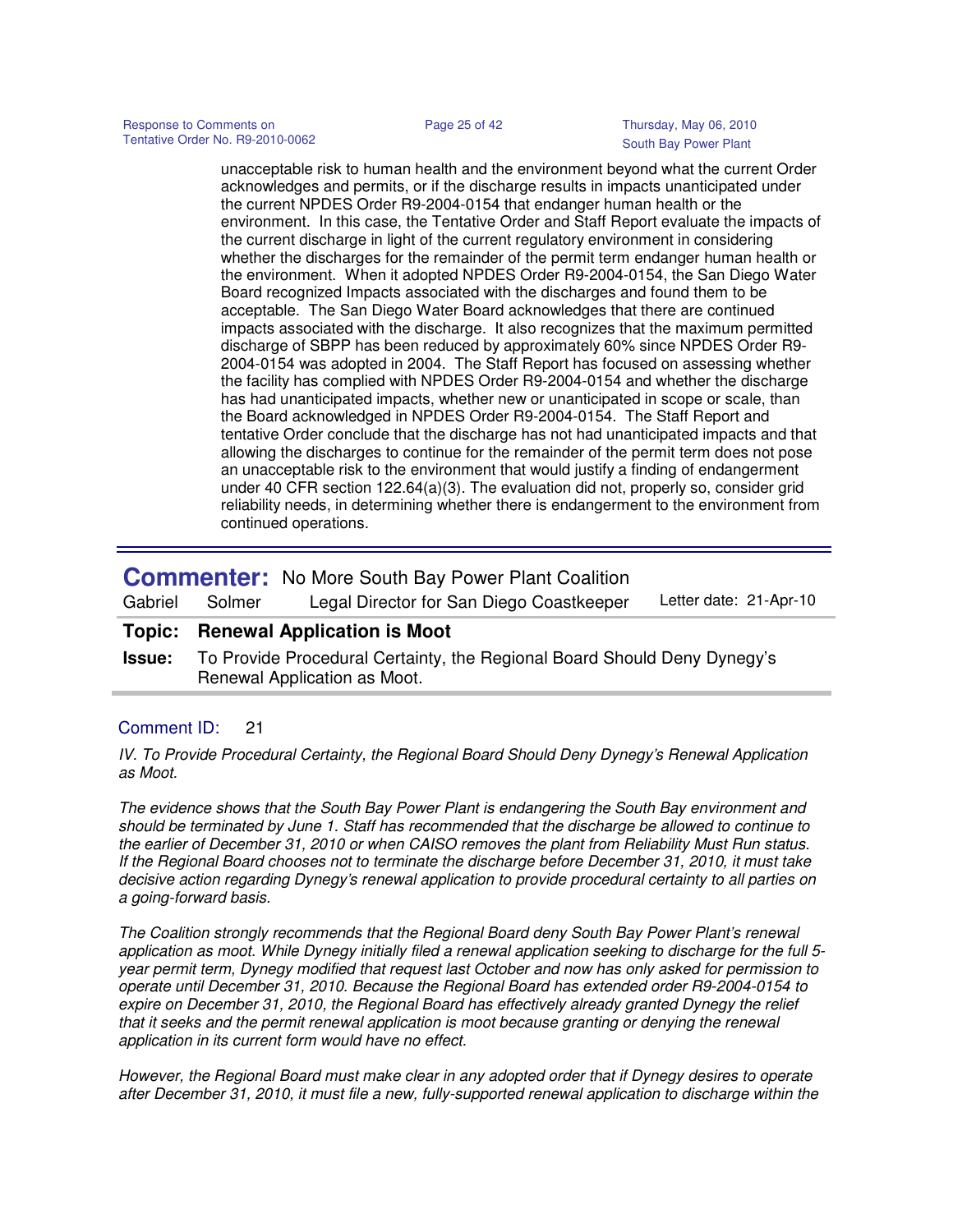Response to Comments on Page 26 of 42 Thursday, May 06, 2010 Tentative Order No. R9-2010-0062 South Bay Power Plant

appropriate timeframe. That application would need to include studies of the current levels of impingement and entrainment from Units 1 and 2 supported by actual data—not estimates based on prior data from when all four units were operating. Further, Dynegy could no longer rely on outdated studies from 2004 to justify operating the plant beyond the current permit term. It would need to submit new studies on the plant's impacts to eelgrass and impacts to temperature, dissolved oxygen, biological oxygen demand, and turbidity; all at the facility's existing compliance point.

If the Regional Board fails to act on Dynegy's renewal application or leaves the application active, Dynegy is free to seek an extension of the renewal application at any time. This means that on December 30, 2010, Dynegy could send a letter to the Regional Board asking for the application to be extended another year—or worse for another five years. The Regional Board could then continue to allow Dynegy to discharge under R9-2004-0154 or an "emergency order" until the Regional Board did the necessary work to issue Dynegy a new permit. In other words, without specific action to the contrary by the Regional Board, we could find ourselves in the very same position we were a year ago.

**Response:** It is inappropriate to prejudge a renewal application for Order No. R9-2004-0154, as it is outside the scope and purpose of tentative Order No. R9-2010-0062, as well as the scheduled May 12, 2010 hearing. Moreover, it is infeasible to evaluate an application that has not been submitted. Should a renewal application be received, the renewal process, in accordance with federal regulations, will allow ample opportunity for public review and comment. Should a renewal application be received, the consideration of denial of the application or adoption of a new NPDES permit will be done after notice, opportunity to comment, and a public hearing in accordance with federal requirements under 40 CFR 122.64. This consideration is made for NPDES permits following receipt of a renewal application. The San Diego Water Board lacks legal authority to prevent submittal of a future permit renewal application or to refuse to consider such an application once received. The San Diego Water Board does not have authority to issue and "emergency" NPDES permit authorizing discharges beyond 2010.

| Gabriel       | Solmer                                                                                                     | <b>Commenter:</b> No More South Bay Power Plant Coalition<br>Legal Director for San Diego Coastkeeper | Letter date: 21-Apr-10 |
|---------------|------------------------------------------------------------------------------------------------------------|-------------------------------------------------------------------------------------------------------|------------------------|
|               |                                                                                                            | Topic: Rescind the Permit by June 1, 2010                                                             |                        |
| <b>Issue:</b> | Evidence in the Record Demonstrates that the South Bay Power Plant<br>Endangers the South Bay Environment. |                                                                                                       |                        |

## Comment ID: 22

### V. Conclusion

In light of the above, we urge the Board to terminate Dynegy's NPDES permit and Order R9-2004- 00154 as of June 1, 2010 because the South Bay Power Plant is endangering the environment in South Bay and the only way to bring the impacts to an acceptable level is to stop operating the plant. The Coalition recommends that the Staff Report add the language suggested above to accurately reflect the negative impacts—that rise to the level of endangerment—that the South Bay Power Plant has had and will continue to have on the South Bay environment so long as the plant continues to operate.

Should the Regional Board choose to ignore the evidence that the South Bay Power Plant is endangering the environment in the South Bay and decide not to terminate the permit as of June 1, 2010, Order R9-2004-00154 will terminate upon its expiration on the earlier of December 31, 2010 or the date when CAISO releases Units 1 and 2 from "Reliability Must Run" status.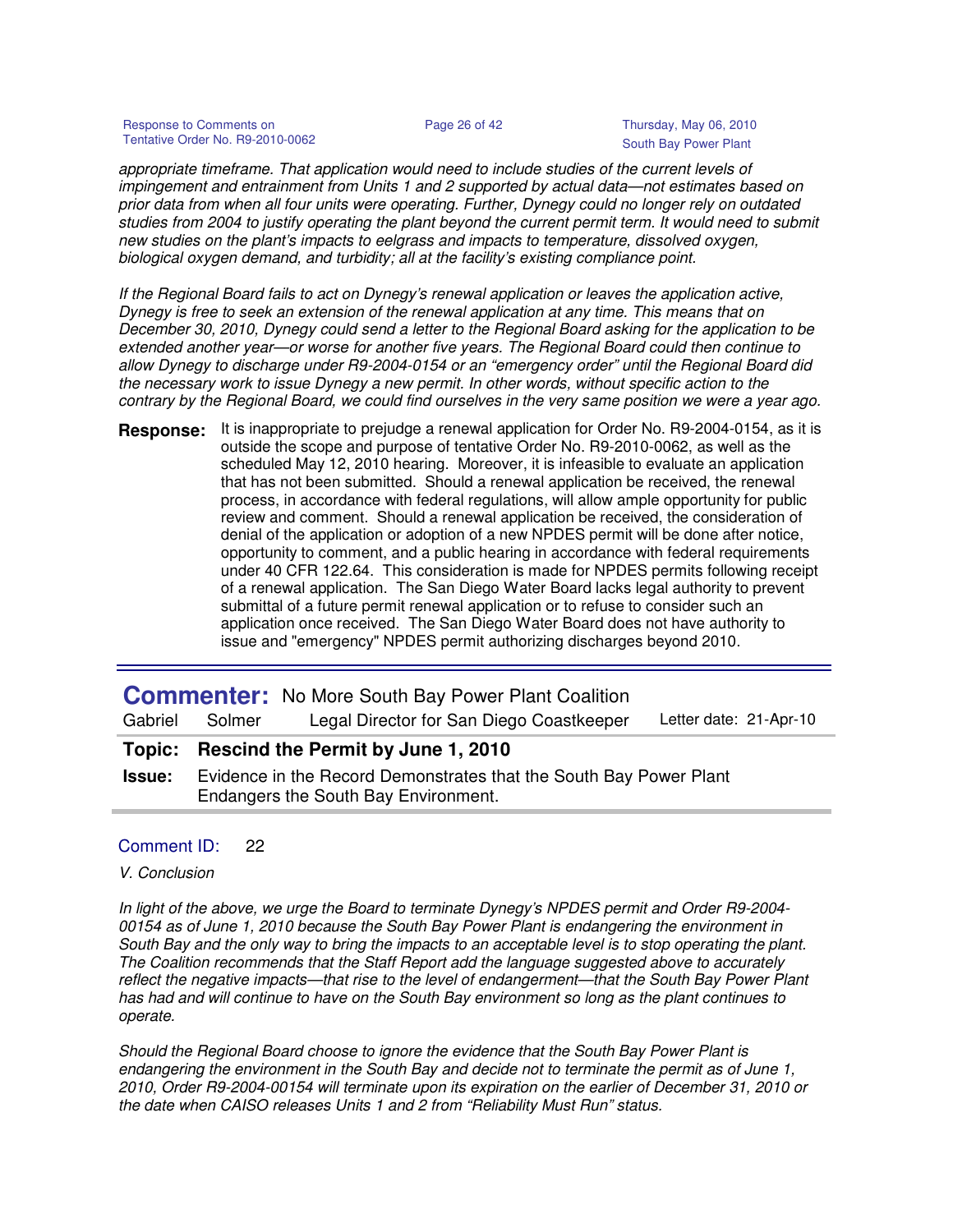Response to Comments on Page 27 of 42 Thursday, May 06, 2010 Tentative Order No. R9-2010-0062 South Bay Power Plant

Federal regulations (40 CFR 122.62(b) and 122.64) clearly give causes for termination of an existing NPDES permit during its term, as well for denying a permit renewal application. The San Diego Water Board may terminate an NPDES permit during its term, or deny a renewal application, if it finds by a preponderance of the evidence that the discharge endangers human heatlh or the environment and can only be regulated to acceptable levels by permit termination. The San Diego Water Board has the burden to establish by a preponderance of the evidence that facts exist warranting a determination under this legal standard. However, the assertion by the commenter that the Staff Report fails to assess if the discharge endangers human health or the environment incorrectly portrays the regulatory role of staff when considering if an NPDES permit should be terminated for cause. The San Diego Water Board agrees that there are impacts associated with the discharge and these impacts are documented in the current NPDES Order R9-2004-0154. The Staff Report is focused on assessing whether the discharge, under current operating conditions, poses unacceptable risk to human health and the environment beyond what the current Order acknowledges and permits, or if the discharge results in impacts unanticipated under the current NPDES Order R9-2004-0154 that endanger human health or the environment. In this case, the Tentative Order and Staff Report evaluate the impacts of the current discharge in light of the current regulatory environment in considering whether the discharges for the remainder of the permit term endanger human health or the environment. When it adopted NPDES Order R9-2004-0154, the San Diego Water Board recognized Impacts associated with the discharges and found them to be acceptable. The San Diego Water Board acknowledges that there are continued impacts associated with the discharge. It also recognizes that the maximum permitted discharge of SBPP has been reduced by approximately 60% since NPDES Order R9- 2004-0154 was adopted in 2004. The Staff Report has focused on assessing whether the facility has complied with NPDES Order R9-2004-0154 and whether the discharge has had unanticipated impacts, whether new or unanticipated in scope or scale, than the Board acknowledged in NPDES Order R9-2004-0154. The Staff Report and tentative Order conclude that the discharge has not had unanticipated impacts and that allowing the discharges to continue for the remainder of the permit term does not pose an unacceptable risk to the environment that would justify a finding of endangerment under 40 CFR section 122.64(a)(3). The evaluation did not, properly so, consider grid reliability needs, in determining whether there is endangerment to the environment from continued operations. **Response:**

| Gabriel       | Solmer             | <b>Commenter:</b> No More South Bay Power Plant Coalition<br>Legal Director for San Diego Coastkeeper                                                  | Letter date: 21-Apr-10 |
|---------------|--------------------|--------------------------------------------------------------------------------------------------------------------------------------------------------|------------------------|
| Topic:        |                    | <b>Renewal Application</b>                                                                                                                             |                        |
| <b>Issue:</b> | December 31, 2010. | The Staff Report fails to address the issue of whether the South Bay Power<br>Plant will endanger the South Bay environment if allowed to operate past |                        |

### Comment ID: 23

To provide all parties with procedural clarity on a going-forward basis, the Regional Board should act on Dynegy's renewal application, denying it as moot. Should the Regional Board not terminate the current discharge on June 1, 2010 as recommended, the Board should specifically state that if Dynegy seeks to discharge after R9-2004-00154 expires, Dynegy is required to submit a new, complete application to discharge, fully supported by new studies of the existing facility's impingement and entrainment impacts, impacts to eelgrass, and impacts to temperature, dissolved oxygen, biological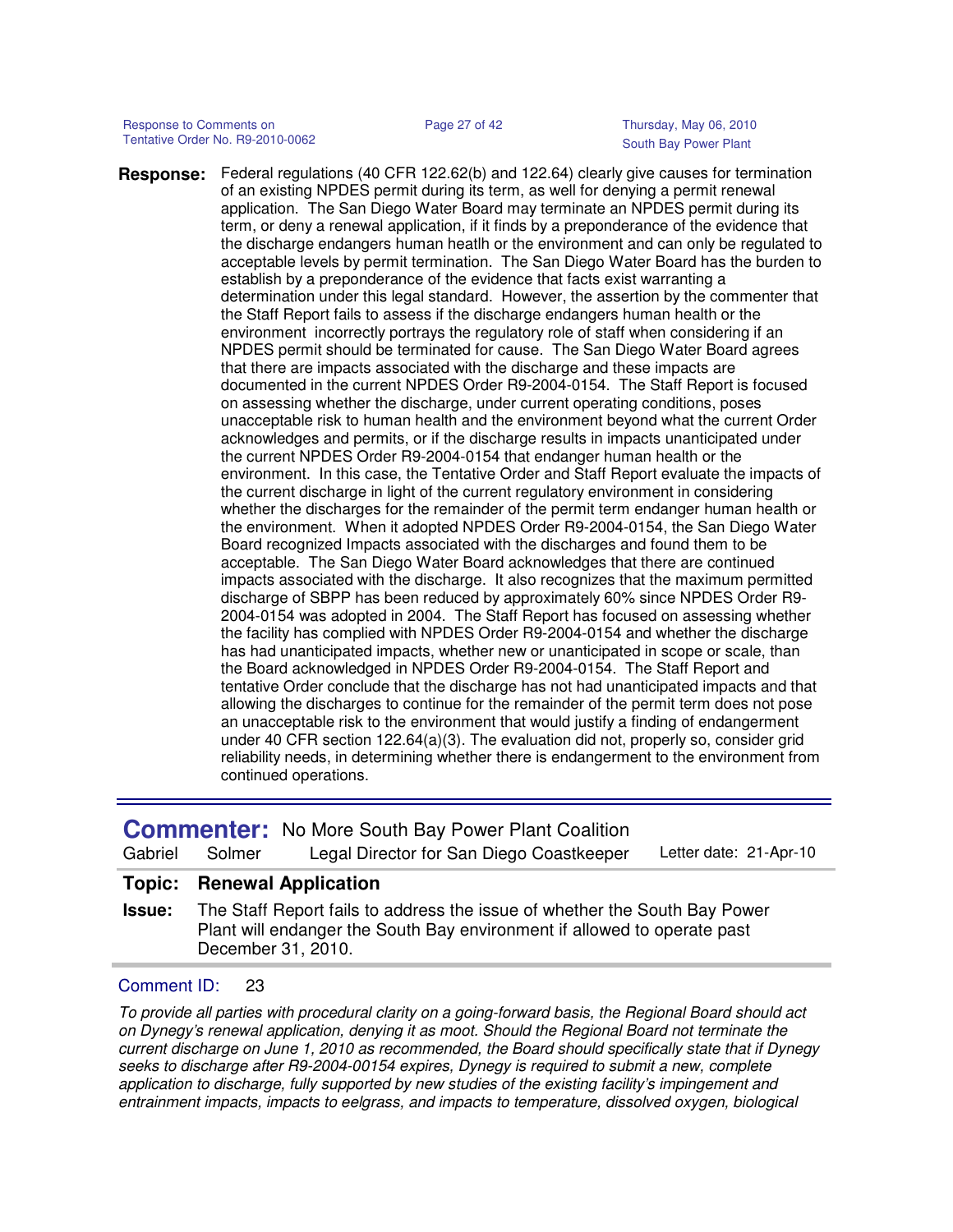oxygen demand, and turbidity; all at the facility's existing compliance point.

It is inappropriate to prejudge a renewal application for Order No. R9-2004-0154, as it is outside the scope and purpose of tentative Order No. R9-2010-0062, as well as the scheduled May 12, 2010 hearing. Moreover, it would be infeasible to prejudge an application that has not been submitted. Should a renewal application be received, the renewal process, in accordance with federal regulations, will allow ample opportunity for public review and comment. Should a renewal application be received, the consideration of denial of the application or adoption of a new NPDES permit will be done after notice, opportunity to comment, and a public hearing in accordance with federal requirements under 40 CFR 122.64. This consideration is made for NPDES permits following receipt of a renewal application. The San Diego Water Board lacks legal authority to prevent submittal of a future permit renewal application or to refuse to consider such an application once received. **Response:**

## **Commenter:** Dynegy, Inc

Margaret Rosegay Attorney, Pillsbury Winthrop Shaw Pittmann Letter date: 20-Apr-10

## **Topic: Termination would be unlawful**

**Issue:** Grounds for termination of the permit in advance of the December 31, 2010 expiration date do not exist.

## Comment ID: 24

Dynegy hereby submits it comments on the above-referenced tentative order, and reiterates it concern over continuing procedural irregularities with this matter. With the postponement of the originally scheduled March 12, 2010 hearing, and the direction to staff to review the evidentiary submittals made by the designated parties and prepare a tentative order setting forth staff's recommendation with respect to the permit, it appeared that our procedural concerns were being addressed satisfactorily. We appreciate staff's review of the evidence and the substantive conclusion reached, i.e., that grounds for termination of the permit in advance of the December 31, 2010 expiration date do not exist. Dynegy agrees with that conclusion, and believes the appropriate course of action in the circumstances is for the Board to take no action at all. As discussed below, we have a number of significant concerns with the tentative order as drafted, and do not believe it is necessary to issue any order. Under no circumstance may the Board lawfully terminate the permit at the May 12 hearing.

**Response:** As discussed in the Staff Report, there are adverse impacts due to the SBPP discharge and although these impacts continue to some degree even at the reduced permitted flow rate, the effects of the discharge are within the range of anticipated effects acknowledged by the Board when it adopted NPDES Order R9-2004-0154. The tentative Order concludes that the effects of the discharge do not, in the short term, rise to the level of endangering the environment to support termination of NPDES Order R9- 2004-0154 before it expires on December 31, 2010 absent an earlier determination by the CAISO that Units 1 and 2 are no longer needed to maintain grid reliability.

> However, in accordance with the public hearing notice, after the San Diego Water Board hears from all parties and considers all of the evidence submitted, the Board may decide that it disagrees with staff's conclusion and find there are sufficient facts warranting a determination that the discharges can only be regulated to an acceptable level by permit termination earlier than the current permit or tentative Order provide.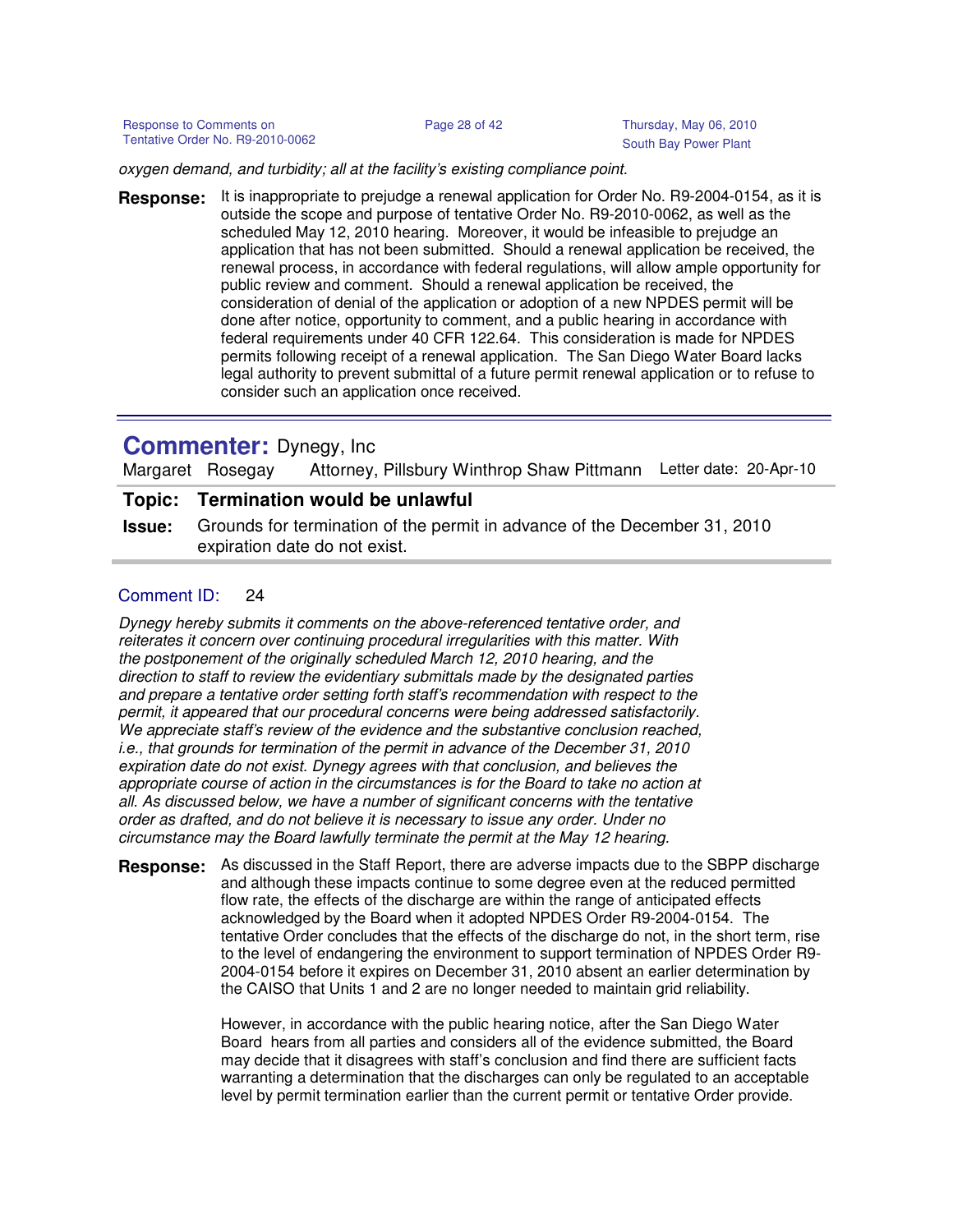The Board may legally make such a determination if it finds, based on a preponderance of the evidence it hears, that the facts establish that continued discharges endanger human health or the environment and can only be regulated to acceptable levels by permit termination within the meaning of 40 CFR section 122.64(a)(3). The public notice identified the following issues as the subject of the hearing: (1) whether the intake and discharge operations at SBPP endanger human health or the environment and can only be regulated to acceptable levels by permit modification or termination and (2) whether any effects identified in item (1) provide a sifficinet basis for the San Diego Water Board to require earlier termination. The notice also recognizes that the Board may modify the tentative Order to reach a conclusion on these issues that differs from staff's recommendation. Therefore the parties and the public have been on notice to submit all evidence and testimony relevant to these issues and that the Board may make such a decision after hearing all of the evidence and testimony. If the Board were to revise findings to support a conclusion to terminate the permit earlier than staff recommends, all designated parties will have an opportunity to review and comment on the findings prior to adoption and may also comment about the effective date of such an order.

## **Commenter:** Dynegy, Inc

Margaret Rosegay Attorney, Pillsbury Winthrop Shaw Pittmann Letter date: 20-Apr-10

## **Topic: Long Term**

**Issue:** Dynegy does not believe that any of the alleged impacts to beneficial uses or other adverse effects described in the Staff Report are of a magnitude or severity to warrant termination or denial of the permit for discharges in 2010 or beyond.

## Comment ID: 25

Further, we understand that the sole purpose of the May 12 hearing is to consider the propriety of South Bay Power Plant ("SBPP") discharges in the "short term," i.e., through the end of the year. For the same reason that staff expressly disclaims any consideration of whether SBPP discharges may have unacceptable "longer term" effects on human health or the environment, Dynegy reserves the right to submit comments on the March 22, 2010 Staff Report in connection with any future proceeding concerning discharges after December 31, 2010. At this point, Dynegy states for the record that it believes the supportive "short term" findings are equally applicable to "longer term" discharges from the plant that might occur after December 31, 2010, in the event the California Independent System Operator ("CAISO") determines that SBPP is needed to ensure grid reliability beyond that date. Suffice to say, Dynegy does not believe that any of the alleged impacts to beneficial uses or other adverse effects described in the Staff Report are of a magnitude or severity to warrant termination or denial of the permit for discharges in 2010 or beyond.

**Response:** Dynegy is correct that the staff has not evaluated or made a final recommendation on whether the reduced discharge endangers human health and the environment in the longer term. Any discharge from SBPP after December 31, 2010, would need to be covered by a new NPDES Permit. This new NPDES Permit would need to be adopted in a public process allowing time for all parties to comment. There is ample documentation in the existing NPDES Permit Order No. R9-2004-0154 that beneficial uses were not being adequately protected under the full flow rate of 601 MGD. Dynegy will need to submit a new application for an NPDES Permit which fully demonstrates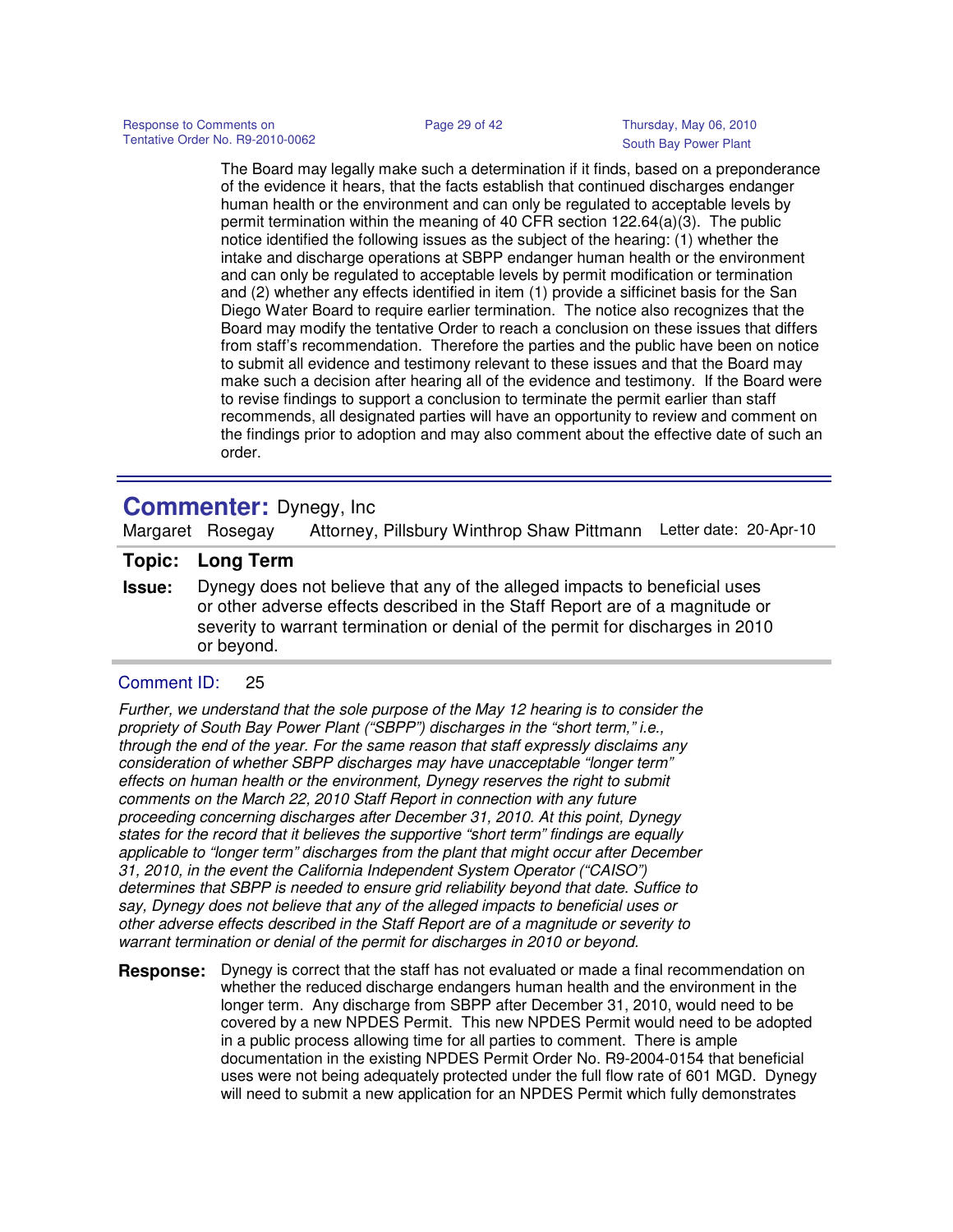compliance with all applicable requirements under the new reduced flow rate. The new application will need to include:

•• A demonstration that the beneficial uses of San Diego Bay are reasonably protected, • Documentation of compliance with all applicable water quality standards, including but not limited to all applicable provisions contained in (1) the San Diego Water Board's Water Quality Control Plan for the San Diego Basin (Basin Plan), including beneficial uses, water quality objectives, and implementation plans; (2) State Water Board plans for water quality control including the Water Quality Control Plan For Control Of Temperature In The Coastal And Interstate Waters And Enclosed Bays And Estuaries (Thermal Plan), and the Water Quality Control Plan for Enclosed Bays and Estuaries – Part I Sediment Quality ; (3) State Water Board policies for water quality control including the (a) Water Quality Control Policy for the Enclosed Bays and Estuaries of California, (b) Policy For Implementation Of Toxics Standards For Inland Surface Waters and the Enclosed Bays, and Estuaries Of California; (c) Water Quality Control Policy on the Use of of Coastal and Estuarine Waters for Power Plant Cooling" (if effective) and (c) the Statement of Policy with Respect to Maintaining High Quality of Waters in California (State Water Board Resolution No. 68-16 ) and (4) priority pollutant criteria promulgated by the U.S. Environmental Protection Agency (U.S. EPA) through the (a) National Toxics Rule (NTR) (promulgated on December 22, 1992 and amended on May 4, 1995) and (b) California Toxics Rule (CTR),

• An evaluation demonstrating facility operations would be in conformance with CWA Sections 316(a) and 316(b).

## **Commenter:** Dynegy, Inc

Margaret Rosegay Attorney, Pillsbury Winthrop Shaw Pittmann Letter date: 20-Apr-10

## **Topic: Termination would be unlawful**

**Issue:** Grounds for termination of the permit in advance of the December 31, 2010 expiration date do not exist.

### Comment ID: 26

I. Termination of the Permit Would be Unlawful.

Notwithstanding staff's conclusion and recommendation that grounds for termination do not exist (see Tentative Order, Finding 10), the Notice of Public Hearing states that:

The Board may adopt Tentative Order No. R9-2010-0062 as proposed by staff. Alternatively, the Board may decide, after hearing all of the evidence and testimony, it is appropriate to terminate the Order earlier than its expiration date, notwithstanding staff's recommendation.

Finally, the Board may decide that no action is required.

Notice of Public Hearing, Section IV (Possible Board Actions) (emphasis added). Dynegy respectfully submits that the second of these options – early termination of the permit – is contrary to applicable regulations and would be unlawful. Based on the procedure followed to date, the only lawful alternatives open to the Board at this point are adoption of the tentative order or no action. Based on our concern over the numerous references to permit termination in the tentative order, we believe "no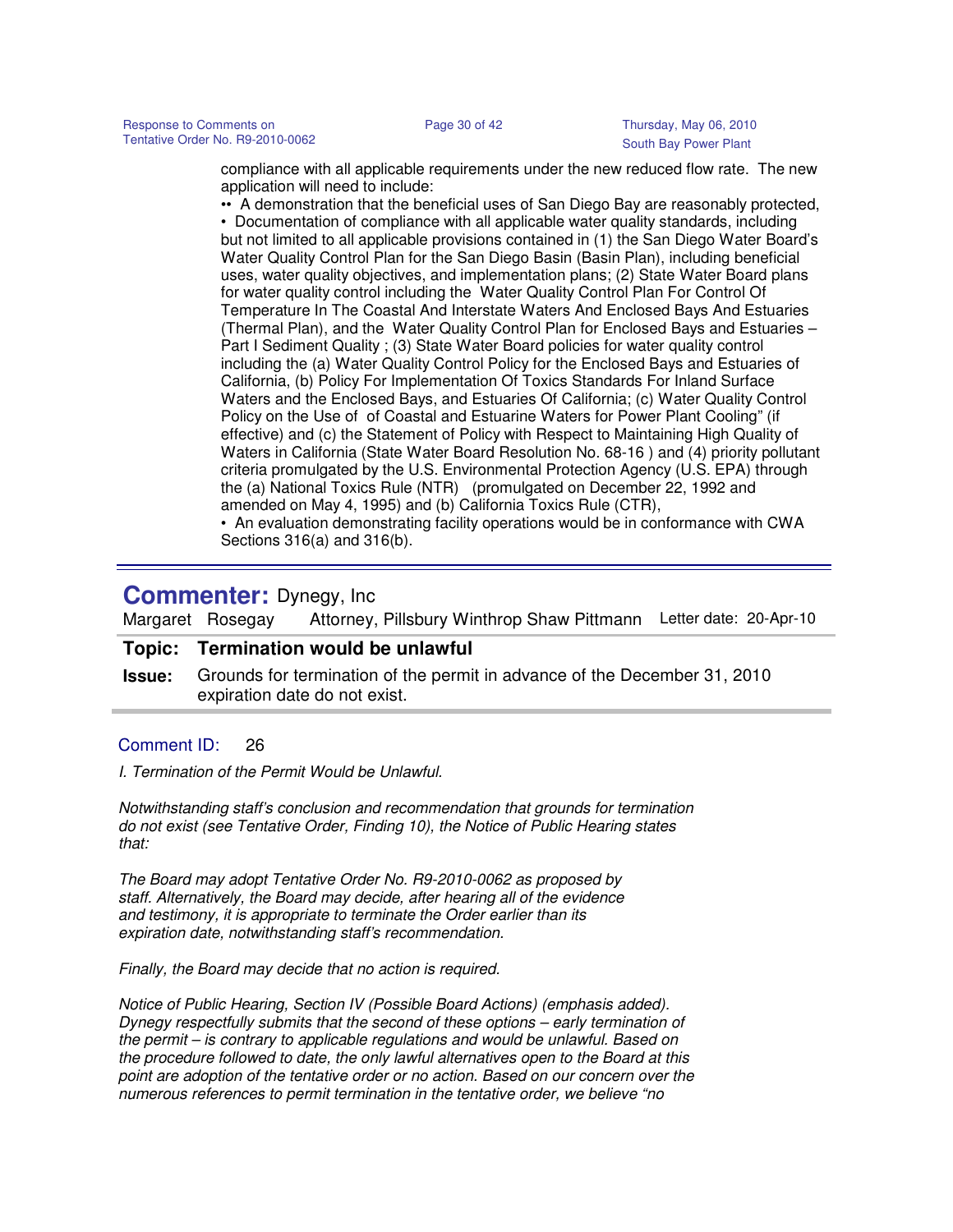action" is the only viable course for the Board to take.

As has been stated in each of Dynegy's comment letters and submittals to the Board in connection with this matter, applicable regulations specify that an NPDES permit cannot be terminated unless specific factual findings are made and included in a proposed Notice of Intent to Deny, which is a form of draft permit requiring a minimum of 30 days public notice and comment. 40 CFR § 124.6(b). The Board cannot lawfully decide at the May 12 hearing to terminate Dynegy's permit without having before it a tentative order that contains the necessary findings justifying termination. Tentative Order No. R9-2010-0062 (including the March 22, 2010 Staff Report incorporated as Attachment 1) does not contain any findings supporting early termination of the permit. To the contrary, the tentative order contains findings supporting the continued operation of the plant "in the short term," i.e., at least until its currently scheduled expiration date.

We do not agree that the procedural requirements in the federal regulations concerning notice of intent to terminate have been satisfied by the notice and tentative order and hearing process provided in this case. Notice of the grounds for termination has never been provided in this case, for the simple reason they do not exist. Indeed, Finding 10 of Tentative Order No. R9-2010-0062 concludes that,

allowing discharges to continue for the remainder of the permit term does not, in the short term, pose an unacceptable risk to human health or the environment within the meaning of 40 CFR section 122.64(a)(3) and therefore will not be terminated earlier than the end of the permit term.

Were the Board to take the extraordinary and unprecedented step of terminating the SBPP permit at the conclusion of the May 12 hearing, at a minimum, the Board must stay the effectiveness of its decision for at least 30 days to allow time for Dynegy and other aggrieved parties to seek emergency administrative and judicial review of the Board's decision.

The Tentative Order accurately notes that any application to operate Units 1 and 2 after the current permit expiration date must also be evaluated under 40 CFR § 122.64(a)(3). As such, Dynegy's application for renewal of the permit cannot lawfully be denied unless grounds for termination are found to exist under this section. On this point, we note that the Tentative Order would improperly terminate Order No. R9-2004-0154 on December 31, 2010, as it contains no findings consistent with those required by section  $122.64(a)(3)$ . The Staff Report states repeatedly that it does not consider the significance of any "longer term" effects associated with the plant's continued use of bay water for cooling beyond 2010, and that any such effects will need to be evaluated. Absent grounds for termination, the most the Board can do is maintain the status quo.

**Response:** As discussed in the Staff Report, there are adverse impacts due to the SBPP discharge and although these impacts continue to some degree even at the reduced permitted flow rate, the effects of the discharge are within the range of anticipated effects acknowledged by the Board when it adopted NPDES Order R9-2004-0154. The tentative Order concludes that the effects of the discharge do not, in the short term, rise to the level of endangering the environment to support termination of NPDES Order R9- 2004-0154 before it expires on December 31, 2010 absent an earlier determination by the CAISO that Units 1 and 2 are no longer needed to maintain grid reliability.

However, in accordance with the public hearing notice, after the San Diego Water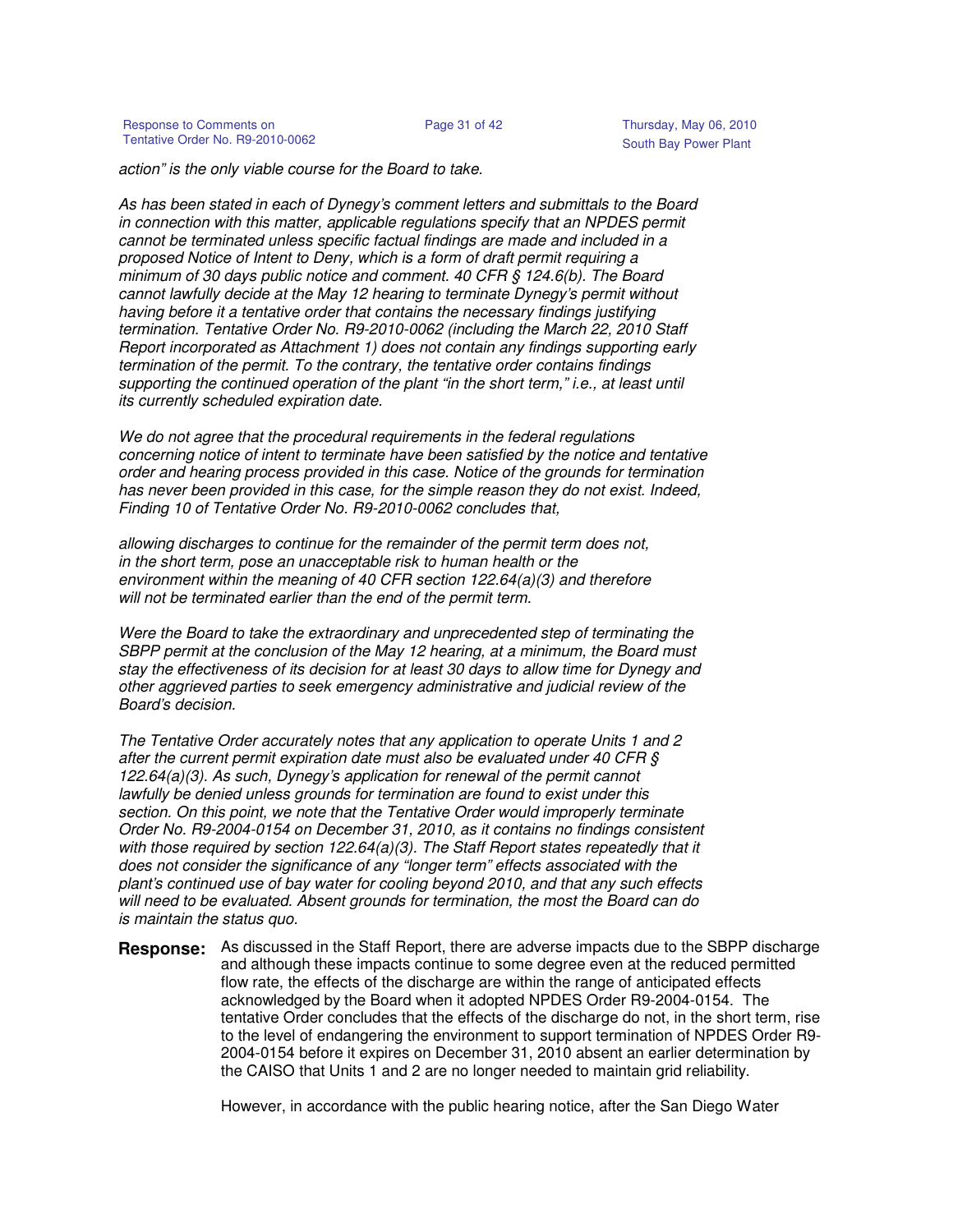Board hears from all parties and considers all of the evidence submitted, the Board may decide that it disagrees with staff's conclusion and find there are sufficient facts warranting a determination that the discharges can only be regulated to an acceptable level by permit termination earlier than the current permit or tentative Order provide. The Board may legally make such a determination if it finds, based on a preponderance of the evidence it hears, that the facts establish that continued discharges endanger human health or the environment and can only be regulated to acceptable levels by permit termination within the meaning of 40 CFR section 122.64(a)(3). The public notice identified the following issues as the subject of the hearing: (1) whether the intake and discharge operations at SBPP endanger human health or the environment and can only be regulated to acceptable levels by permit modification or termination and (2) whether any effects identified in item (1) provide a sifficinet basis for the San Diego Water Board to require earlier termination. The notice also recognizes that the Board may modify the tentative Order to reach a conclusion on these issues that differs from staff's recommendation. Therefore the parties and the public have been on notice to submit all evidence and testimony relevant to these issues and that the Board may make such a decision after hearing all of the evidence and testimony. If the Board were to revise findings to support a conclusion to terminate the permit earlier than staff recommends, all designated parties will have an opportunity to review and comment on the findings prior to adoption and may also comment about the effective date of such an order.

## **Commenter:** Dynegy, Inc

Margaret Rosegay Attorney, Pillsbury Winthrop Shaw Pittmann Letter date: 20-Apr-10

## **Topic: OTC Policy**

**Issue:** The State of California Water Resource Control Board has issued a revised policy on the use of coastal and estuarine waters for power plant cooling.

## Comment ID: 27

As the Board is aware, the State Water Resources Control Board is expected to adopt its proposed Water Quality Control Policy on the Use of Coastal and Estuarine Waters for Power Plant Cooling (the "OTC Policy") on May 4, 2010. Assuming the OTC Policy is approved by the Office of Administrative Law and otherwise takes effect, the Policy will establish new state standards with respect to impingement and entrainment effects of once-through cooling, which standards must be implemented in accordance with the compliance schedule set forth in the Policy. The final draft of the OTC Policy establishes a compliance date for SBPP of December 31, 2012, and requires that this date be incorporated into the plant's NPDES permit.

Termination of the SBPP permit would be blatantly contrary to the State's expected OTC Policy and highly disruptive of the coordinated, interagency efforts to address the retrofitting or eventual phase-out of coastal power plants. The impingement and entrainment effects associated with the SBPP at its current level of operation are dramatically less than the levels assumed by the State Board during development of the OTC Policy and even significantly below those described by Tenera its March 1, 2010 Rebuttal Technical Memorandum. As depicted in Attachment 1 to this letter, the SBPP's annual average flow for 2010 is approximately 54 MGD (less than one fourth of its permitted level), and the plant's estimated annual capacity factor is a mere two percent (2%). Accordingly, there is utterly no factual basis for concluding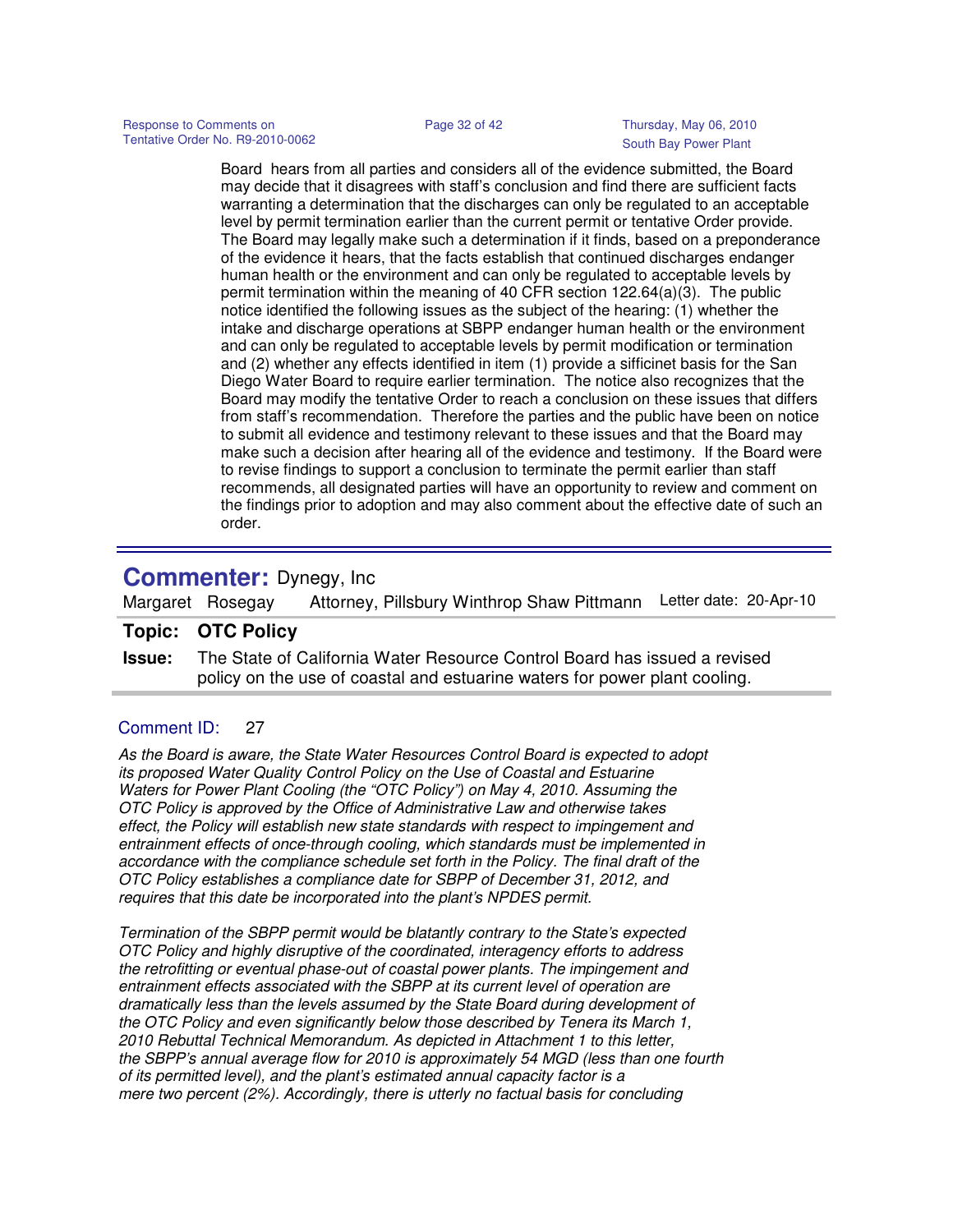Response to Comments on Page 33 of 42 Thursday, May 06, 2010 Tentative Order No. R9-2010-0062 South Bay Power Plant

that SBPP's continued use of San Diego Bay water for cooling poses an unacceptable risk to human health or the environment such that the plant must be shut down without regard to the reliability-must-run ("RMR") status of Units 1 and 2. As evidenced by the compliance schedule established in the OTC Policy and other technical evidence submitted by Dynegy, the impingement and entrainment effects associated with SBPP are not sufficient to support termination of the permit under 40 CFR § 122.64(a)(3), whether before or after December 31, 2010.

**Response:** On May 4, 2010, the State Water Resources Control Board (State Water Board) adopted a final "Policy on the Use of Coastal and Estuarine Waters for Power Plant Cooling" (OTC Policy). This OTC Policy establishes uniform requirements for the implementation of CWA Section 316(b), using best professional judgment in determining Best Technology Available for cooling water intake structures at existing coastal and estuarine power plants that must be implemented in NPDES permits and will require SBPP to achieve compliance by December 31, 2012. The reference quoted by the commenter refers to modification to NPDES permits to incorporate compliance schedules contained in the proposed Policy (which, once the Policy is effective, will be the responsibility of the State Water Board, rather than the Regional Water Boards). The OTC Policy also includes some immediate and interim requirements which would have to be incorporated into any future NPDES Permit. The OTC Policy does not address all aspects of power plant discharge impacts. The OTC Policy only addresses intake structures which may be causing environmental harm due to entrainment and impingement. The San Diego Water Board is charged with protecting water quality by regulating discharges in conformance with applicable state and federal water quality laws and regulations.

> It is speculative at this time when the recently adopted OTC Policy will become effective. Adoption of the tentative Order would not directly conflict with the OTC Policy and would not preclude evaluation and issuance of a new permit to authorize continued discharges in compliance with applicable laws and regulations after a public process. The final OTC Policy also affirms that the intent of the OTC Policy "is to ensure that the beneficial uses of the State's coastal and estuarine waters are protected while also ensuring that the electrical power needs essential for the welfare of the citizens of the State are met" and reiterates that the OTC Policy does not "preclude[] the authority of the Regional Water Boards to regulate discharges from existing power plants through NPDES permits, consistent with water quality standards." (Introduction to Policy as revised March 22, 2010, ¶¶ 1.G. and 1.N.).

> In deciding whether to terminate the existing NPDES Permit Order No. R9-2004-0154, the San Diego Water Board must also consider many other factors including effects on beneficial uses, discharge conformance with water quality objectives and sediment quality objectives, as well as the effect of discharge temperature and turbidity on receiving waters.

## **Commenter:** Dynegy, Inc

Margaret Rosegay Attorney, Pillsbury Winthrop Shaw Pittmann Letter date: 20-Apr-10

## **Topic: Termination would be unlawful**

**Issue:** Grounds for termination of the permit in advance of the December 31, 2010 expiration date do not exist.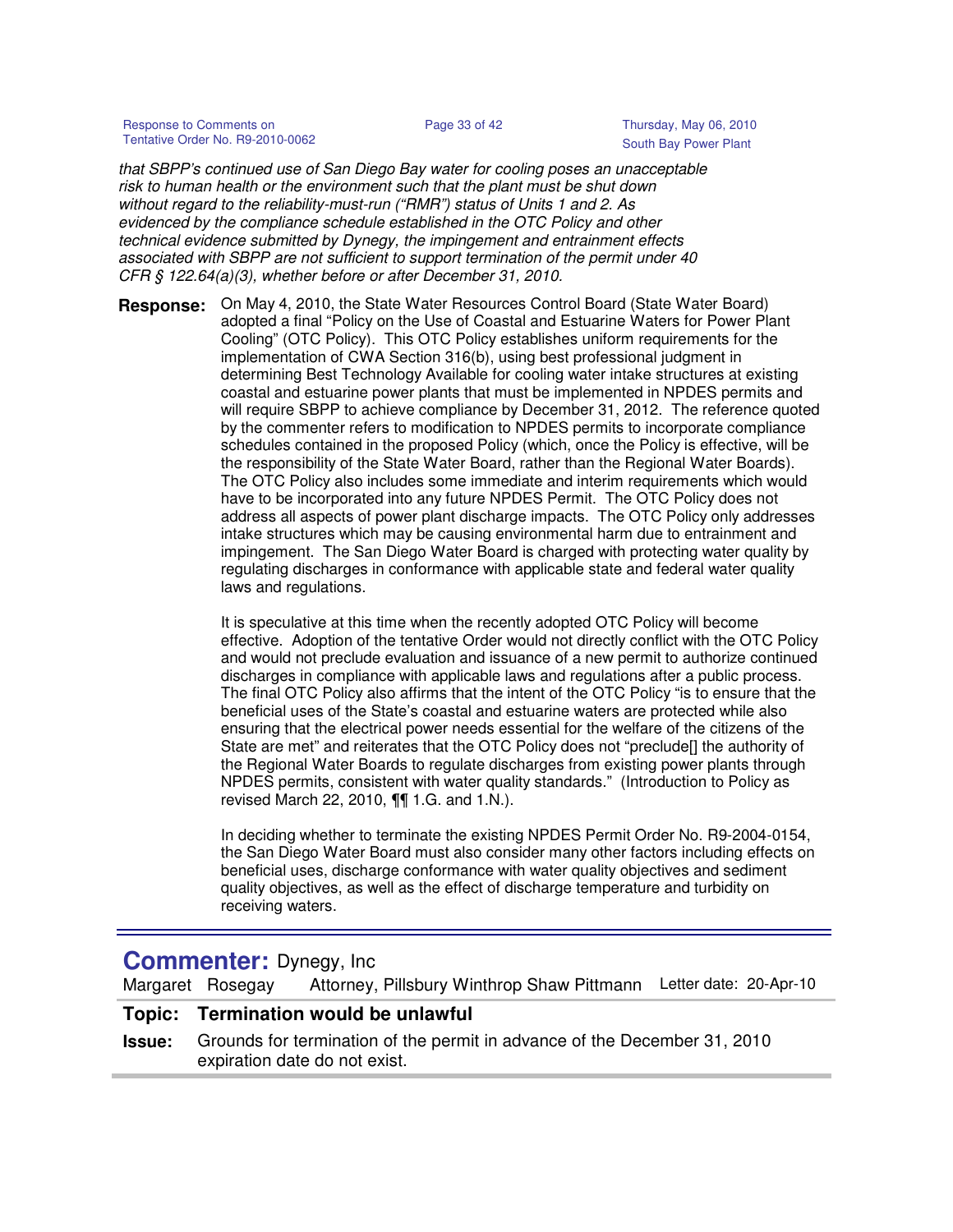## Comment ID: 28

The NPDES regulations clearly specify exclusive grounds for termination, none of which exist at South Bay. The NPDES regulations are also clear that a permit cannot be terminated unless a Notice of Intent to Deny is issued containing the necessary findings, and the proposed denial has been subject to 30 days notice and comment. Those steps have not been taken and thus termination of the permit as envisioned under Option 2 is contrary to applicable law.

**Response:** As discussed in the Staff Report, there are adverse impacts due to the SBPP discharge and although these impacts continue to some degree even at the reduced permitted flow rate, the effects of the discharge are within the range of anticipated effects acknowledged by the Board when it adopted NPDES Order R9-2004-0154. The tentative Order concludes that the effects of the discharge do not, in the short term, rise to the level of endangering the environment to support termination of NPDES Order R9- 2004-0154 before it expires on December 31, 2010 absent an earlier determination by the CAISO that Units 1 and 2 are no longer needed to maintain grid reliability.

> However, in accordance with the public hearing notice, after the San Diego Water Board hears from all parties and considers all of the evidence submitted, the Board may decide that it disagrees with staff's conclusion and find there are sufficient facts warranting a determination that the discharges can only be regulated to an acceptable level by permit termination earlier than the current permit or tentative Order provide. The Board may legally make such a determination if it finds, based on a preponderance of the evidence it hears, that the facts establish that continued discharges endanger human health or the environment and can only be regulated to acceptable levels by permit termination within the meaning of 40 CFR section 122.64(a)(3). The public notice identified the following issues as the subject of the hearing: (1) whether the intake and discharge operations at SBPP endanger human health or the environment and can only be regulated to acceptable levels by permit modification or termination and (2) whether any effects identified in item (1) provide a sifficinet basis for the San Diego Water Board to require earlier termination. The notice also recognizes that the Board may modify the tentative Order to reach a conclusion on these issues that differs from staff's recommendation. Therefore the parties and the public have been on notice to submit all evidence and testimony relevant to these issues and that the Board may make such a decision after hearing all of the evidence and testimony. If the Board were to revise findings to support a conclusion to terminate the permit earlier than staff recommends, all designated parties will have an opportunity to review and comment on the findings prior to adoption and may also comment about the effective date of such an order.

## **Commenter:** Dynegy, Inc

Margaret Rosegay Attorney, Pillsbury Winthrop Shaw Pittmann Letter date: 20-Apr-10

## **Topic: Permit Adminstrative Extension**

**Issue:** Discharges Under Order No. R9-2004-0154 May Occur after December 31, 2010 Under Regulations Pertaining to Administrative Extension.

## Comment ID: 29

II. Discharges Under Order No. R9-2004-0154 May Occur after December 31, 2010 Under Regulations Pertaining to Administrative Extension.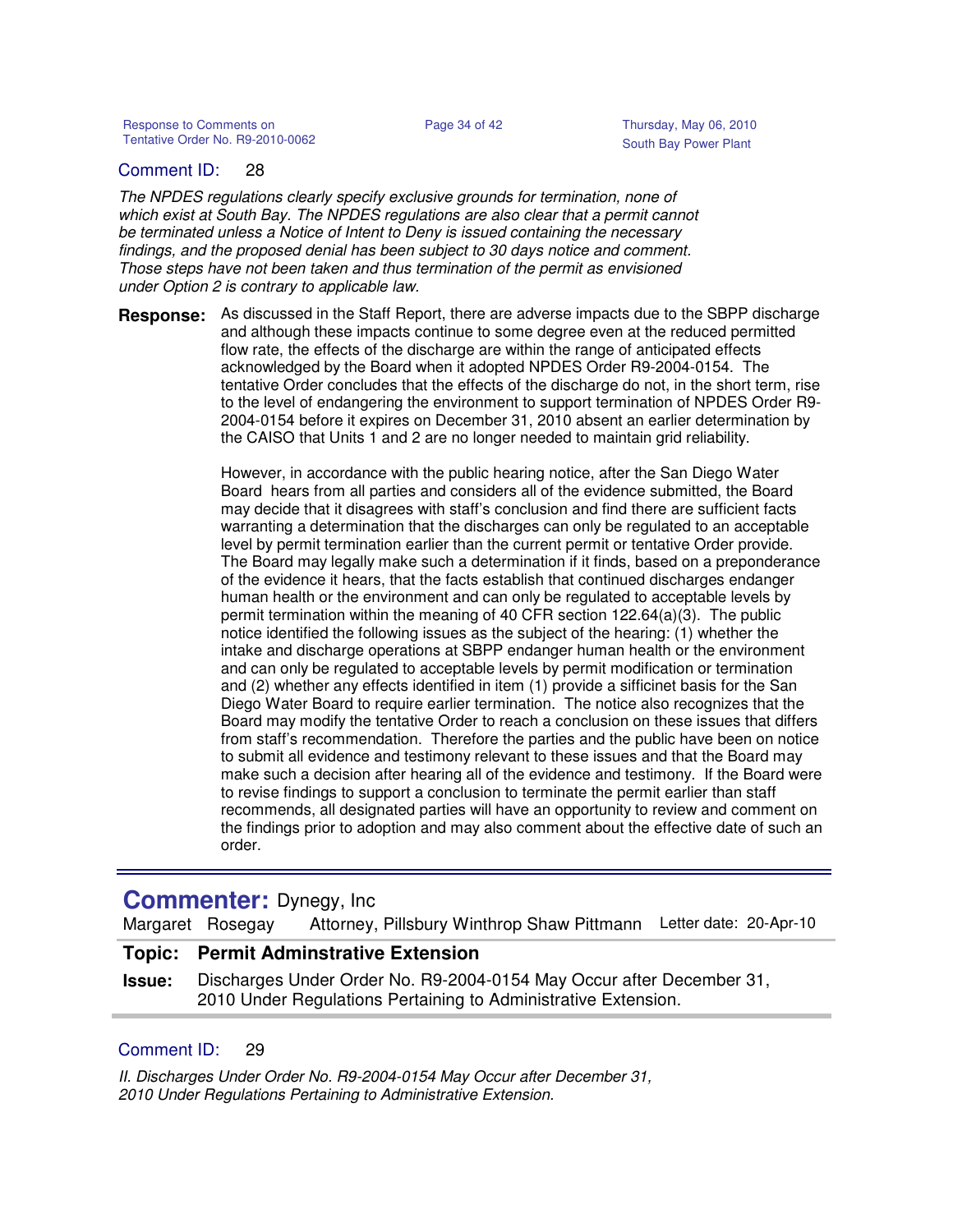Dynegy also disagrees with statements in the Tentative Order and in the Staff Report that SBPP's permit cannot be administratively extended and that all discharges from the plant must terminate December 31, 2010 absent further action by the Board. We have discussed this issue with staff counsel and understand that staff now agrees the permit may be administratively extended. However, staff continues to maintain that the language in the permit stating that "discharges from Units 1 and 2 shall terminate on the date CAISO determines that [RMR] services . . . are no longer needed or December 31, 2010, whichever occurs first" effectively trumps the administrative extension. This interpretation cannot be sustained.

Under applicable federal regulations, Dynegy may lawfully continue to discharge under Order No. R9-2004-0154 after December 31, 2010 if a complete application for renewal of the permit is submitted on or before June 30, 2010. The minor modifications made by the Executive Officer on November 9, 2009 (and later ratified by the Board) did not effect a de facto termination of the permit such that discharges could not continue after that date under administrative extension of the permit.

Dynegy updated its permit application in October 2009 to take into consideration the imminent retirement of Units 3 and 4 and its then expectation that Units 1 and 2 would not be needed by the CAISO to ensure grid reliability after December 31, 2010. Consistent with that intention, Dynegy understood the Executive Officer's minor modification to accomplish two objectives: (1) prohibit discharges from Units 3 and 4 after December 31, 2009, and (2) reflect a new permit expiration date of December 31, 2010. This understanding is confirmed by Finding 34 of SBPP's NPDES permit, as modified, which states:

By letters dated October 16, 2009 and October 19, 2009, Dynegy provided information regarding the schedule for shutdown and closure of the South Bay Power Plant. . . . Based on available information and on a CAISO request to provide a provision in the 2010 RMR contract that would allow the CAISO to terminate the contract for Units 1 and 2 prior to December 31, 2010, Dynegy believes that a NPDES discharge permit that would expire on December 31, 2010 would be sufficient to meet the CAISO's stated reliability requirements. Dynegy requested to continue operation of Units 1 and 2 under the current NPDES permit at a reduced maximum flow rate of 225 million gallons per day (MGD) until December 31, 2010 absent further action by the Regional Board. (Emphasis added.)

There is no ambiguity in this language. Consistent with Finding 34, the Public Notice for the May 12 hearing describes December 31, 2010 as "the expiration date of Order No. R9-2004-0154."

At no time prior to issuance of the Tentative Order and the Staff Report did staff ever advise Dynegy that it would be unable to rely on the provisions regarding administrative extension of permits in the event the CAISO determined that Units 1 and 2 were in fact needed for RMR services after December 31, 2010. In fact, Paragraph 16 of the Standard Provisions applicable to the SBPP permit (see Order No. R9-2004-0154, Attachment 2, ¶16) expressly allows for continuation of the expired permit in accordance with 40 CFR § 122.6 and 23 CCR § 2235.4. This provision was not modified or deleted as a result of the minor modifications, and was actually ratified by the Board on December 16, 2009. Staff's argument that the permit can be administratively extended, but by its own terms still precludes the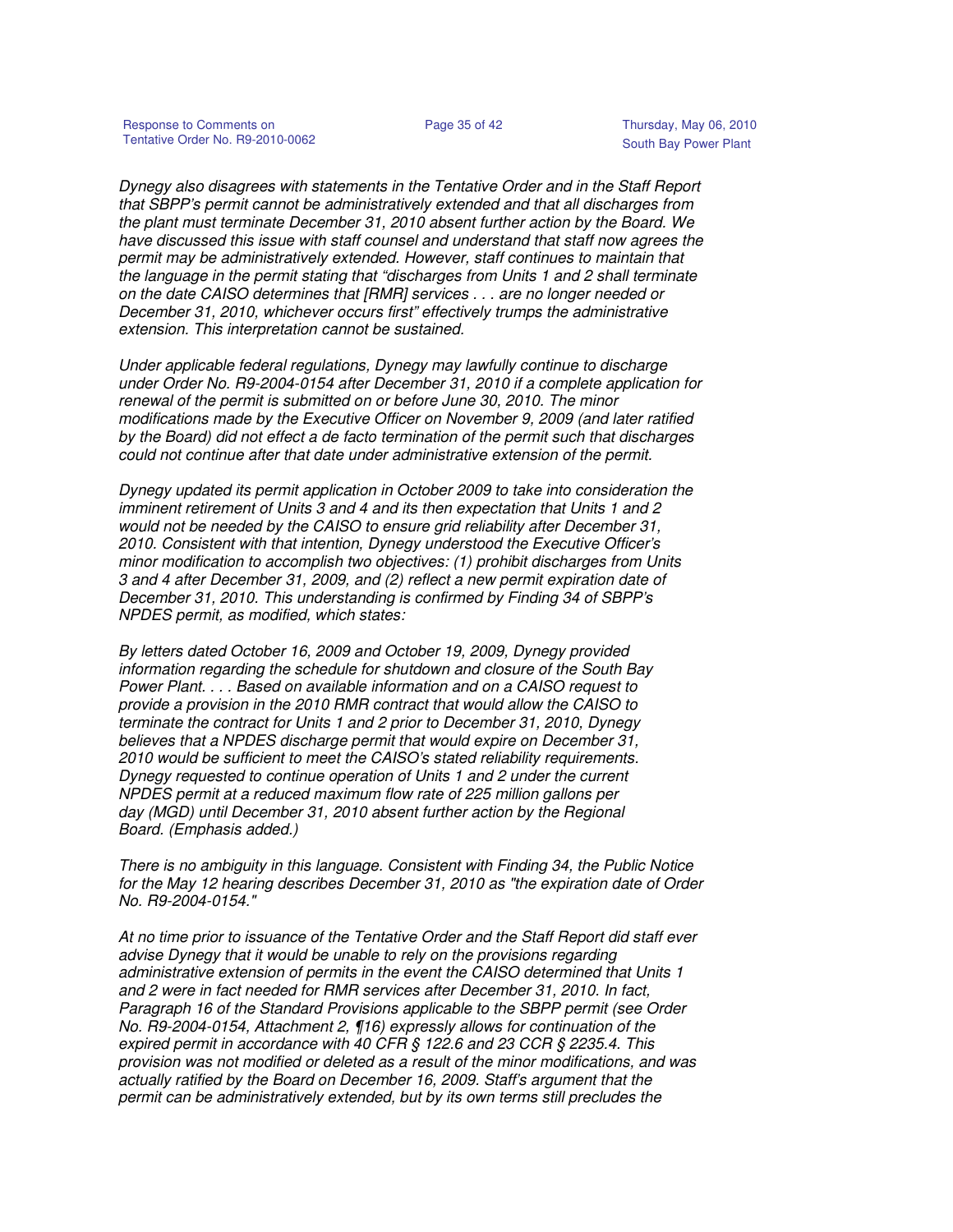Response to Comments on **Page 36 of 42** Thursday, May 06, 2010 Tentative Order No. R9-2010-0062

previously permitted discharges, is nonsensical and contrary to basic rules of construction. The only reasonable interpretation of these provisions is that the discharges from Units 1 and 2 may continue after December 31, 2010, subject to the same effluent limitations to which they were subject prior to expiration of the permit.

Dynegy did not understand the minor modification to effect a "termination" of the permit as of December 31, 2010, and does not believe the Executive Officer's action, or the ratification by the Board, can legally have that result. "Termination" of a permit is an enforcement mechanism, and one that is considered by EPA to be a "harsh mechanism that will be only be used in extreme circumstances." See 45 Fed. Reg. 33290, 33300. Because the plant is in full compliance and there has never been any enforcement activity relating to the plant, Dynegy had no reason to suspect that the wording used in the minor modification that "the discharges from Units 1 and 2 shall terminate . . .[on] December 31, 2010, absent further action by the Regional Board" was intended to, or could, effect a "termination" of the permit on that date. By its plain language, that wording simply means that absent timely steps to renew the permit, the discharges would be required to end (terminate) on that date, by virtue of the expiration of the permit. Dynegy's understanding of the reference to "further Board action" was that the staff would seek Board ratification of any subsequent administrative extension. If, as now suggested by staff, this can just as plausibly be interpreted as a reference to the Board's authority to terminate the permit prior to or on December 31, 2010, that authority is, of course, expressly limited by the terms of 40 CFR § 122.64(a). As discussed in Section I above, those requirements have not been met.

In its testimony before the Board and in discussions with staff, Dynegy has clearly stated that it must and will take all actions necessary to maintain its authorization to operate the plant until the CAISO releases the remaining units from RMR status. Dynegy did not waive its rights to administrative extension of the permit when it updated its permit application in October of last year, and there is nothing in the permit as modified which indicates those provisions were deemed waived. The statement in the November 9, 2009 letter that "the Regional Water Board understands that Dynegy has consented to all of these modifications" is true only insofar as the minor modifications comport with Dynegy's understanding of them. Dynegy did not, and under no circumstance would it, consent to the termination of its own permit while it remains under a contractual obligation to the CAISO to maintain authorization to operate the plant.

Accordingly, Dynegy does not interpret the terms of the permit, as modified, to preclude operation after December 31, 2010 if a permit renewal application is timely pending. If Dynegy does not timely submit an application for renewal of the permit, it may not discharge after December 31, 2010. However, there is nothing in either the minor modification or the Board's ratification order which states that the permit – as opposed to "the discharges" – will terminate on December 31, 2010. In fact, to the contrary, Finding 27 states that "the Regional Board will conduct a public hearing to consider rescinding Order No. R9-2004-0154 upon termination of all discharges from the South Bay Power Plant." If the permit were automatically terminated as of December 31, 2010, there would be no need for a rescission hearing.

**Response:** The San Diego Water Board is not modifying federal or state regulations applicable to the continuation of expired NPDES permits. NPDES Order R9-2004-0154 requires the discharges from SBPP to terminate on December 31, 2010 or the date that CAISO determines that the SBPP units are no longer needed as RMR units whichever occurs first. California Code of Regulations, title 23, section 2235.4 states "the terms and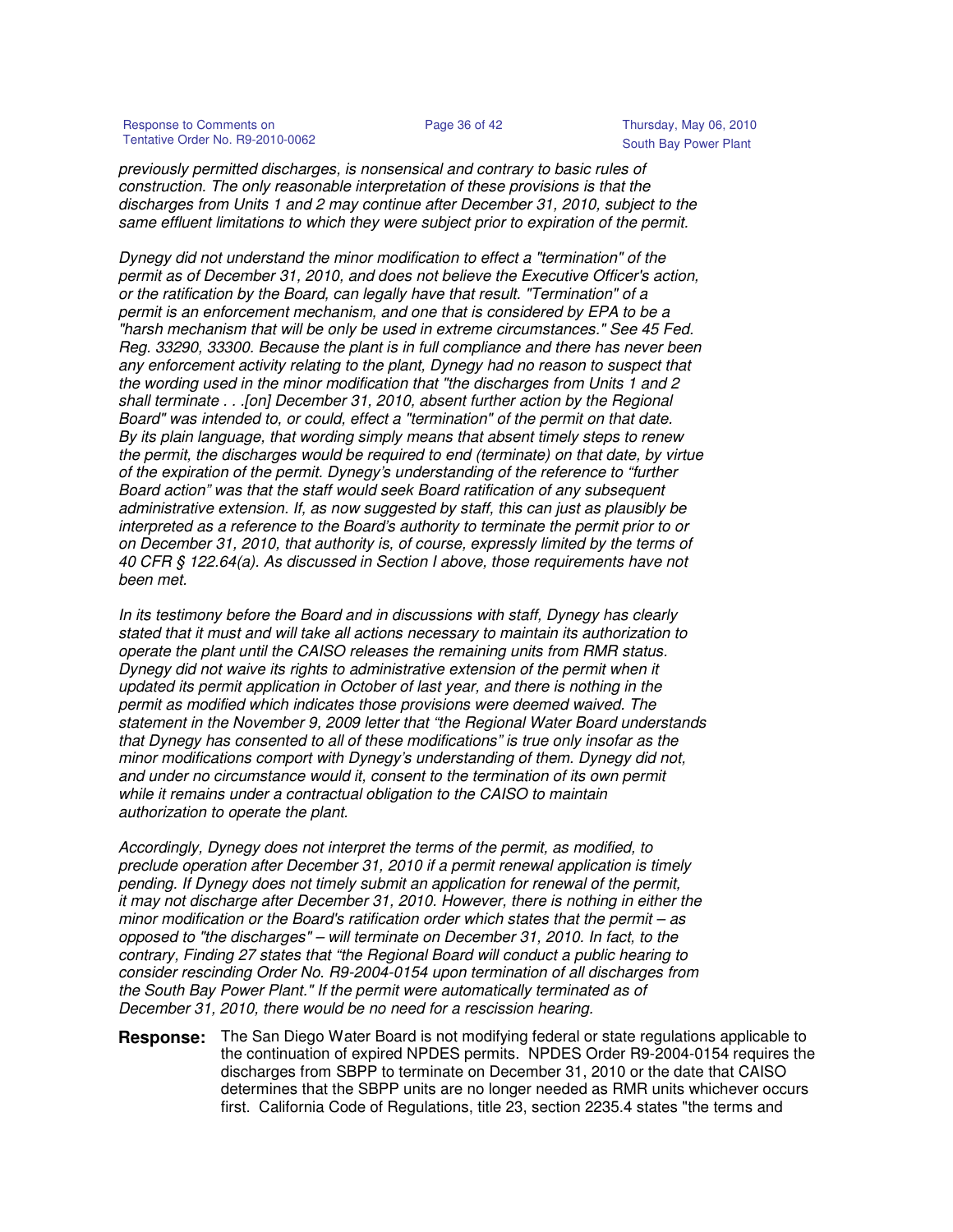conditions of an expired permit are automatically continued pending issuance of a new permit if all requirements of the federal NPDES regulations on continuation of expired permits are complied with." The federal regulations, at 40 CFR section 122.6 state that the conditions of an expired permit continue if: (1) the permittee has submitted a complete timely application; and (2) the Regional Administrator, through no fault of the permittee, does not issue a new permit before the expiration date of the previous permit." Therefore, absent any prohibition in the permit, the permit will become automatically administratively extended after December 31, 2010 as long as the previous two requirements are met and if the permit is not first terminated by board action.

However, if the permit is administratively extended beyond December 31, 2010, the permit would be extended only with the current terms and conditions in place. The San Diego Water Board disagrees with the commenter's analysis that it may legally continue discharges beyond December 31, 2010 if it submits a timely and complete application for renewal. The minor modification ratified in Order No. R9-2009-0178 adds provision 26 to the permit which states: "[t]he discharges from Units 1 and 2 shall terminate on the date CAISO determines that Reliability Must Run (RMR) services from Units 1 and 2 are no longer needed or December 31, 2010, whichever occurs first, absent further action by the Regional Board." Therefore, if Dynegy submits a timely and complete application but it is not acted upon prior to December 31, 2010, the permit technically would be administratively extended, but under the current terms and conditions which preclude discharges from Units 1 and 2 after December 31, 2010. Absent a new permit authorizing continued discharges prior to 2011, discharges from Units 1 and 2 after December 31, 2010 would violate the permit terms.

The finding in the tentative order which states "Order No. R9-2004-0154 cannot be extended to allow discharges from Units 1 and 2 beyond December 31, 2010," could be more artfully stated, but is technically correct and does not require modification. The staff report has been revised to clarify that the permit is, in fact, susceptible of administrative extension. As stated above, administrative extension applies only to the terms and conditions in the current permit, which prohibits discharges from Units 1 and 2 beyond 2010. The staff report is revised as follows at page 4: "Because the modified NPDES Order requires the discharges from Units 1 and 2 terminate no later than December 31, 2010, and an administrative extension continues only the existing permit terms and conditions, the discharge termination dates established in the modified NPDES Order cannot be administratively extended beyond December 31, 2010, even if the permit itself is administratively extended."

The San Diego Water Board can not amend a permit that is administratively extended to allow continued discharge. Adopting the tentative Order will result in termination NPDES Order R9-2004-0154 at its expiration on December 31, 2010 or terminatation as of the date that CAISO releases Units 1 and 2 from RMR status, if it releases them prior to the end of 2010.

If Dynegy proposes continued operation of SBPP beyond December 31, 2010, a new complete application for a new NPDES permit under the new reduced flow rate must be submitted which fully demonstrates compliance with all applicable CWA requirements, and implementing US EPA regulations as well as with any more stringent effluent standards or limitations necessary to implement water quality control plans and policies.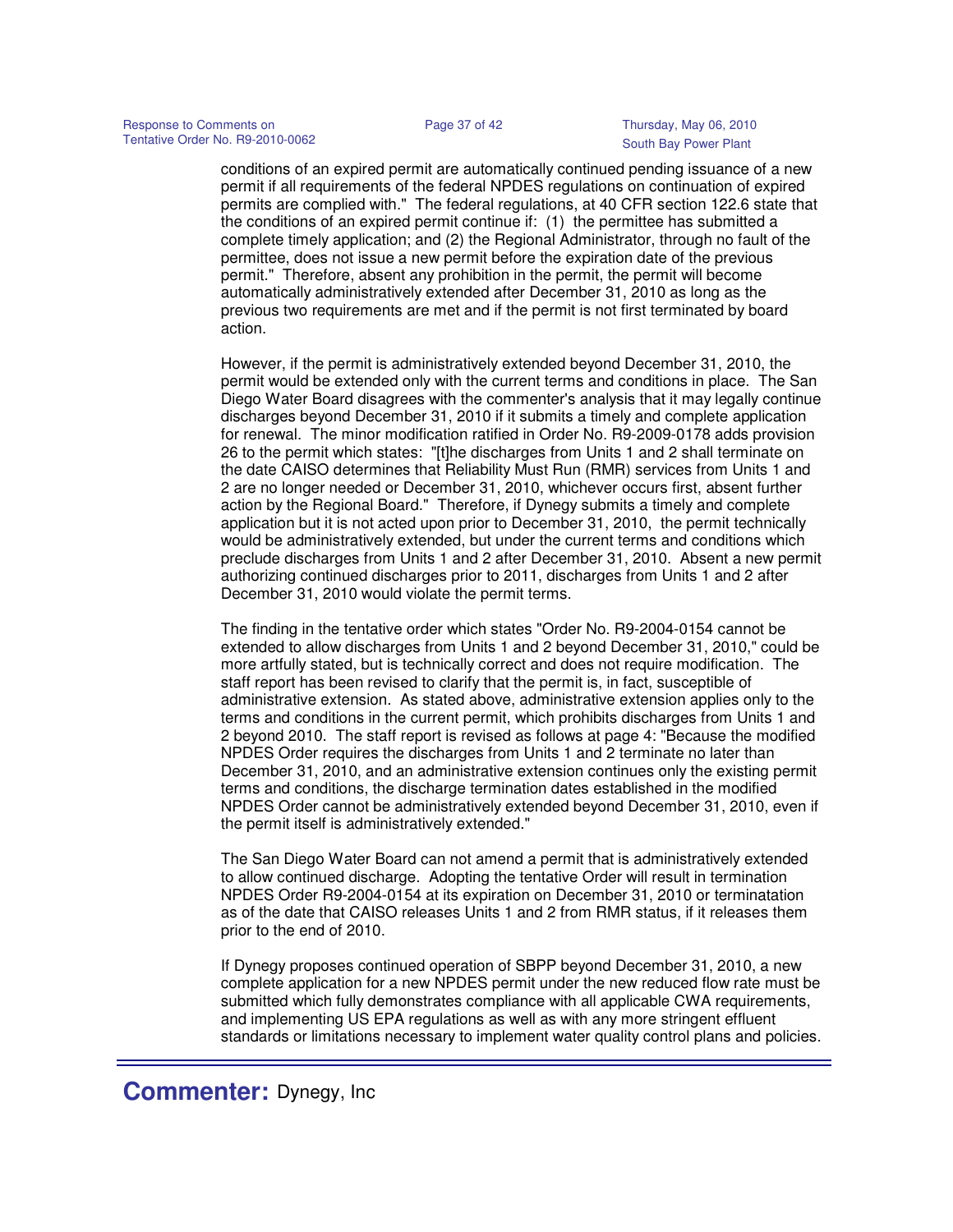Response to Comments on Page 38 of 42 Thursday, May 06, 2010 Tentative Order No. R9-2010-0062

Margaret Rosegay Attorney, Pillsbury Winthrop Shaw Pittmann Letter date: 20-Apr-10

## **Topic: Change the Name of the Tenative Order**

**Issue:** The name of the order ("An Order Terminating Order No. R9-2004-0154") is inappropriate.

## Comment ID: 30

Proposed Changes to Tentative Order and Staff Report

In light of the foregoing, Dynegy believes that the appropriate course of action is for the Board to take no action – the third option identified in the Notice of Public Hearing. However, if the Board decides to adopt an order reflecting staff's findings and recommendations for the "short term," there are a number of corrections that must be made to the Tentative Order and Staff Report, as listed below.

1. The name of the order ("An Order Terminating Order No. R9-2004-0154") is inappropriate. The tentative order does not make any findings that warrant termination of the permit, and in fact concludes that termination is not warranted. This tentative order cannot lawfully terminate the permit and must be renamed.

**Response:** The name of the Order is appropriate..

## **Commenter:** Dynegy, Inc

Margaret Rosegay Attorney, Pillsbury Winthrop Shaw Pittmann Letter date: 20-Apr-10

## **Topic: Permit Adminstrative Extension**

**Issue:** Discharges Under Order No. R9-2004-0154 May Occur after December 31, 2010 Under Regulations Pertaining to Administrative Extension.

## Comment ID: 31

2. Revise Finding 2 to clarify that the Board's December 16, 2009 action did not terminate the permit effective December 31, 2010, but rather specified December 31, 2010 as the permit's new expiration date. Delete the provisions of this finding which erroneously conclude that Order No. R9-2004-0154 cannot be administratively extended, and clarify that discharges after December 31, 2010 may continue either pursuant to an administrative extension of the permit or pursuant to a renewed permit adopted by the Board. Similarly, omit the statements on page 4 and page 23 of the Staff Report indicating that Order No. R9-2004-0154 cannot be administratively extended beyond December 31, 2010. As of the date of this submittal, Dynegy has been unable to obtain confirmation from the CAISO that Units 1 and 2 will not be designated RMR for calendar year 2011. For this reason, Dynegy intends to submit an application for renewal of its permit on or before June 30, 2010, in the expectation that a draft permit will be presented to the Board for adoption prior to the end of the year. If for some reason action is not taken on the application before the end of the year, Dynegy expects that it will be entitled to continue discharging under the rules applicable to administrative extension of permits.

**Response:** The San Diego Water Board is not modifying federal or state regulations applicable to the continuation of expired NPDES permits. NPDES Order R9-2004-0154 requires the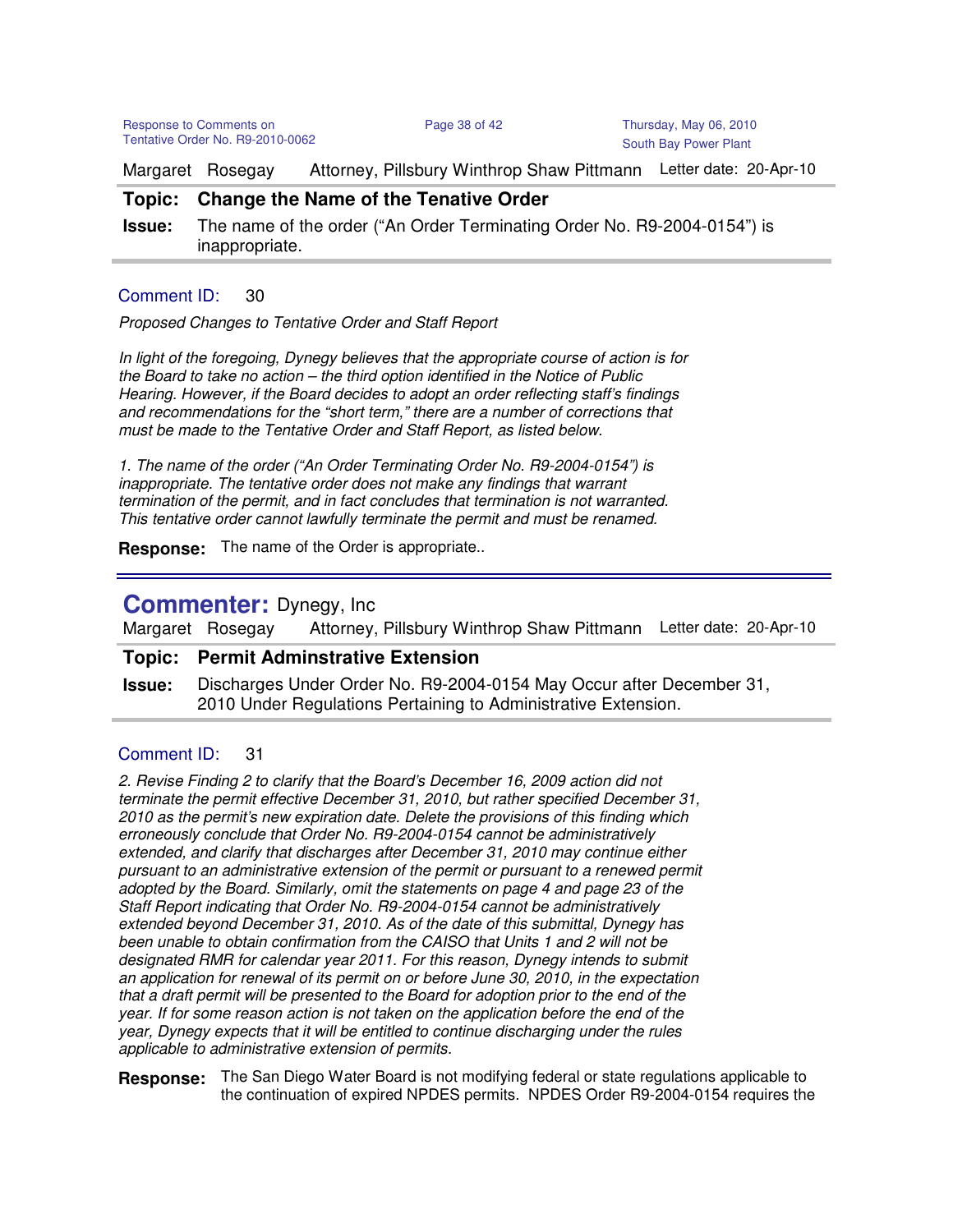discharges from SBPP to terminate on December 31, 2010 or the date that CAISO determines that the SBPP units are no longer needed as RMR units whichever occurs first. California Code of Regulations, title 23, section 2235.4 states "the terms and conditions of an expired permit are automatically continued pending issuance of a new permit if all requirements of the federal NPDES regulations on continuation of expired permits are complied with." The federal regulations, at 40 CFR section 122.6 state that the conditions of an expired permit continue if: (1) the permittee has submitted a complete timely application; and (2) the Regional Administrator, through no fault of the permittee, does not issue a new permit before the expiration date of the previous permit." Therefore, absent any prohibition in the permit, the permit will become automatically administratively extended after December 31, 2010 as long as the previous two requirements are met and if the permit is not first terminated by board action.

However, if the permit is administratively extended beyond December 31, 2010, the permit would be extended only with the current terms and conditions in place. The San Diego Water Board disagrees with the commenter's analysis that it may legally continue discharges beyond December 31, 2010 if it submits a timely and complete application for renewal. The minor modification ratified in Order No. R9-2009-0178 adds provision 26 to the permit which states: "[t]he discharges from Units 1 and 2 shall terminate on the date CAISO determines that Reliability Must Run (RMR) services from Units 1 and 2 are no longer needed or December 31, 2010, whichever occurs first, absent further action by the Regional Board." Therefore, if Dynegy submits a timely and complete application but it is not acted upon prior to December 31, 2010, the permit technically would be administratively extended, but under the current terms and conditions which preclude discharges from Units 1 and 2 after December 31, 2010. Absent a new permit authorizing continued discharges prior to 2011, discharges from Units 1 and 2 after December 31, 2010 would violate the permit terms.

The finding in the tentative order which states "Order No. R9-2004-0154 cannot be extended to allow discharges from Units 1 and 2 beyond December 31, 2010," could be more artfully stated, but is technically correct and does not require modification. The staff report has been revised to clarify that the permit is, in fact, susceptible of administrative extension. As stated above, administrative extension applies only to the terms and conditions in the current permit, which prohibits discharges from Units 1 and 2 beyond 2010. The staff report is revised as follows at page 4: "Because the modified NPDES Order requires the discharges from Units 1 and 2 terminate no later than December 31, 2010, and an administrative extension continues only the existing permit terms and conditions, the discharge termination dates established in the modified NPDES Order cannot be administratively extended beyond December 31, 2010, even if the permit itself is administratively extended."

The San Diego Water Board can not amend a permit that is administratively extended to allow continued discharge. Adopting the tentative Order will result in termination NPDES Order R9-2004-0154 at its expiration on December 31, 2010 or terminatation as of the date that CAISO releases Units 1 and 2 from RMR status, if it releases them prior to the end of 2010.

If Dynegy proposes continued operation of SBPP beyond December 31, 2010, a new complete application for a new NPDES permit under the new reduced flow rate must be submitted which fully demonstrates compliance with all applicable CWA requirements, and implementing US EPA regulations as well as with any more stringent effluent standards or limitations necessary to implement water quality control plans and policies.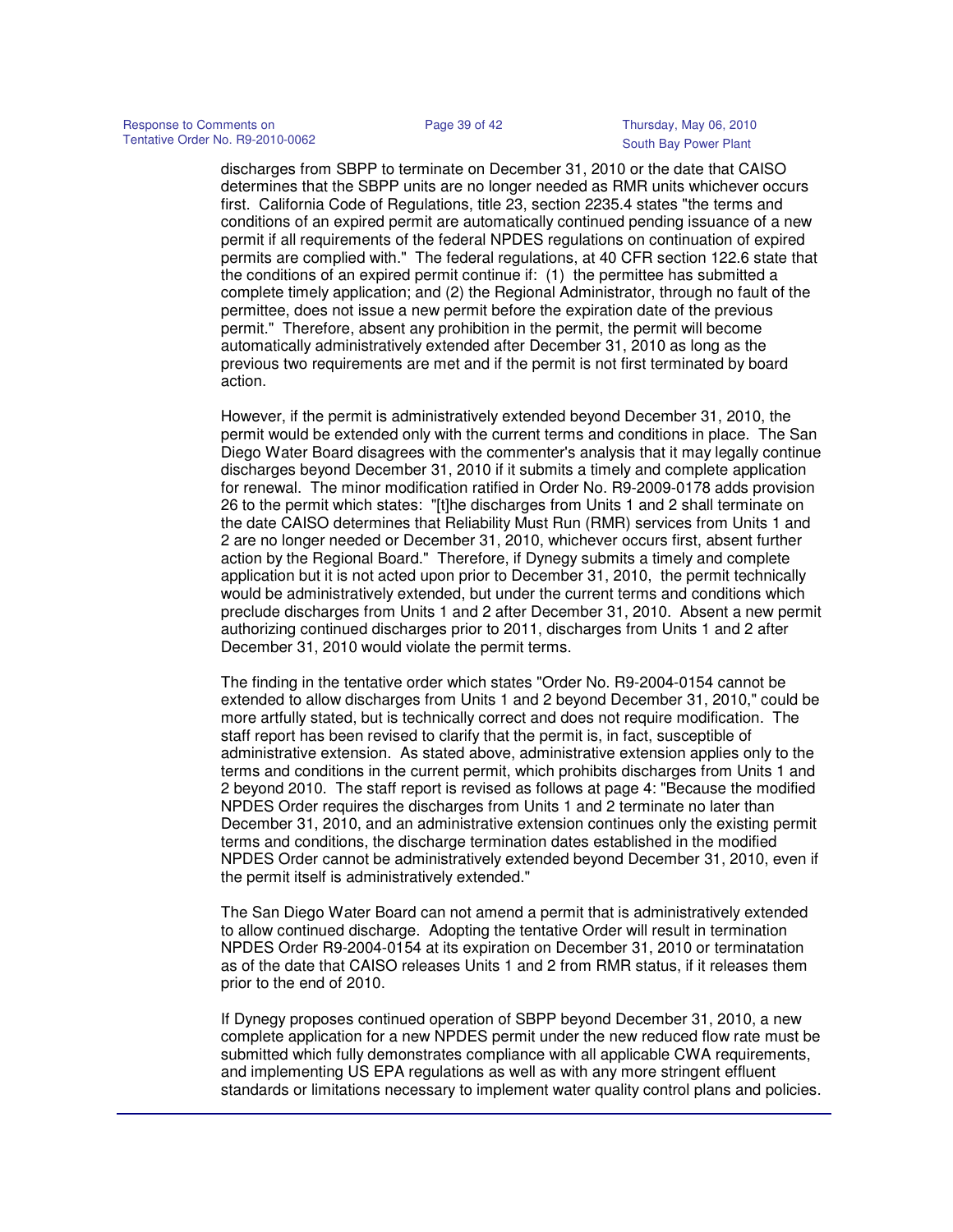## **Commenter:** Dynegy, Inc

Margaret Rosegay Attorney, Pillsbury Winthrop Shaw Pittmann Letter date: 20-Apr-10

## **Topic: Dynegy Permit Changes 3-5**

**Issue:** Suggested changes to NPDES Order R9-2004-0154

## Comment ID: 32

3. Revise Finding 5 to omit the statement that the Staff Report contains the rationale for terminating Order No. R9-2004-0154 on December 31 or earlier if the CAISO determines that Units 1 and 2 are no longer designated as RMR. As demonstrated by evidence in the record, once the CAISO determines that Units 1 and 2 are no longer required for reliability purposes, Dynegy's lease with the Port will terminate and Units 1 and 2 will be permanently retired. In that circumstance, there is no need to "terminate" the permit. The Staff Report does not contain any findings that continued operation of the plant before or after December 31, 2010 would pose an unacceptable risk to human health or the environment and thus does not contain any rationale for terminating Order No. R9-2004-0154 on or before December 31, 2010, or on any other date.

4. Revise Finding 12 to state "The San Diego Water Board has notified all known interested parties of its intent to allow continued discharge from Units 1 and 2 in accordance with Order No. R9-2004-0154.

5. Revise Finding 14 to state "This decision pertaining to an NPDES permit is exempt from the provisions of CEQA . . .."

6. Revise the ordering language to state: "IT IS HEREBY ORDERED that grounds for termination of the discharge prior to December 31, 2010 do not exist and that the Discharger may continue to discharge in accordance with the terms of Order No. R9-2004-0154 as long as Units 1 and 2 are designated as reliability must run units by the CAISO. Order No. R9-2004-0154 will expire on December 31, 2010 unless administratively extended or renewed prior to that date."

Finding 5 does not need to be changed. The rationale for terminating the permit is that the permit already requires the discharge to terminate on December 31, 2010 or the date that CAISO determines that the SBPP units are no longer needed as RMR units whichever occurs first. The existing NPDES Order No. R9-2004-0154 was modified in late 2009 based, in part, upon the finding that NPDES Order R9-2004-0154 "will remain fully effective and enforceable under an administrative extension until December 31, 2010 absent further action by the Regional Water Board." (Order No. R9-2009-0178, modifying Order No. R9-2004-0154, Finding No. 4.) and to include the following provision: "The discharges from Units 1 and 2 shall terminate on the date CAISO determines that Reliability Must Run (RMR) services from Units 1 and 2 are no longer needed or December 31, 2010, whichever occurs first, absent further action by the Regional Board." (New Provision No. 26.) NPDES Order R9-2004-0154 therefore expires on December 31, 2010 and discharges must terminate at the end of 2010 or the date the CAISO determines Units 1 and 2 are no longer designated as RMR, whichever date is earlier. Adoption of Tentative Order No. R9-2010-0062 as proposed will not result in termination of discharges any earlier than is otherwise required under NPDES Order R9-2004-0154. Under the tentative Order, termination of NPDES Order **Response:**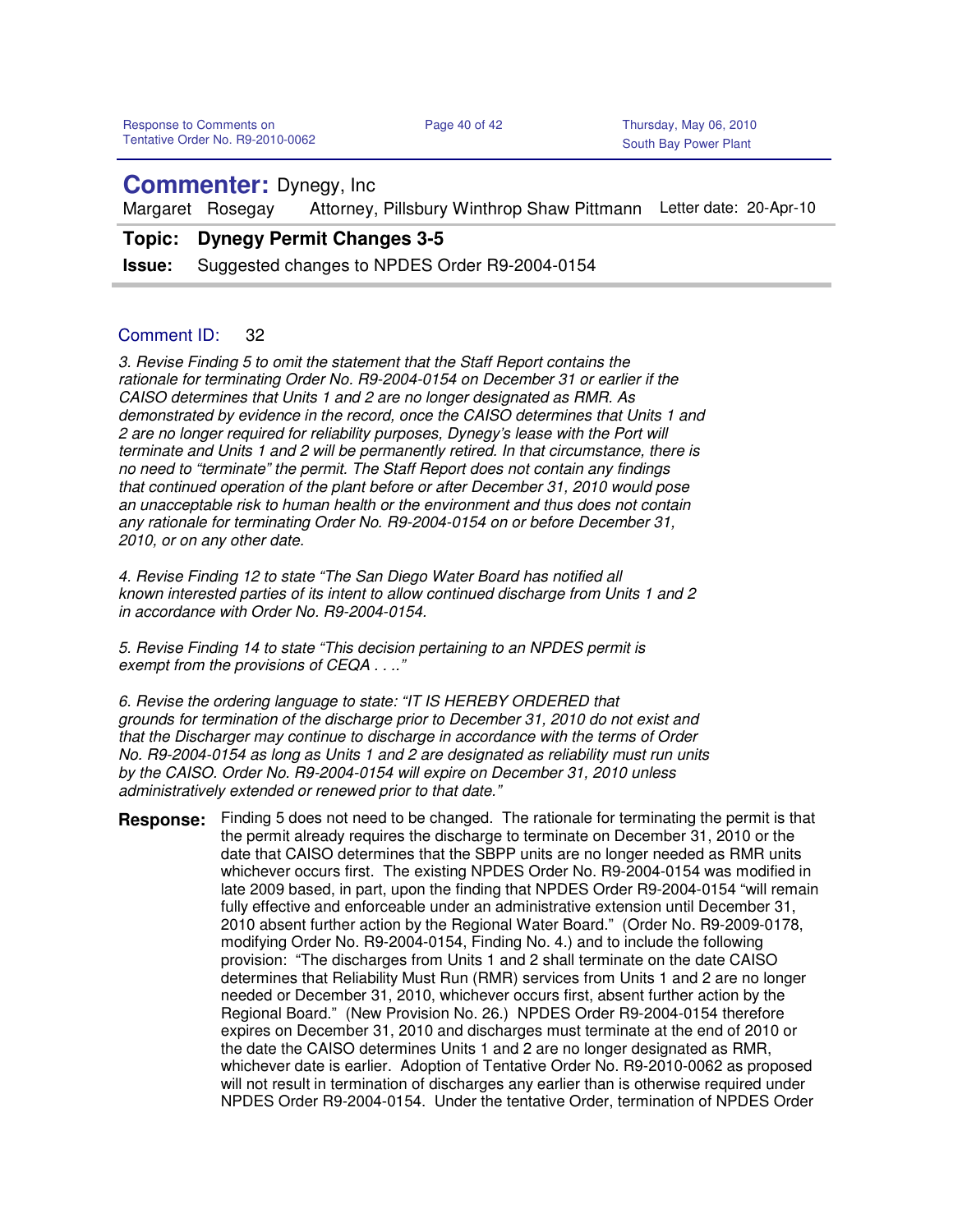R9-2004-0154 effectively will only occur if the CAISO releases Units 1 and 2 before the end of 2010, in which case the permit would be terminated simultaneously with termination of discharges, but the termination of discharges is the direct result of the provisions in NPDES Order R9-2004-0154. If the RMR designation for Units 1 and 2 remains through the end of the year, the discharges will terminate as required by NPDES Order R9-2004-0154 at the end of 2010 and the permit will expire at the end of the year. In that circumstance, NPDES Order R9-2004-0154 is not being terminated under 40 CFR section 122.64(a)(3). A clarification making this distinction will be added to the tentative Order. As provided in the tentative Order, any proposal to continue discharges beyond 2010 will require adoption of a new discharge permit following a public hearing.

It would be inappropriate to revise Finding 12 to state "The San Diego Water Board has notified all known interested parties of it's intent to allow continued discharge from Units 1 and 2 in accordance with Order No. R9-2004-0154." The purpose of the tentative Order is to terminate the permit so Finding 12 states that interested parties were notified of the termination. The current, administratively extended permit, only authorizes discharges until, at the latest, the end of 2010. Applicable regulations do not authorize modification of the permit to allow continued discharges from the SBPP after 2010. Absent issuance of a new permit, following a public comment period and hearing, discharges beyond 2010 would be unlawful.

Finding 14 does not need to be changed. This is standard CEQA language for the termination of a permit.

The ordering language does not need to be changed. NPDES Order No. R9-2004- 0154 requires the discharges from SBPP to terminate on December 31, 2010 or the date that CAISO determines that the SBPP units are no longer needed as RMR units whichever occurs first. Contrary to the commenter's assertion, the San Diego Water Board believes that in no case can SBPP continue to discharge under NPDES Order No. R9-2004-0154 after December 31, 2010. Even if Dynegy submits a complete application in a timely manner which would normally administratively extend the permit, the permit still requires the discharge to terminate on December 31, 2010 at the latest. NPDES Order No. R9-2004-0154 is already administratively extended because the original expiration date was November 10, 2009. The San Diego Water Board can not amend a permit that is administratively extended.

| Terminate the Discharge by June 1, 2010<br>Topic:<br>We would like to offer our strong support for the rescission of the South Bay<br><b>Issue:</b><br>Power Plant (SBPP) discharge permit this year as recommended by your<br>staff. We also wish to emphasize that we expect to see permanent closure<br>of this plant by the end of 2010. | <b>Bob</b> | Filner | <b>Commenter: Political Delegation for Chula Vista</b><br>U.S. Congressmen, 51st district | Letter date: 20-Apr-10 |
|----------------------------------------------------------------------------------------------------------------------------------------------------------------------------------------------------------------------------------------------------------------------------------------------------------------------------------------------|------------|--------|-------------------------------------------------------------------------------------------|------------------------|
|                                                                                                                                                                                                                                                                                                                                              |            |        |                                                                                           |                        |
|                                                                                                                                                                                                                                                                                                                                              |            |        |                                                                                           |                        |

## Comment ID: 33

We would like to offer our strong support for the rescission of the South Bay Power Plant (SBPP) discharge permit this year as recommended by your staff. We also wish to emphasize that we expect to see permanent closure of this plant by the end of 2010.